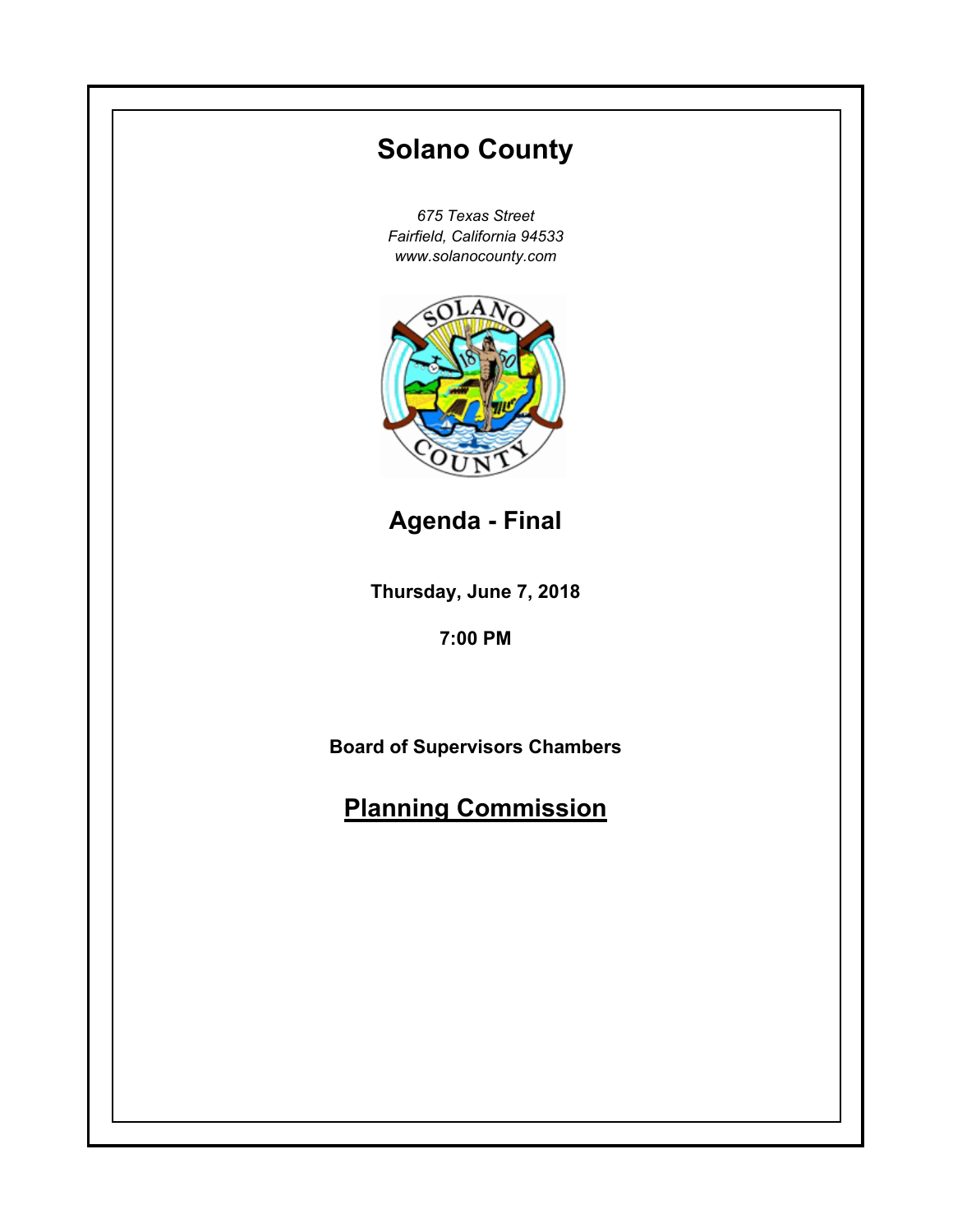Any person wishing to address any item listed on the Agenda may do so by submitting a Speaker Card to the Clerk before the Commission considers the specific item. Cards are available at the entrance to the meeting chambers. Please limit your comments to five (5) minutes. For items not listed on the Agenda, please see "Items From the Public".

All actions of the Solano County Planning Commission can be appealed to the Board of Supervisors in writing within 10 days of the decision to be appealed. The fee for appeal is \$150.

Any person wishing to review the application(s) and accompanying information may do so at the Solano County Department of Resource Management, Planning Division, 675 Texas Street, Suite 5500, Fairfield, CA. Non-confidential materials related to an item on this Agenda submitted to the Commission after distribution of the agenda packet are available for public inspection during normal business hours and on our website at www.solanocounty.com under Departments, Resource Management, Boards and Commissions.

The County of Solano does not discriminate against persons with disabilities and is an accessible facility. If you wish to attend this meeting and you will require assistance in order to participate, please contact Kristine Sowards, Department of Resource Management at (707) 784-6765 at least 24 hours in advance of the event to make reasonable arrangements to ensure accessibility to this meeting.

## **AGENDA**

## **CALL TO ORDER**

**SALUTE TO THE FLAG**

**ROLL CALL**

## **APPROVAL OF AGENDA**

## **APPROVAL OF THE MINUTES**

**[PC 18-022](#page-3-0)** May 17, 2018 Planning Commission Minutes

*Attachments:* [draft minutes](#page-4-0)

#### **ITEMS FROM THE PUBLIC:**

*This is your opportunity to address the Commission on a matter not heard on the Agenda, but it must be within the subject matter jurisdiction of the Commission. Please submit a Speaker Card before the first speaker is called and limit your comments to five minutes. Items from the public will be taken under consideration without discussion by*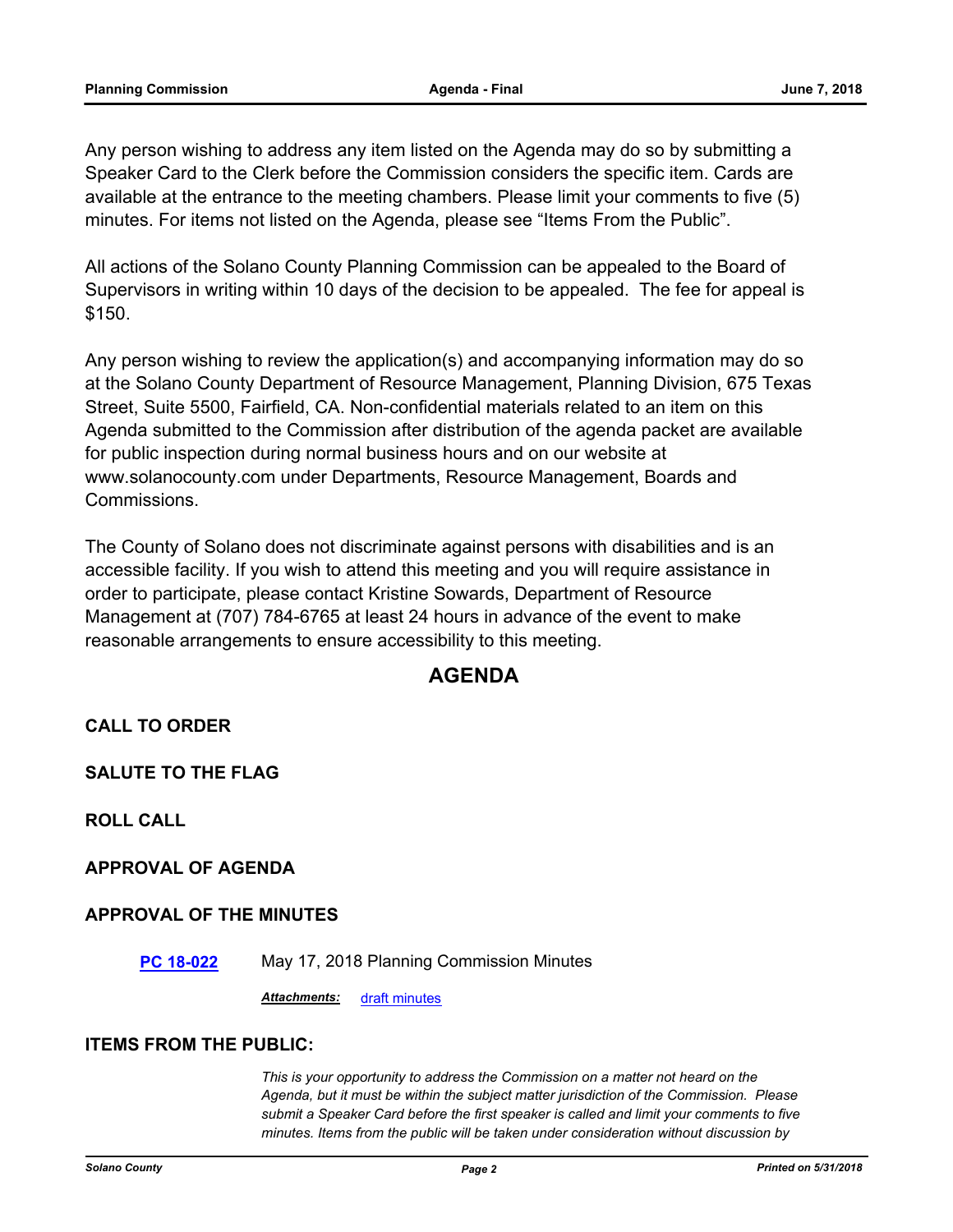*the Commission and may be referred to staff.*

## **REGULAR CALENDAR**

**1 [PC 18-024](#page-11-0)** Public Hearing to consider and make a recommendation to the Board of Supervisors on a proposed Ordinance, Zoning Text Amendment No. ZT-18-01a, amending Chapter 28 (Zoning Regulations) of the Solano County Code to clarify and restate existing land use regulations for dwellings, agricultural accessory buildings and residential accessory buildings (Attachment A: Accessory Building Ordinance, Exhibit A: New Section 28.72)

> [A - DRAFT ORDINANCE Accessory Building Ordinance](#page-16-0) [B - EXHIBIT A NEW SECTION 28.72](#page-20-0) *Attachments:*

**2 [PC 18-025](#page-41-0)** Public Hearing to consider and make a recommendation to the Board of Supervisors on a proposed Ordinance, Zoning Text Amendment No. ZT-18-01b (Accessory Dwelling Unit Ordinance), amending Chapter 28 (Zoning Regulations) of the Solano County Code to revise and update land use regulations for secondary dwellings in Residential and Agricultural zoning districts. (Attachment A: Secondary Dwelling Unit Ordinance)

*Attachments:* [A - DRAFT ORDINANCE MARKUP Secondary Dwelling Unit Ordinance](#page-46-0)

#### **ANNOUNCEMENTS AND REPORTS**

#### **ADJOURN**

*To the Planning Commission meeting of June 21, 2018 at 7:00 P.M., Board Chambers, 675 Texas Street, Fairfield, CA*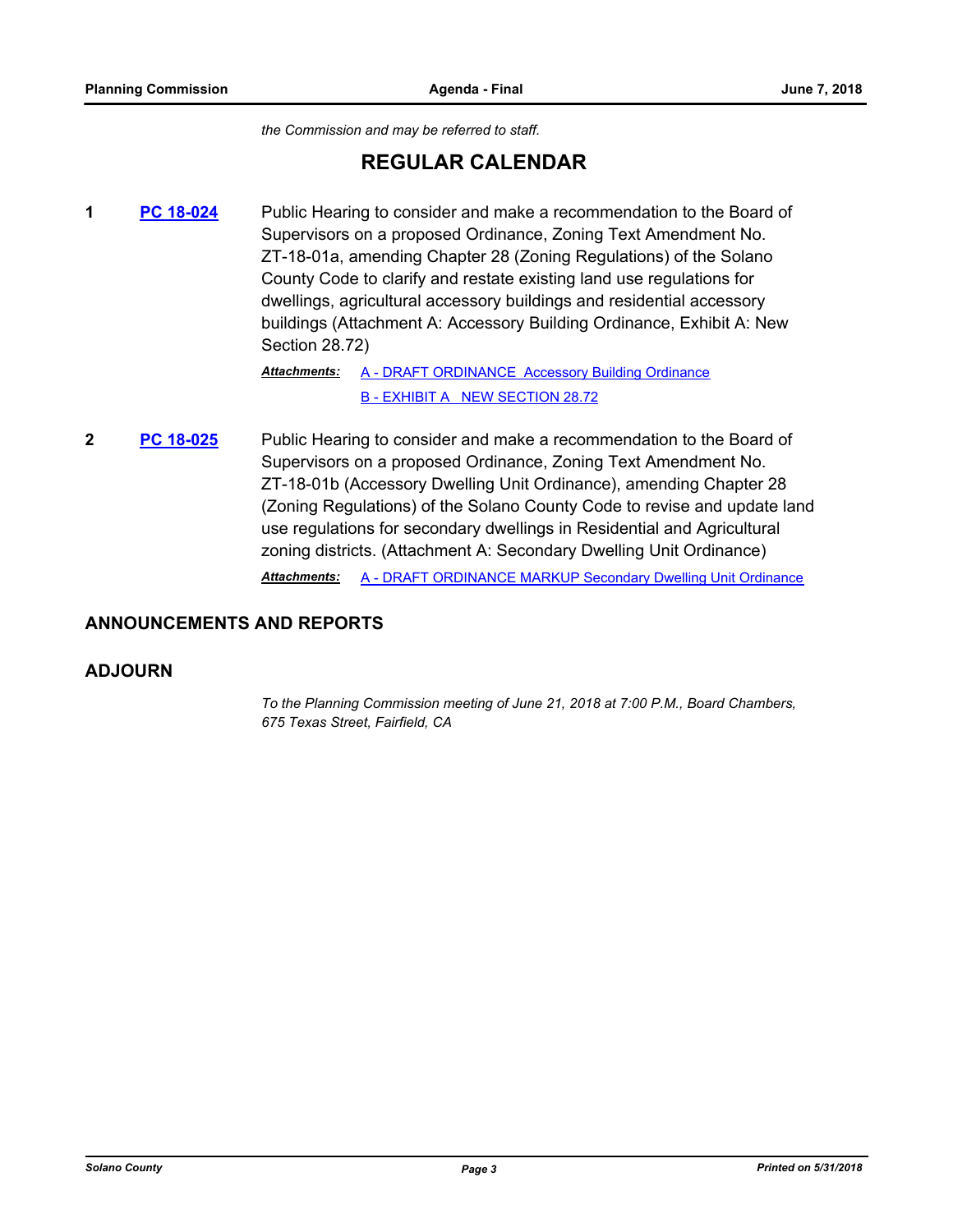<span id="page-3-0"></span>

|                        |      | <b>Solano County</b><br>Agenda Submittal |                      |                            | 675 Texas Street<br>Fairfield, California 94533<br>www.solanocounty.com |
|------------------------|------|------------------------------------------|----------------------|----------------------------|-------------------------------------------------------------------------|
| Agenda #:              |      |                                          | Status:              | <b>PC Minutes</b>          |                                                                         |
| Type:                  |      | <b>PC-Document</b>                       | Department:          | <b>Planning Commission</b> |                                                                         |
| File #:                |      | PC 18-022                                | <b>Contact:</b>      | Kristine Sowards, 784-6765 |                                                                         |
| Agenda date:           |      | 6/7/2018                                 | <b>Final action:</b> |                            |                                                                         |
| Title:                 |      | May 17, 2018 Planning Commission Minutes |                      |                            |                                                                         |
|                        |      |                                          |                      |                            |                                                                         |
| <b>Governing body:</b> |      |                                          |                      |                            |                                                                         |
| District:              |      |                                          |                      |                            |                                                                         |
| <b>Attachments:</b>    |      | draft minutes                            |                      |                            |                                                                         |
| <b>Date</b>            | Ver. | <b>Action By</b>                         |                      | <b>Action</b>              | <b>Result</b>                                                           |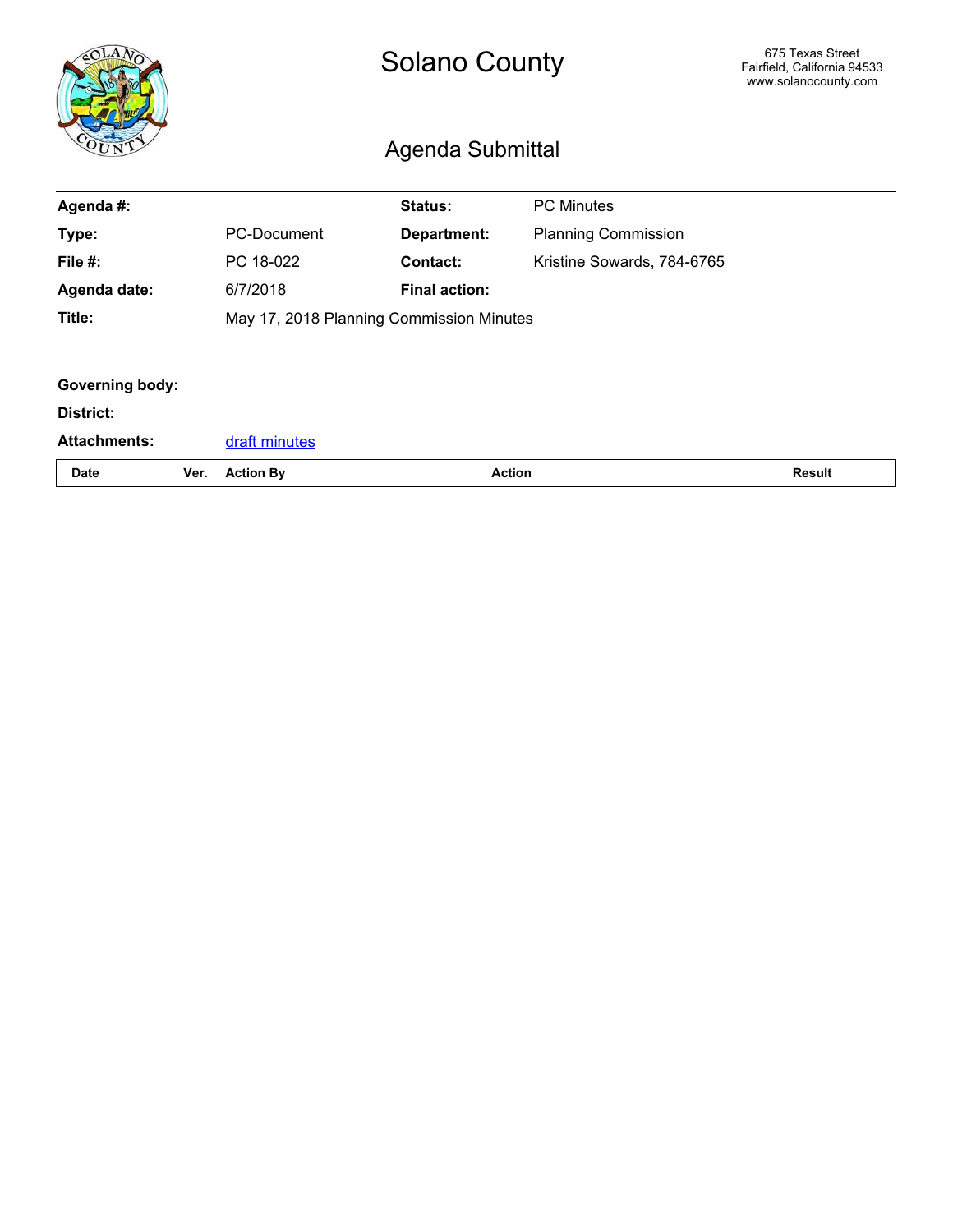# <span id="page-4-0"></span>*MINUTES OF THE SOLANO COUNTY PLANNING COMMISSION*

## **Meeting of May 17, 2018**

The regular meeting of the Solano County Planning Commission was held in the Solano County Administration Center, Board of Supervisors' Chambers (1<sup>st</sup> floor), 675 Texas Street, Fairfield, California.

- PRESENT: Commissioners Walker, Hollingsworth, Bauer, and Chairperson Cayler
- EXCUSED: Commissioner Rhoads-Poston
- STAFF PRESENT: Bill Emlen, Director; Mike Yankovich, Planning Program Manager; Jim Laughlin, Deputy County Counsel; and Kristine Sowards, Planning Commission Clerk

Chairperson Cayler called the meeting to order at 7:00 p.m. with a salute to the flag. Roll call was taken and a quorum was present.

Approval of the Agenda

The agenda was approved with no additions or deletions.

Approval of the Minutes

The minutes of the regular meeting of April 19, 2018 were approved as prepared.

Items from the Public There was no one from the public wishing to speak.

Regular Calendar

Item No. 1

**PUBLIC HEARING** to consider Use Permit Application No. U-17-09 and Marsh Development Permit Application No. MD-17-02 of **Verizon Wireless c/o Complete Wireless Consulting, Inc. (Hwy 680 Cygnus)** to install a 65' monopole with associated ground equipment as part of a wireless telecommunications facility to be located on a 2.8 acre parcel zoned Exclusive Agricultural "A-20" off Marshview and Goodyear Road as they intersect with Interstate 680. The site is approximately 1.5 miles southeast of the City of Fairfield, APN: 0046-110-280. (Project Planner: Karen Avery). **Staff Recommendation:** Continue item to the regular meeting of June 21, 2018.

Michael Yankovich made note that this project was continued from the April 5, 2018 Planning Commission meeting at the request of Verizon Wireless to the meeting of May 17, 2018. As noted in the request for continuance letter, the design of the project was found to have a visual impact on the scenic corridor along I-680. The applicant has since proposed a re-design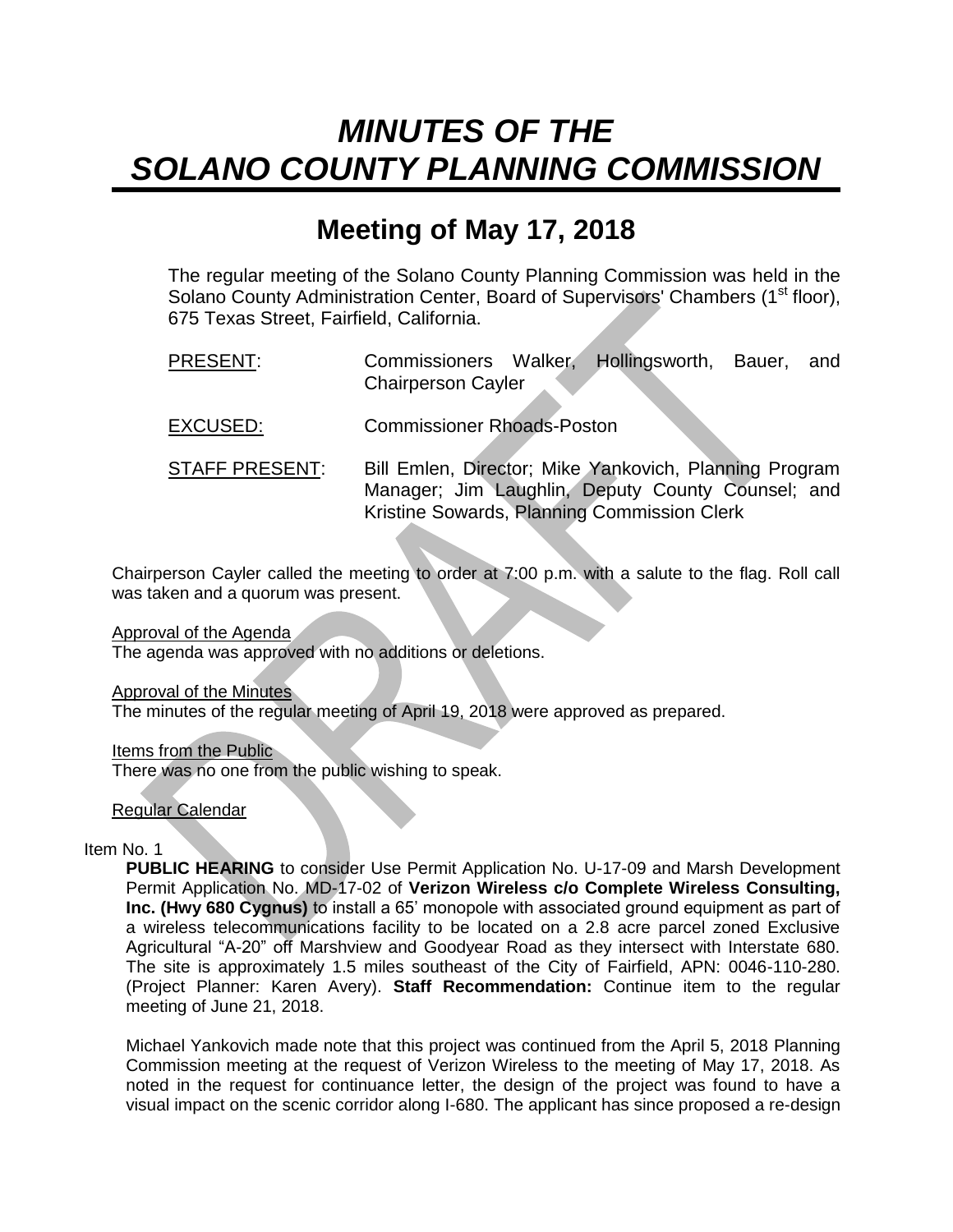of the project. Application materials for this new design were received by the Planning Services division on May 8, 2018.

Mr. Yankovich stated that also since the April  $5<sup>th</sup>$  hearing date, the applicant and the county have agreed to a tolling agreement which extends the FCC shot clock to July 6, 2018. It is anticipated the project will be returning to the planning commission on June 21, 2018, after the 30-day public review period of the CEQA document is completed.

A motion was made by Commissioner Bauer and seconded by Commissioner Hollingsworth to continue this matter to the meeting of June 21, 2018. The motion passed unanimously.

#### Item No. 2

**STUDY SESSION** to consider and obtain public testimony on a Vacation House Rental land use for the unincorporated area of Solano County and direct staff to prepare draft amendments to the County's Zoning Regulations that would either, allow, regulate, or prohibit Vacation House Rentals.

Mike Yankovich gave a brief presentation of staff's written report. The report noted that last year the planning commission held three meetings in which short-term rental of houses and rooms for periods of less than 30 days were discussed. Then, as now, the use of a dwelling unit as a Vacation House Rental (whole house rental) rather than as a residence is a land use that is implicitly not authorized or addressed by Chapter 28 (Zoning Regulations) of the Solano County Code. The discussion included consideration of regulations developed by staff to assure that this use would be compatible with the residential character of the neighborhoods. Public testimony on the proposed regulations was generally negative and ranged from over regulation of a use to proposing regulations for a use that are unnecessary. At the third meeting, the commission decided to end the discussion and staff withdrew the item from further consideration at the time. As a result, vacation house rental remain a land use that is implicitly not authorized by Chapter 28, but is a land use that currently is being conducted on a number of properties in the unincorporated area.

Staff has since conducted additional research addressing the vacation house rental land use and, in consideration of this information, is providing several options for consideration by the commission. Those options were outlined in detail in staff's written report. Mr. Yankovich ended his presentation by making himself available to answer any questions.

Commissioner Walker stated in past study sessions with the Commission there were concerns raised pertaining to parcels under Williamson Act contract. The issues were due to the circumstance that the use would be prohibited. Mr. Walker wanted to know if this was still the case.

Mr. Yankovich noted that since the commission's last study session the county has had communications with the State regarding Williamson Act contracted properties. They indicated they would essentially not like to have any type of commercial use on those lands. Mr. Yankovich said for the most part, most counties are not receiving any type of supplemental funds from the state with regard to contracted properties.

Commissioner Walker spoke with regard to Option 5 which proposes the use be prohibited and said that to insure compliance, it would come at a cost. Mr. Yankovich said the additional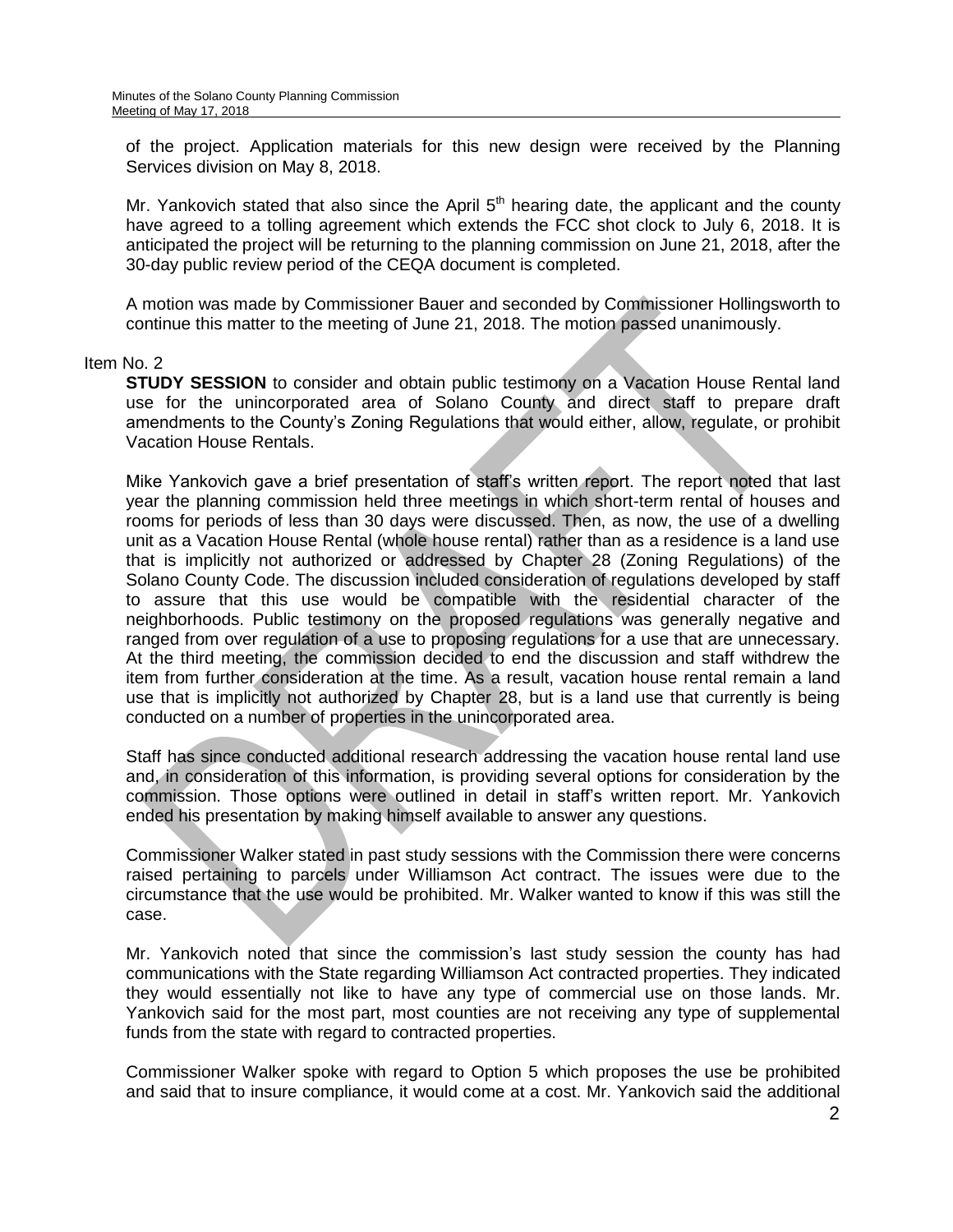use effort would definitely prove to be a challenge. He noted that currently the county employs one full-time and one half-time code compliance officer which makes it tough to achieve compliance in all areas of the county.

Since there were no further questions of staff, Chairperson Cayler opened the public hearing.

Reta Jones, Suisun Valley Road, Fairfield, longtime resident in the area voiced her concern about this type of activity and the need for strong regulation. She referred to a recent incident where it was discovered that a local vacation rental situated in close proximity of a church where young children frequent was being occupied by a known predator. Ms. Jones stated that these types of rentals need monitoring so as to prevent such an occurrence.

Linda Tenbrink, Gordon Valley Road, Fairfield, long time farmer in the Valley spoke in support of allowing vacation rentals by right. Ms. Tenbrink commented that this activity is already happening in a big way and it would be relatively hard to stop even if there was a desire by the county to do so. She commented that it would be more sensible to look at the benefits that this new industry brings to the county through increased tax revenue and its support of agriculture. Ms. Tenbrink stated that the Transit Occupancy Tax (TOT) that would be generated even on the 5% level would be a greater benefit than the \$19,000 as quoted in the staff report. She stated that beyond the additional revenue, especially in the agricultural district, property owners have already seen prices for their products escalate due to the increased exposure because people are becoming more aware of the Suisun Valley. Ms. Tenbrink said she did not feel that regulation needs to be excessive because she believes the industry is a selfregulating industry; if an operator is not providing a safe and comfortable experience, it does not take long for social media sites such as Yelp to make a negative impact on the business. Ms. Tenbrink stated that she would like to see in the regulations the TOT revenue specifically earmarked for the areas where it is collected, and be put to use in those areas. She said the commission should also consider not making this a blanket ordinance for the entire county, but to choose different levels of application for the different areas due to their uniqueness.

Daniel Schwartz, Blue Road, Vacaville, spoke in favor of the vacation rental. He stated that he and his wife have been supporting agritourism in the county for a number of years. They produce lavender products and also grow wine grapes. From a host experience, as well as a guest of Airbnb, Mr. Schwartz said that it has been an extremely positive experience. He said there is no question that it helps them personally in terms of finance, but the experience goes well beyond just the financial rewards. He stated that on their property they do not allow parties or events, and do not tolerate unplanned activities. Mr. Schwartz commented that very few of their guests had ever heard of Solano County but they were well aware of the Napa area. He said he makes it a point to provide his guests with a list of what to do and where to go in Solano County so that folks can decide to stay local and ultimately contribute to the tax base. Mr. Schwartz noted that Airbnb has a governmental component and he had hoped that the county has reached out to them because they have an extensive tool kit that they have used around the world.

Alexis Koefoed, Pleasants Valley Road, Vacaville, stated that as farmers they are always looking at ways to add value to their farm and to the experience with their customers. She said their Airbnb/VRBO has been a lifeline for those times of the year when crops are not being harvested or when crops fail and there is a need to find other ways to generate revenue. She said it is satisfying to be able to open their farm to the public and to show why farming is so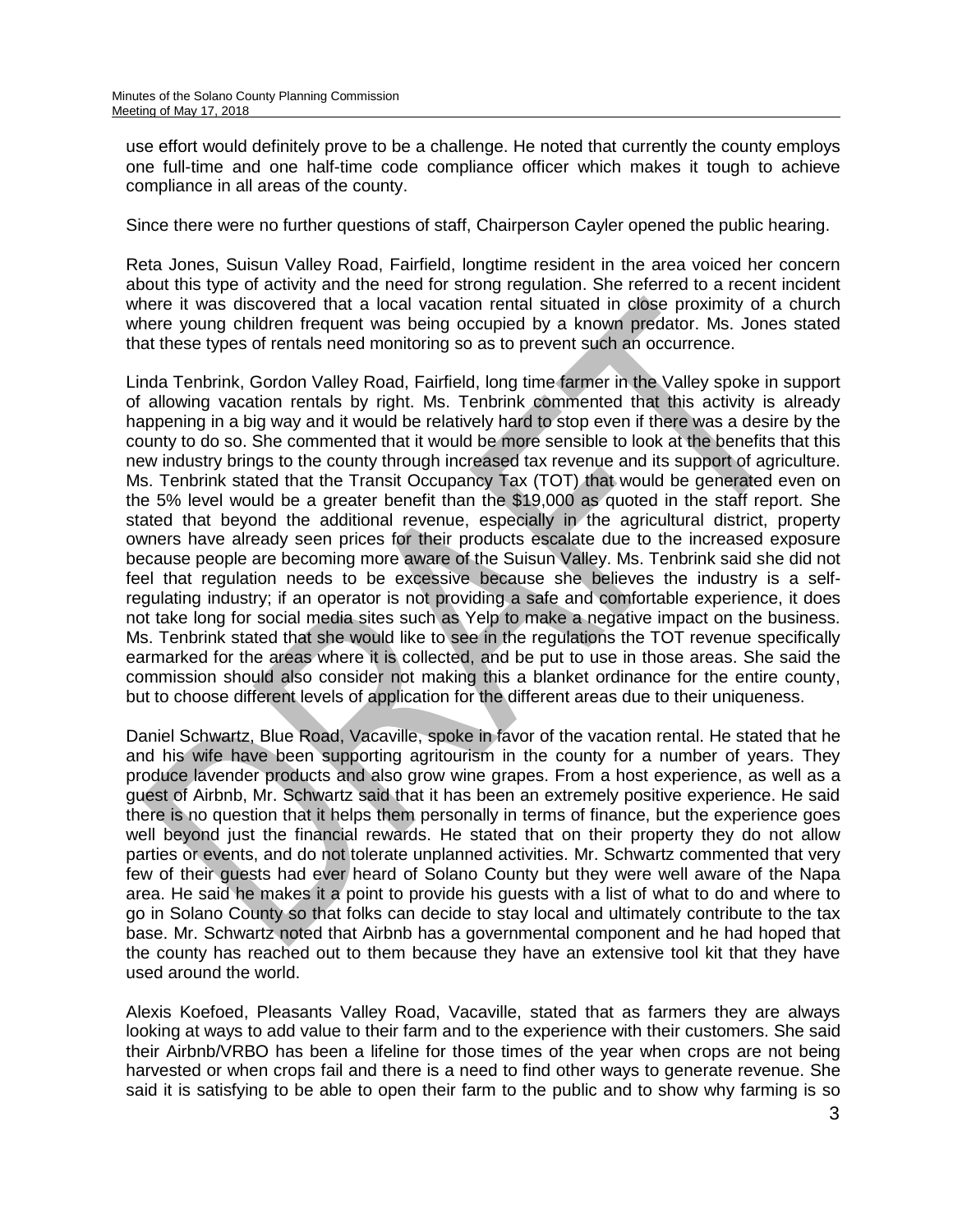important and to share the open land and fields of flowers. She said it is a benefit to keeping farming and agricultural land in the county alive, vibrant and successful.

Laura Brasfield, Vezer Family Vineyard, Mankas Corner Road, Fairfield, stated that she operates an Airbnb/VRBO at two separate sites. She said that she does her due diligence on screening customers. She has created a special contract which is an additional step to ensure that guests are following the rules and she enforces noise and hour limitations. She said the occupancy limitation is no more than 10 people, 3 day minimum and 7 day maximum. She stated that she monitors the locations to make sure there are no parties on site. Ms. Brasfield said that she believes some regulation is needed in order to keep in line with what the county may require and she was agreeable to paying the TOT.

Carolyn West, Green Valley Road, Fairfield, stated that they have a vineyard cottage and have rented it out in the past. She commented that it was an extremely joyful experience and it was successful. She said unfortunately the county is limited and does not have a lot of these charming inns, but in developing agritourism in Suisun Valley, Green Valley, and Pleasants Valley the county needs places for these tourists to stay. She hoped that the county does not limit this to just one area or just one type of vacation home. She said it is so important for the young families that live in the estates in Green Valley who have an extra room or a pool house to be able to use that amenity in this way. Ms. West commented that the Green Valley Country Club is losing wedding revenue because there are no local romantic accommodations for the bridal party. Ms. West noted that she is very involved in the community and with maintaining the county's agricultural integrity. She stated that Solano County is known as a drive-by community. She said that the county can capture some of that Napa market and bring it to Solano by offering the kind of lodging that is desired. The county needs to use the land wisely and encourage this activity. Ms. West stated that she favored Option 2 but would also agree to Option 3.

Kevin Browning, Clayton Road, Fairfield, long time resident of Solano County referenced the statement made by staff that there are no facts to show the affect this would have on housing availability. He stated that a typical rural home in these areas would rent anywhere in between \$2,000 to \$3,000 a month which would equate to \$24,000 to \$36,000 a year revenue to the homeowner. When opening this up to anyone being allowed to turn a residential home into an income producing property with unlimited uses, it affects those people who do not have such a business. He questioned where the resident's rights come into play. He said the reason Solano County have these types of businesses is because Napa does not allow it. He noted that the cities of Fairfield and Vacaville just recently banned this activity so now Solano County's rural area is the new dumping ground. Mr. Browning commented regarding the comparison being made to Sonoma County and stated that this is a far reach since Sonoma is more diverse than Solano, and many of their rentals are located along the Pacific Ocean which does not compare to agricultural land. Traffic will be an issue because the county roads are not designed for the increased traffic. Mr. Browning spoke to the nuisance issue. He said they live next door to a vacation rental where inebriated occupants have trespassed onto their property trying to pick fruit from the trees. Mr. Browning stated that he is not in favor of a blanket ordinance and hoped the commission would table this item.

Mary Browning, Clayton Road, Fairfield, noted that this area has 18 hotels and over 800 rooms. She said folks can enjoy the farmland during the day and just as well sleep in an area hotel at night, commenting that these hotels also supply employment to local citizens. The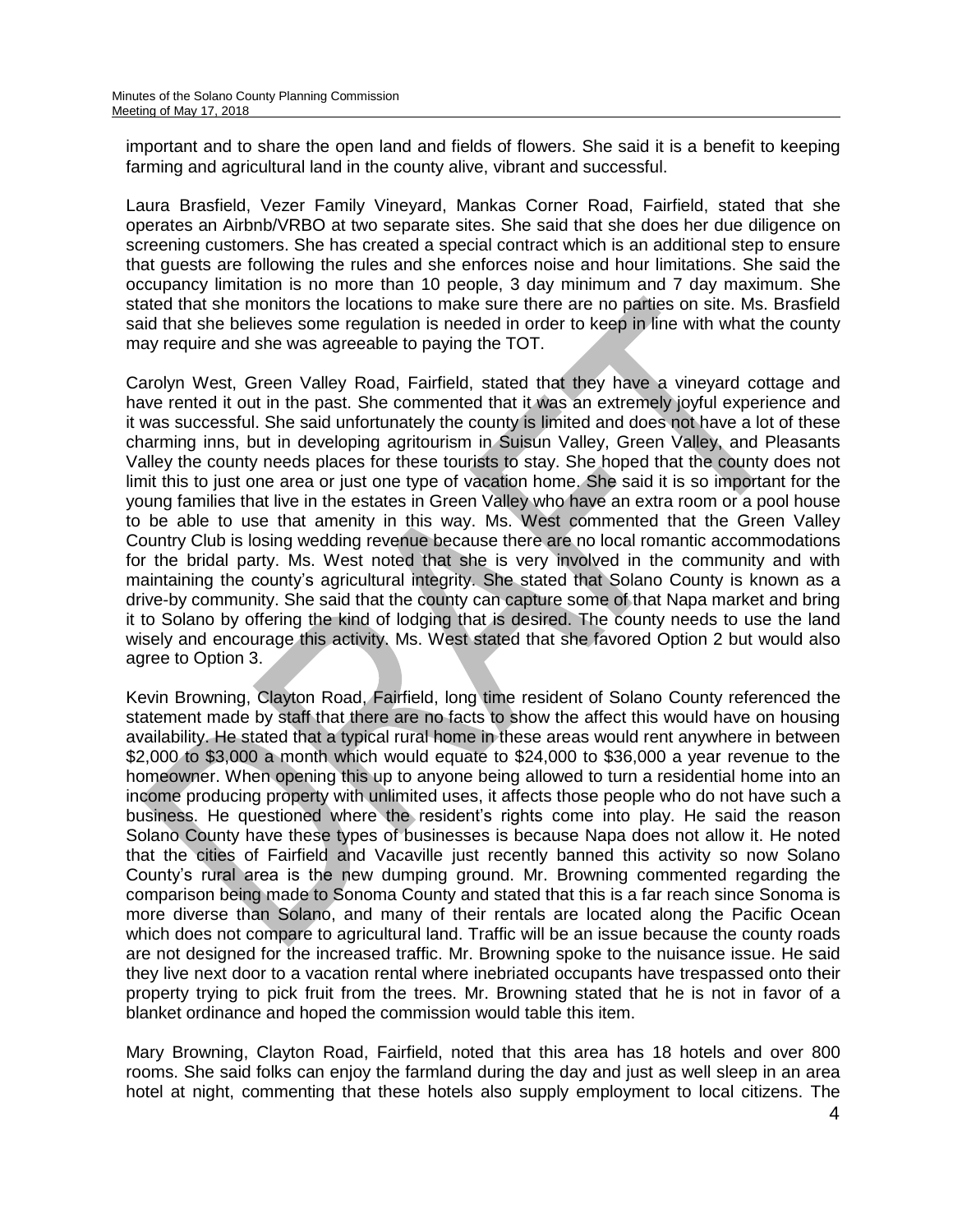hotels already have safety regulations in place and are insured for liability. Ms. Browning said she is quite sure these operating vacation rental units do not carry commercial insurance, so if the home were to burn down it would not have adequate coverage. She referenced an incident that took place in Napa where an Airbnb burnt down and the owner has not been able to rebuild because it was not properly insured. She stated that there are no lending criteria for this type of use and it is not recognized by banks or lenders, it is strictly a commercial policy requirement. She noted that the Airbnb Corporation does not cover liability despite their claim that they do. Ms. Browning provided written information to the commission highlighting the trials and tribulations associated with this type of activity as experienced throughout the country. She said this will be an impact to Solano County's lack of affordable housing because it gives the incentive to either rent short term or buy as investment property. Ms. Browning noted that currently Suisun Valley Inn is the only entity who pays TOT. She stated that Sonoma County uses their TOT for compliance and regulation and they have not been able to keep up. Ms. Browning said there is no way for the county to regulate this. She said code compliance in the county does not happen. She said she was the person who started complaining 5 years ago about the Airbnb next door and there was never compliance. She said one letter of violation was sent to the property owner by the county and that letter was totally ignored. Ms. Browning said living next to an Airbnb is annoying and she spoke to the incidents of having guests trespass on their farm and getting close to their animals. She said they fear for their animal's safety and the safety of the trespassers as well. Ms. Browning said she would favor Option 5.

Eleanor MacMakin, Mix Canyon Road, Vacaville, said she has operated an Airbnb/VRBO for 5 years and rents out the entire home. She said if she did not have that option she would not be financially solvent. The pleasure she gains from her guests is enormous. She described her property as being in the riparian sanctuary and therefore it does not impact anyone because there are no adjacent neighbors. Ms. MacMakin said the Airbnb industry is here to stay and so she believed regulating it is a good idea. She was happy that the county is beginning this process and inviting property owners to come and speak. She also noted that besides the short term rental there are also an abundance of campers travelling to the area because people desire the outdoors and the county has a lot of nature to offer. She agreed that this industry is self-regulated. Ms. MacMakin commented that she has set into motion a plan with the Ulatis Conservation District to comply with preserving the land as open space.

Charles Wood, Jefferson Street, Fairfield, stated that his family moved into this area in 1963. He noted that his parents still live in Green Valley. Mr. Wood said he is a real estate attorney representing Vezer Family Vineyards. He also has several other clients who are very much in favor of allowing these short term rentals for tourism purposes. He said there are tremendous benefits to the economy in allowing these short term rentals by letting otherwise idle real properties be used to allow for more income to the area and to the economy. This money stays local. These units have a great potential to generate fees and TOT. Mr. Wood stated that he has spoken with many Airbnb hosts and they do not have any qualms with having to pay a TOT or other reasonable tax. The impacts of a short term rental are very similar to somebody renting or living in a house. These short term rentals will help promote visitors to the area and specifically help satisfy the goals of the Suisun Valley Plan. He noted that he is aware there is some fear of disturbances but there is no evidence to support that. The industry is self-screening. He commented that the host are allowing people into their homes, sleep in their beds and to use their furnishings and so these homeowners have the most incentive to make sure that these are good quality people. Mr. Wood stated again that there is no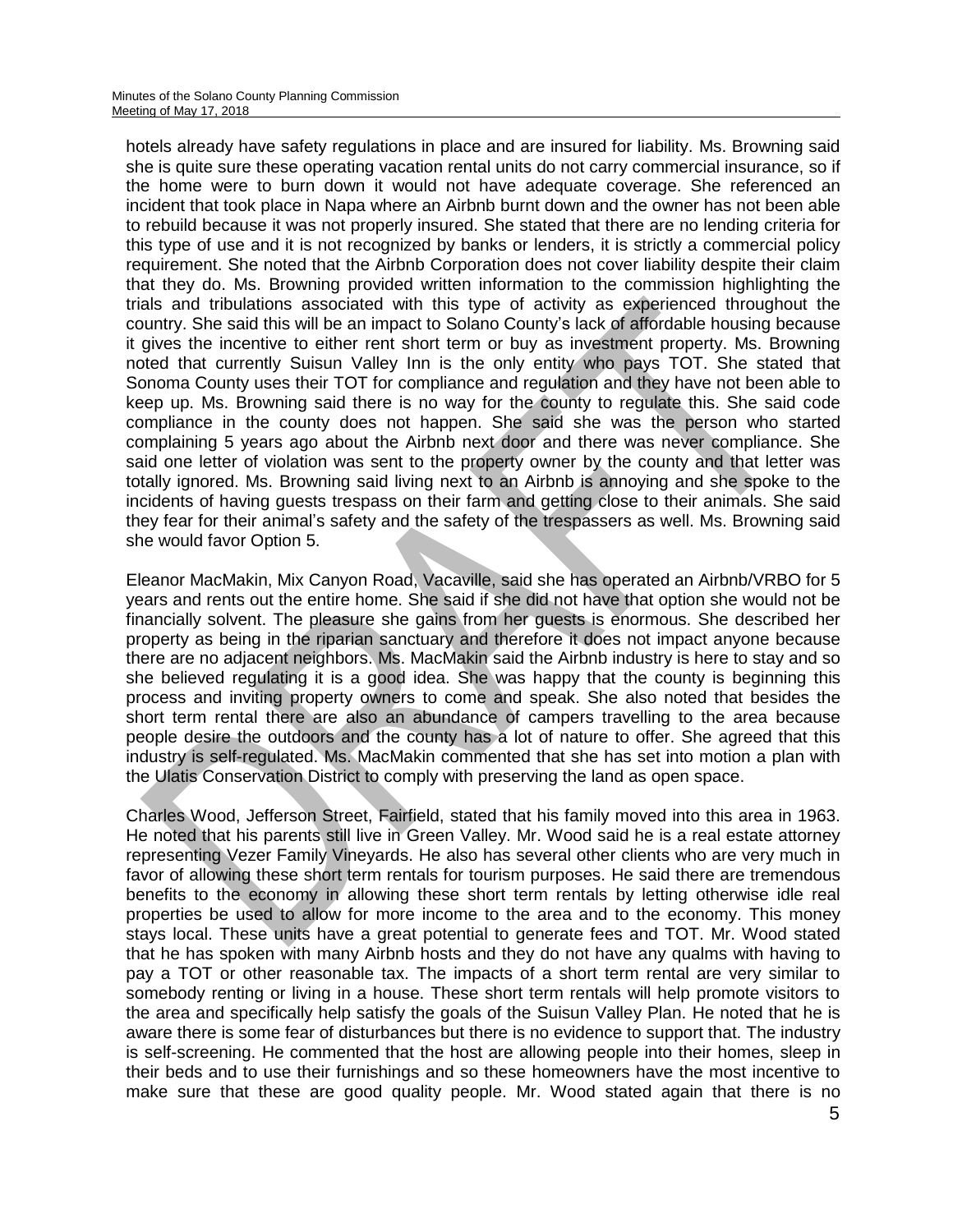evidence to back up claims that these short term rentals result in more drunk people causing problems in orchards or other places. There is no consistent problem that justifies strict regulation and he sees no reason to prohibit these short term rentals. Mr. Wood voted for the option that allows this use with reasonable regulations.

Since there were no further speakers Chairperson Cayler closed the public hearing.

Commissioner Bauer said that she favored Option 4. She brought up the possibility of having the minor use permit allow for some variance; for example the speaker who owns the residence within the riparian sanctuary that has no impact on neighbors. Ms. Bauer spoke to the issue brought up concerning commercial insurance. She said she felt it would be better if the vacation rentals were hosted rather than non-hosted so that the homeowner would be on site to monitor the activities. Ms. Bauer said she understood how important this is to people to be able to stay in their homes by being able to rent out a portion of it. She noted that she conducted a quick online search for an Airbnb in Solano County. She chose the month of November. The result brought up 410 listings. She said the few she tried to figure out their location were identified as within Fairfield.

Commissioner Hollingsworth commented that since this activity is going to take place we should have some rules and regulations in order to monitor the use. He supported both Option Nos. 3 and 4. Commissioner Hollingsworth also suggested staff put together a listing of the vacation rentals within the county in order to know where they are operating.

Commissioner Walker stated that he would not support this activity by right nor would he support direct prohibition. He said he would be more in favor of some variation of Option 4 and to also examine what the impact might be with respect to only allowing hosted rentals, but leaving the option open for the possibility of adding non-hosted rentals at a later date. Commissioner Walker said he is sensitive to the conversation in the staff report by the Tax Collector/Treasurer that this activity would not necessarily work if there was not adequate funding to support the administration of the program, examples being the collection of the TOT and code enforcement. Commissioner Walker said it would be his recommendation to ask staff to look at proposing some regulations keeping in mind the need to generate enough revenue to pay for the additional staff time before opening up Solano County to this type of business.

Chairperson Cayler commented that this use is already taking place and so the county needs to have guidelines to follow for all involved: the county, law enforcement, the hosts and hostesses. Ms. Cayler commented that there are also attractions other than wineries to draw people to Solano County such as the lavender farm and Christmas tree farm in Dixon.

Bill Emlen commented that as staff was preparing this item for study session, they recognized the discussions the commission has had in the past and knew there were going to be some distinct views. What staff is trying to do now is establish a baseline. He said in the future some variations could be made as we learn more about this evolving industry.

Commissioner Walker spoke with regard to the ordinance being brought back before the commission. He said if staff believes a particular zoning district should not be included as part of this ordinance, he asked if staff could include an explanation in the report as to why that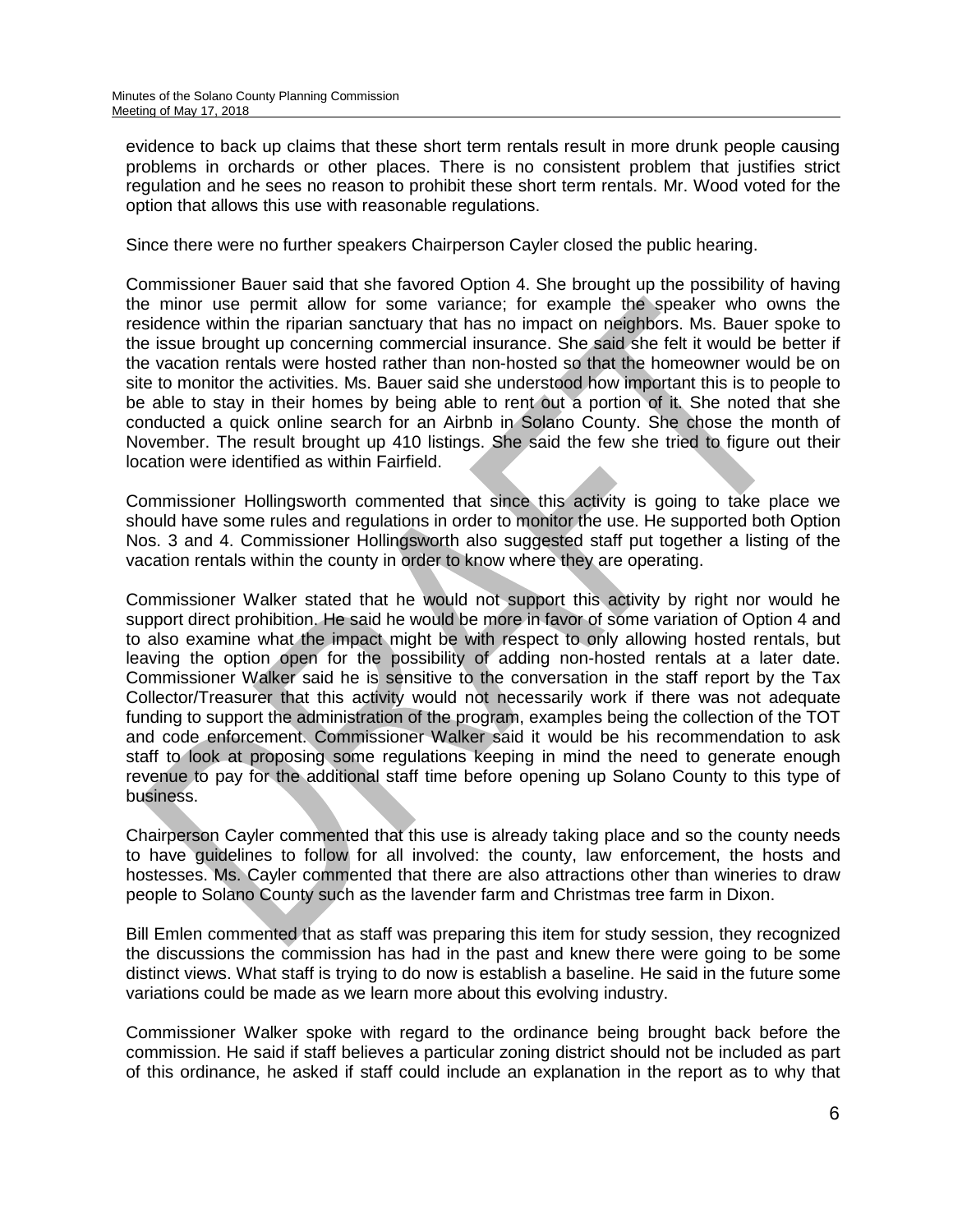district or districts were chosen. He said it would be helpful in understanding the reasoning and how it would apply to other zoning districts that are not referenced.

It was noted by staff that this item would be brought back before the commission for public hearing on June 21, 2018.

## **ANNOUNCEMENTS and REPORTS**

There were no announcements or reports.

Since there was no further business, the meeting was **adjourned**.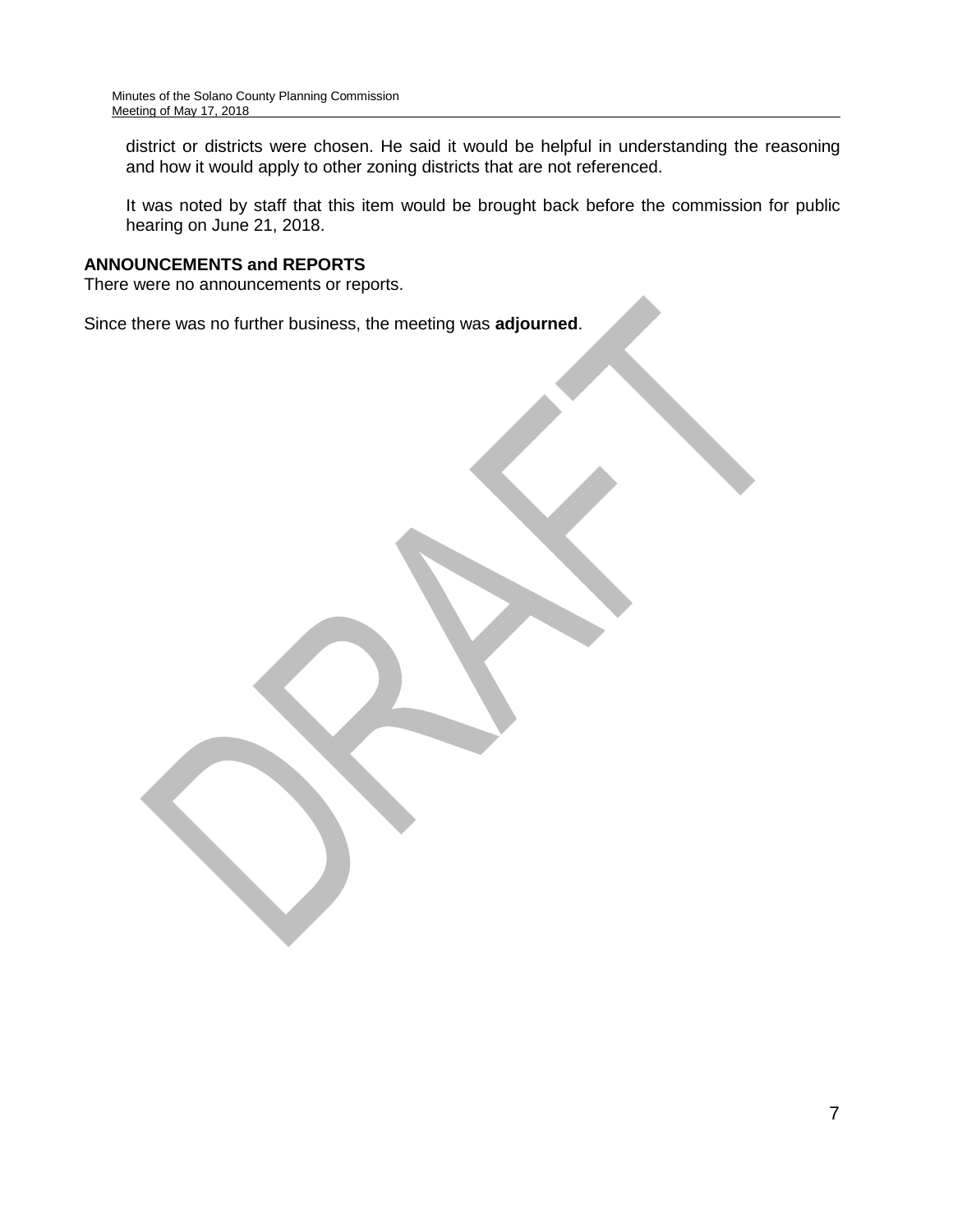<span id="page-11-0"></span>

|                         |      | <b>Solano County</b>                                                                                                                                                                                                                                                                                                                                                                                                                              |                      |                            | 675 Texas Street<br>Fairfield, California 94533<br>www.solanocounty.com |
|-------------------------|------|---------------------------------------------------------------------------------------------------------------------------------------------------------------------------------------------------------------------------------------------------------------------------------------------------------------------------------------------------------------------------------------------------------------------------------------------------|----------------------|----------------------------|-------------------------------------------------------------------------|
| <b>Agenda Submittal</b> |      |                                                                                                                                                                                                                                                                                                                                                                                                                                                   |                      |                            |                                                                         |
| Agenda #:               |      | 1                                                                                                                                                                                                                                                                                                                                                                                                                                                 | Status:              | PC-Regular                 |                                                                         |
| Type:                   |      | PC-Document                                                                                                                                                                                                                                                                                                                                                                                                                                       | Department:          | <b>Planning Commission</b> |                                                                         |
| File $#$ :              |      | PC 18-024                                                                                                                                                                                                                                                                                                                                                                                                                                         | Contact:             | Jim Leland - 784-6765      |                                                                         |
| Agenda date:            |      | 6/7/2018                                                                                                                                                                                                                                                                                                                                                                                                                                          | <b>Final action:</b> |                            |                                                                         |
| Title:                  |      | Public Hearing to consider and make a recommendation to the Board of Supervisors on a<br>proposed Ordinance, Zoning Text Amendment No. ZT-18-01a, amending Chapter 28 (Zoning<br>Regulations) of the Solano County Code to clarify and restate existing land use regulations for<br>dwellings, agricultural accessory buildings and residential accessory buildings (Attachment A:<br>Accessory Building Ordinance, Exhibit A: New Section 28.72) |                      |                            |                                                                         |
| <b>Governing body:</b>  |      |                                                                                                                                                                                                                                                                                                                                                                                                                                                   |                      |                            |                                                                         |
| District:               |      |                                                                                                                                                                                                                                                                                                                                                                                                                                                   |                      |                            |                                                                         |
| <b>Attachments:</b>     |      | A - DRAFT ORDINANCE Accessory Building Ordinance                                                                                                                                                                                                                                                                                                                                                                                                  |                      |                            |                                                                         |
|                         |      | B - EXHIBIT A NEW SECTION 28.72                                                                                                                                                                                                                                                                                                                                                                                                                   |                      |                            |                                                                         |
| <b>Date</b>             | Ver. | <b>Action By</b>                                                                                                                                                                                                                                                                                                                                                                                                                                  |                      | <b>Action</b>              | <b>Result</b>                                                           |

| Published Notice Required? Yes X No |          |  |
|-------------------------------------|----------|--|
| <b>Public Hearing Required?</b>     | Yes X No |  |

## **DEPARTMENTAL RECOMMENDATION:**

It is recommended that the Planning Commission consider and make a recommendation to the Board of Supervisors on a proposed Ordinance, Zoning Text Amendment No. ZT 18-01a, amending Chapter 28 (Zoning Regulations) of the Solano County Code to clarify and restate existing land use regulations for dwellings, agricultural accessory buildings and residential accessory (Attachment A: Accessory Building Ordinance, Exhibit A: New Section 28.72)

## **SUMMARY:**

On January 1, 2017, new state legislation went in to effect mandating certain minimum requirements for any local zoning regulations pertaining to accessory dwelling units. The effect of the legislation was to cap at 1,200 square feet the size of any secondary dwelling permitted by a city or county. The state legislation went into effect January 1, 2018. Prior to this legislation, secondary dwellings could be permitted up to 1,800 square feet in size in certain Solano County zoning districts.

The legislation permits local agencies to adopt secondary dwelling unit regulations with different size limitations providing the local ordinances comply with all of the state's rules. Staff has prepared two ordinances which, together, restore the maximum sizes for secondary dwellings which were in effect prior to January 1, 2018.

Staff has prepared and is recommending adoption of two separate ordinances to address secondary dwelling units. The first ordinance (the subject of this report) reformats Section 28.72 (Dwellings) in order to isolate the secondary dwelling requirements into a single subsection of the County Code. In addition, certain minor revisions to definitions and regulations for accessory buildings are included.

The second ordinance (subject of a subsequent hearing) will address new requirements for secondary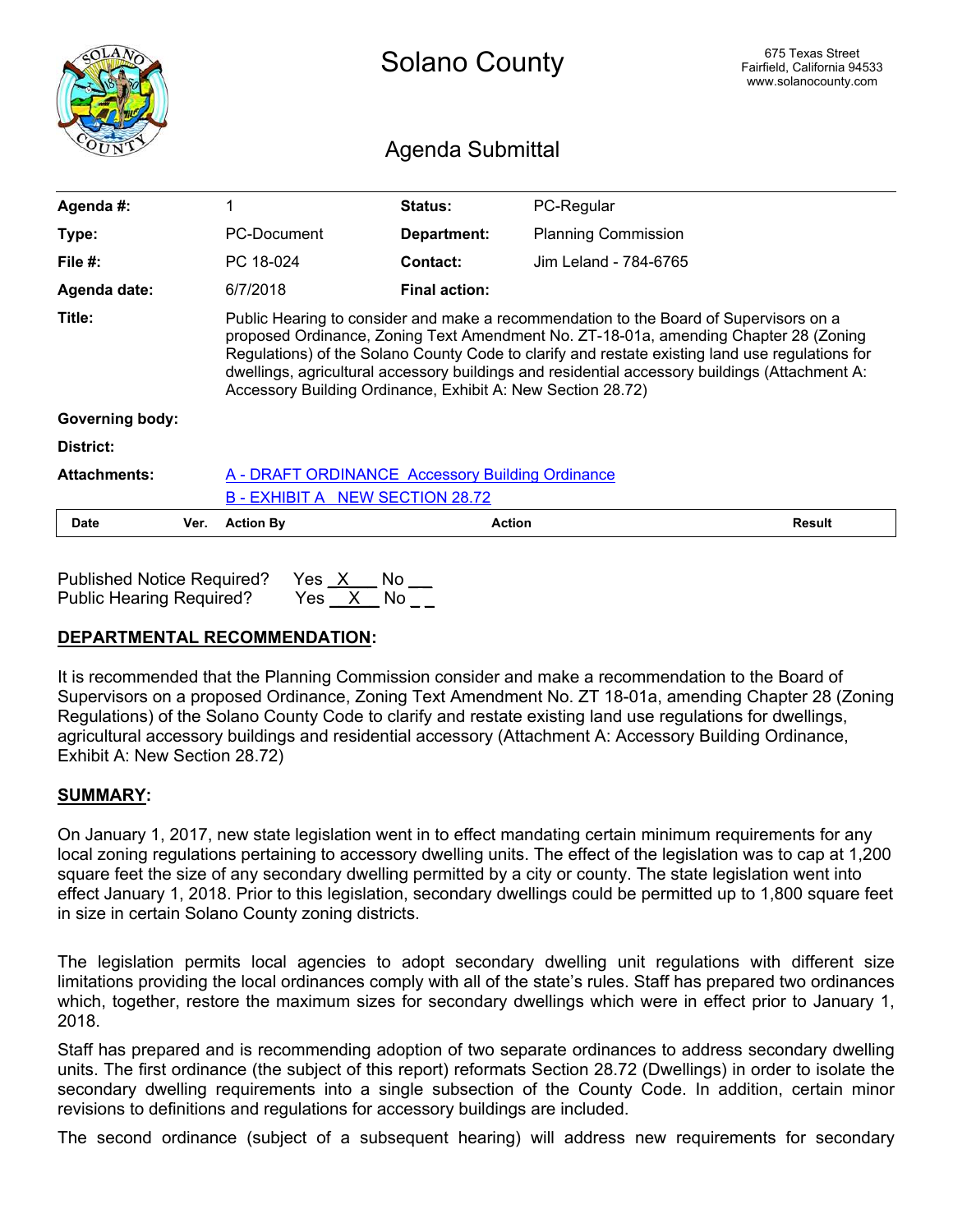dwellings.

#### **FINANCIAL IMPACT:**

The costs for preparation of these ordinance amendments are included in the Department of Resource Management's approved Budget for FY2017/2018.

#### **DISCUSSION:**

#### **Background**

In September 2016, Governor Brown signed two legislative acts that comprised the new law governing ADUs, AB 2299 and SB 1069, both of which came into effect on January 1, 2017. In October 2017, two additional legislative acts, AB 494 and SB 229, were signed into law and came into effect on January 1, 2018. The new statutes amended various sections of Government Code section 65852.2 which regulates accessory dwelling units.

As a result of the legislation mentioned above, any local ordinance not in compliance with the new state standards was invalidated and the state regulations became the default local regulations. The County of Solano has had regulations permitting secondary dwellings for decade. However, the County's regulations were not in full compliance with the new state requirements and, consequently, beginning on January 1, 2018, the County has operated under the state rules for secondary dwellings.

The primary impact of this change is that the maximum size of secondary dwellings has been capped at 1,200 square feet. Prior to January 1, 2018, the local rules permitted secondary dwellings of up to:

- 1. 850 square feet in the Residential-Traditional Community (R-TC) Districts,
- 2. 1,500 square feet in the Rural Residential (R-R) Districts, and
- 3. 1,800 square feet in most of the agricultural districts.

Under the State ADU Legislation, the County of Solano is permitted to adopt new local accessory dwelling regulations which modify certain aspects of the default regulations imposed by the State on January 1, 2018, so long as the County's new rules address all of the requirements embodied in the State legislation.

#### *County Approach*

The County has an interest in re-establishing its former maximum square footage standards which existed prior to January 1, 2018. Accordingly, staff has prepared draft ordinances to accomplish that objective. The zoning regulations contained in Chapter 28 are organized around five major topics, as follows:

- 1. Article I Definitions and other general provisions,
- 2. Article II Individual zoning districts with tables for allowable uses and development standards,
- 3. Article III Specific land use regulations,
- 4. Article IV Miscellaneous site development and other standards, and
- 5. Article V Permit rules and operations

Staff is recommending a two stage approach to updating the secondary dwelling unit regulations contained within the County Zoning Ordinance which include:

- 1. Introduction of this Ordinance which accomplishes the following:
	- a. Adds or revises definitions in Article I, and
	- b. Reformats the regulations for all dwellings and their accessory, subordinate and related land uses in Article III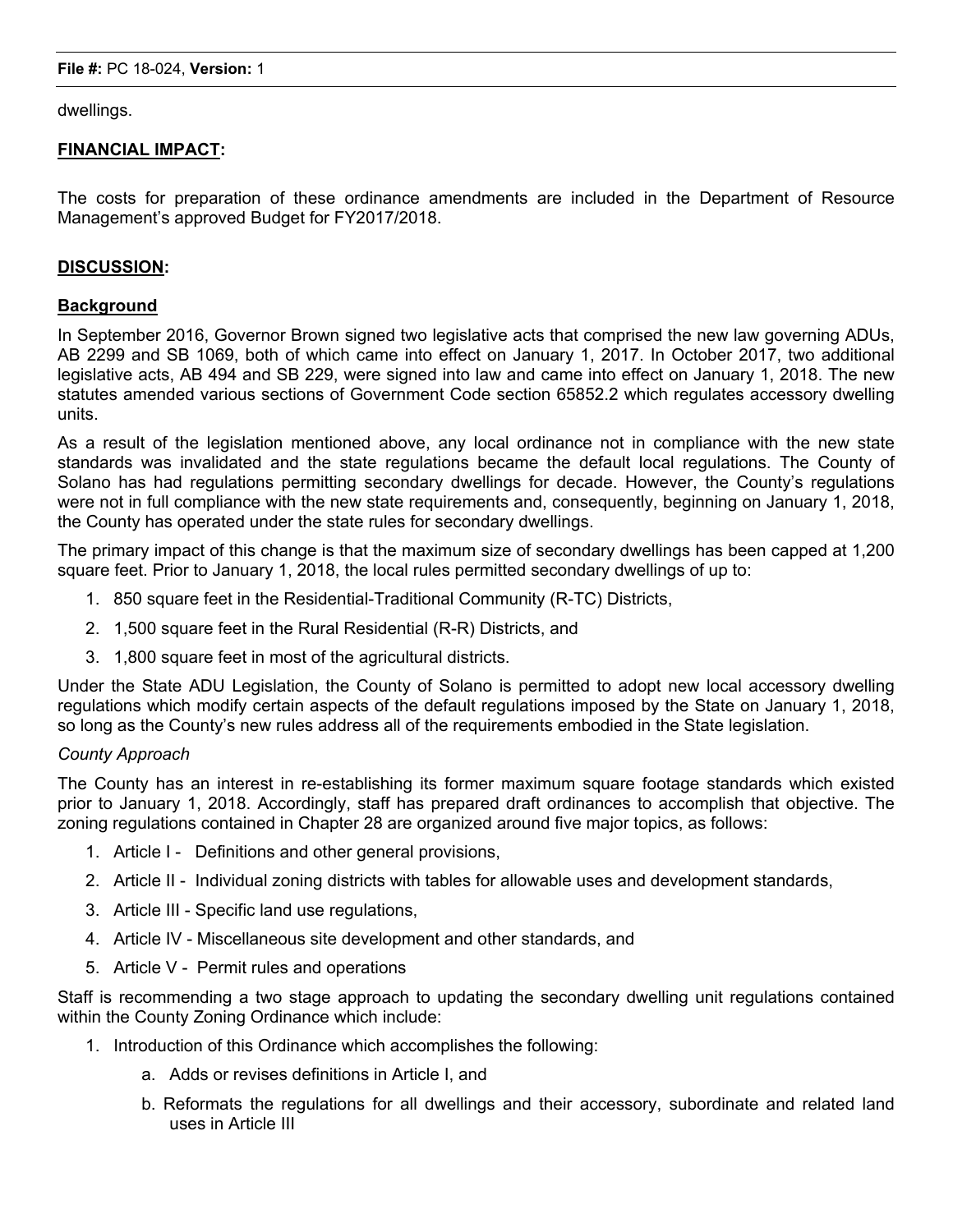2. Introduction of a subsequent Ordinance which establishes new regulations for secondary dwelling units consistent with current state legislation.

## **Zone Text Amendments Summary (See Attachments A and B)**

The amendments to Chapter 28 fall into four broad categories;

- 1) Revisions and additions to definitions in Article I, Section 28.01
- 2) Revisions and additions to Permitted Uses Tables in various zoning districts in Article II,
- 3) Reformatting of Residential Development Standards in Article III, Section 28.72,
- 4) Revisions and additions to Accessory Building Regulations in Article III, and each of these categories is summarized below:

## **1. Revisions and Additions to Definitions in Article I, Section 28.01**

The proposed revisions to definitions contained in Section 28.01 include the following:

- a. Accessory building.
- b. Accessory building, agricultural.
- c. Accessory building, residential.
- d. Accessory building, dwelling space.
- e. Building.
- f. Main Building.

## **2. Revisions and additions to Permitted Use and Development Standards Tables in various zoning districts in Article II, Various Sections**

The proposed revisions to Permitted Use and Development Standards Tables in various zoning districts in Article II, include revisions and deletions of footnotes for each Table, as described below:

a. Several Tables in Article ii contain the following footnote:

*The side or rear yard requirements may be waived for an accessory building other than an animal* shelter, except that such building shall not be located closer to any side street line than the main building. Waiver of said requirements shall be subject to notice as set forth in Section 04(f) of this *Chapter.*

The footnote is being deleted and an exception is being added to Article IV - Yards, which permits the sideyard setback described in the footnote.

## **3. Reformatting of Residential Development Standards in Article III, Section 28.72,**

The proposed revisions include reformatting of Section 28.72 Residential Uses in Article III of Chapter 28 to organize the regulations to separate into different subsections the rules for dwellings and the rules for accessory buildings, and to make minor revisions to the regulations pertaining to various types of accessory buildings.

## **4. Revisions and additions to Accessory Building Regulations in the new Article III, Section 28.72.30**

The proposed revisions include reformatting of Section 28.72 Residential Uses in Article III of Chapter 28 to organize the regulations to separate into different subsections the rules for dwellings and the rules for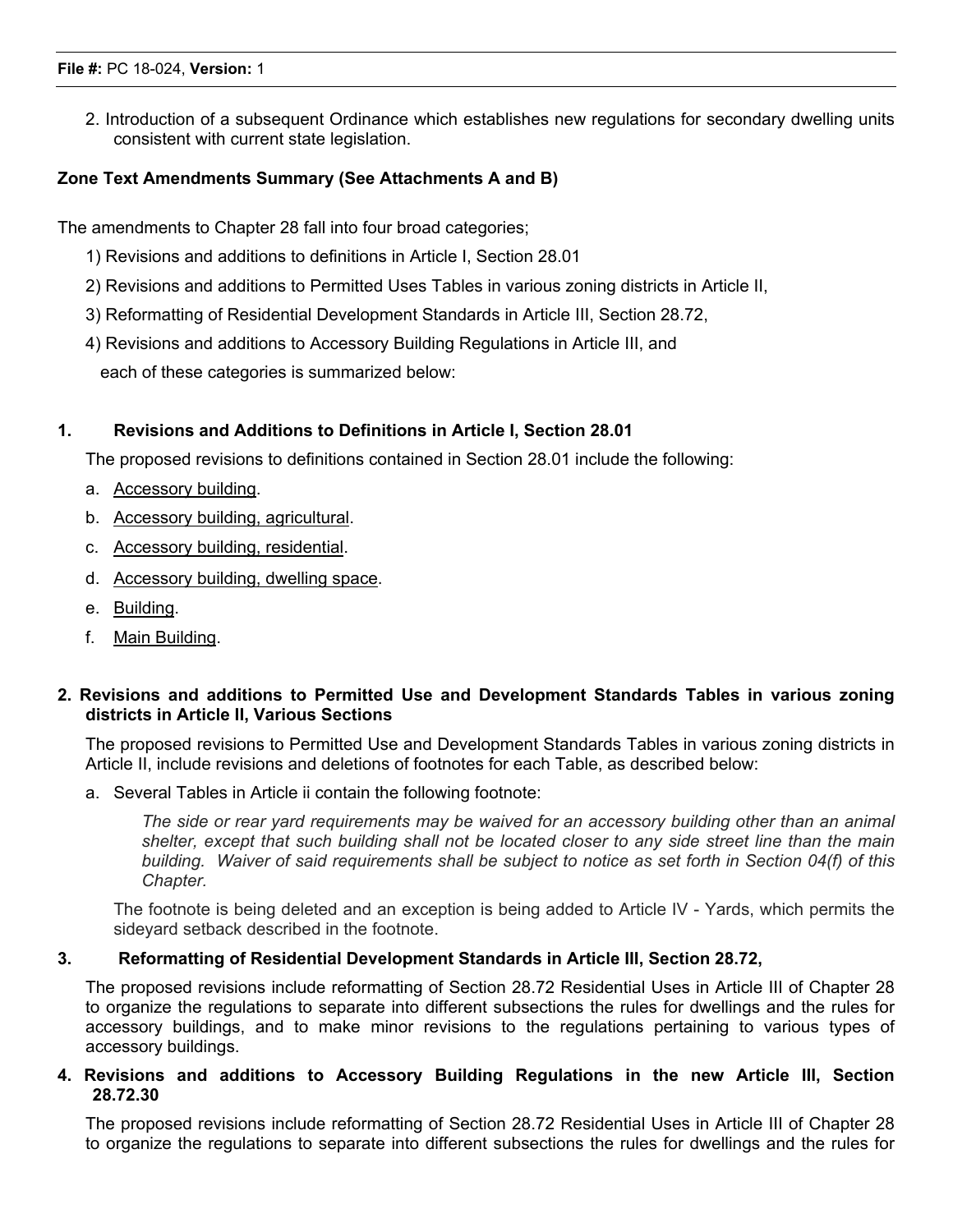accessory buildings, and to make minor revisions to the regulations pertaining to various types of accessory buildings. (See Attachment B)

#### **5. Revisions to Yard Standards in Article IV, Section 28.97**

As discussed in 2. above, an exception is being added to Article IV - Yards, which permits a sideyard setback, as follows:

In any R District, the side or rear yard requirements may be reduced for an accessory building, other than an animal shelter, provided that such building shall not be located closer to any property line than 5 feet, or to the same distance as a permitted primary dwelling on the same parcel, whichever is less.

In addition, provision 28.97(K) is being deleted since it is inconsistent with the newly added provision discussed above, as follows:

In any district in which a dwelling is allowed, a required yard distance may be waived up to a distance equal to that established in such yard by the foundation of an existing legal non-conforming dwelling, subject to notice as set forth in Section 28.04 of this Chapter.

#### **General Plan and Zoning Consistency**

The 2008 Solano County General Plan (Plan) designates several areas of the County for various types of agricultural and residential land uses. The Plan further defines which zoning districts are consistent with those land use designations. The zoning districts provide for both primary and secondary dwelling units and contain various development standards for each. This ordinance makes very minor changes to those existing regulations and is considered exempt from CEQA under the "general rule".

#### **Environmental Analysis:**

The proposed zoning text amendment ZT-18-01a is exempt from the California Environmental Quality Act in accordance with CEQA Guideline section 15305, minor alterations in land use limitations. The amendment clarifies and restates existing land use regulations for dwellings, agricultural accessory buildings, and residential accessory buildings without making any significant substantive amendments. A Notice of Exemption will be filed upon completion of the public hearing process.

#### **PUBLIC HEARING NOTICE:**

In accordance with Solano County Zoning Regulations, notice of a public hearing was published at least 15 days before the scheduled hearing in the Fairfield Daily Republic.

#### **ALTERNATIVES:**

The Board could choose any of the following alternative actions:

- 1. Not to adopt any amendments to Chapter 28 at this time. This alternative is not recommended because the proposed amendments implement state mandated regulations.
- 2. To consider further or different revisions to what has been prepared as may be directed by the Board.

#### **OTHER AGENCY INVOLVEMENT:**

The proposed zoning amendments will also be submitted to the Airport Land Use Commission as required under state law prior to the Board of Supervisors consideration of the ordinance.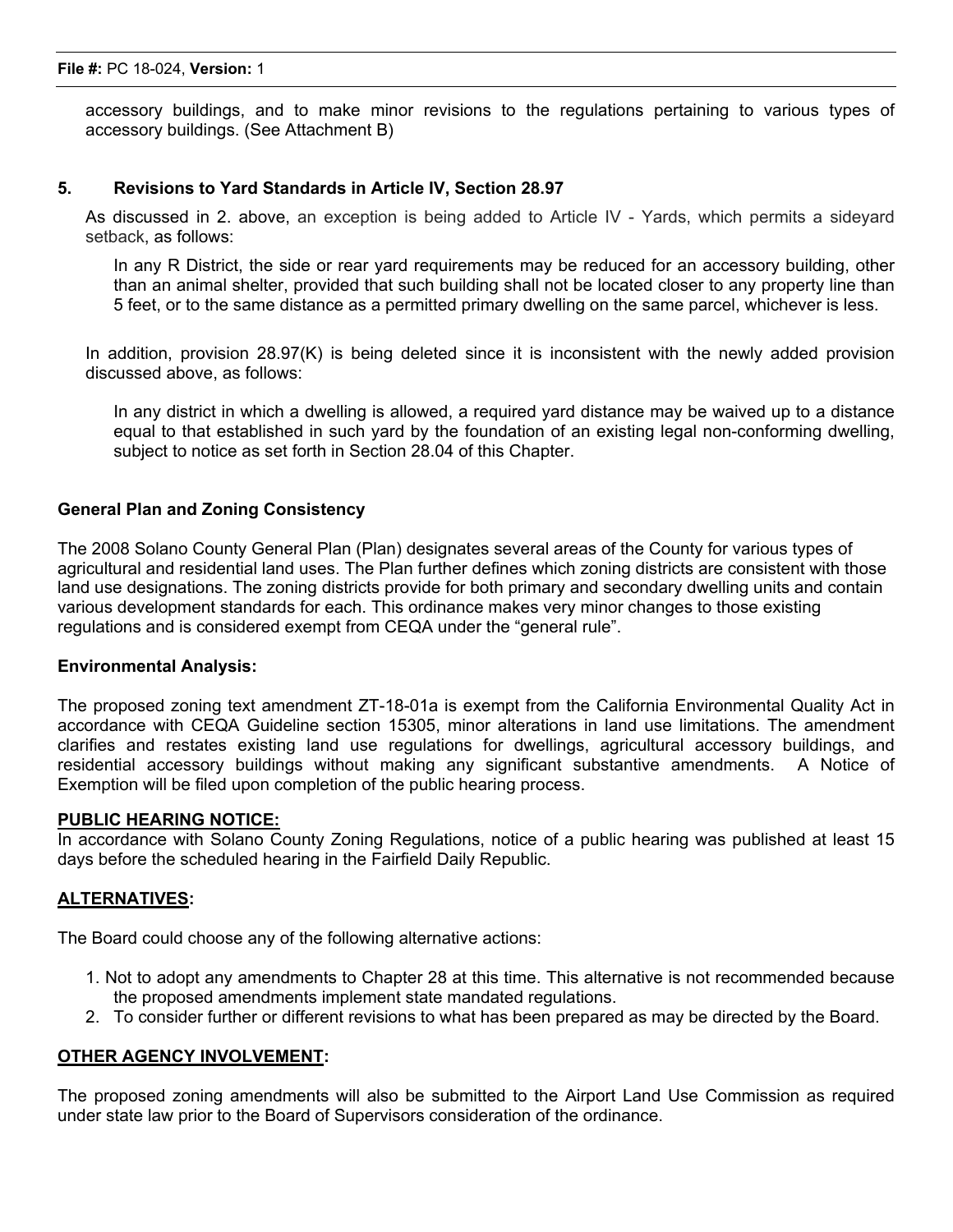#### **File #:** PC 18-024, **Version:** 1

Attachments Attachment A: Draft Ordinance Attachment B: Exhibit A: New Section 28.72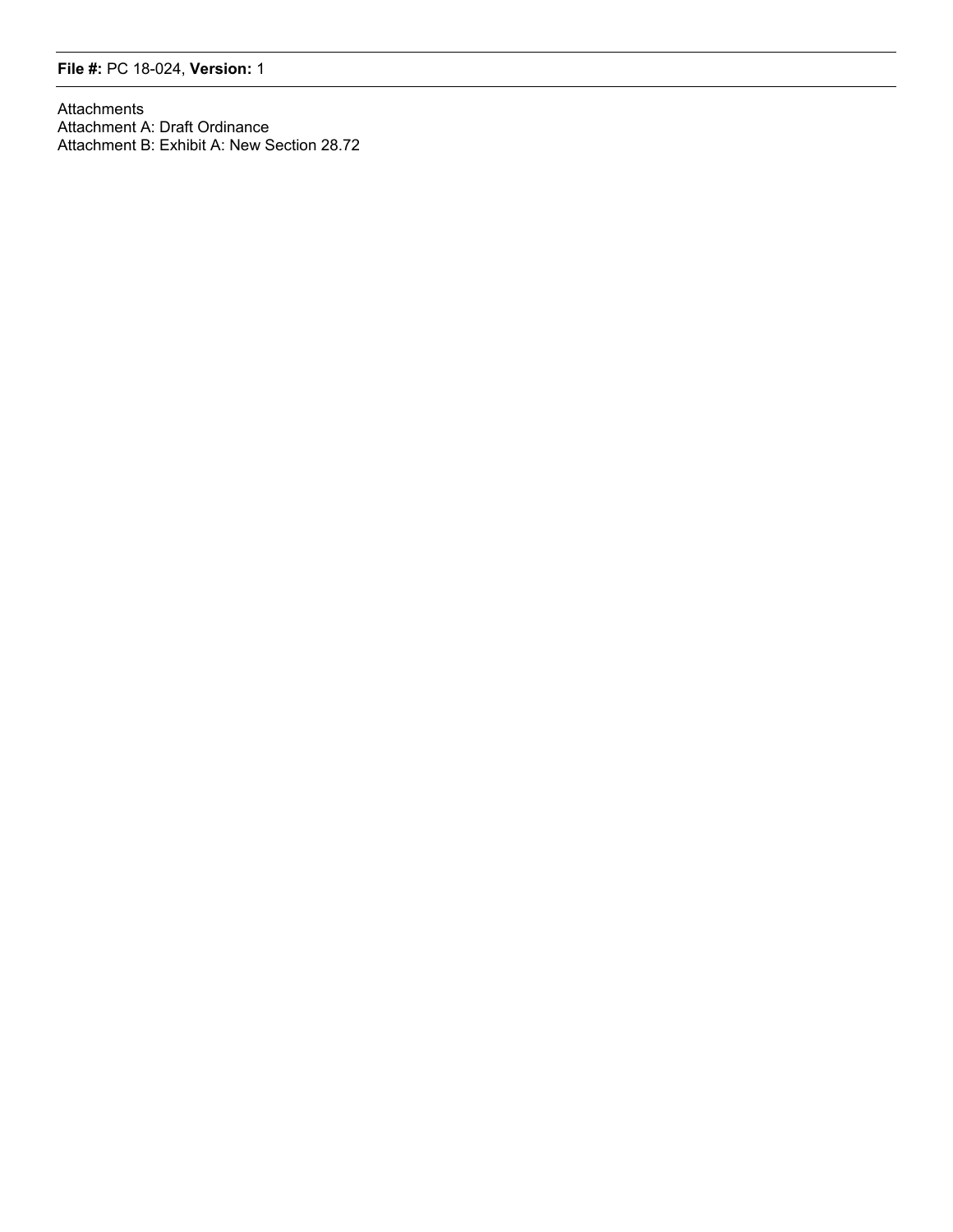#### **ORDINANCE NO. 2018 – \_\_\_\_\_**

#### <span id="page-16-0"></span>**AN ORDINANCE TO AMENDING CHAPTER 28 (ZONING REGULATIONS) OF THE SOLANO COUNTY CODE TO CLARIFY AND RESTATE EXISTING LAND USE REGULATIONS FOR DWELLINGS AND AGRICULTURAL AND RESIDENTIAL ACCESSORY BUILDINGS**

Additions and revisions in the tables are shown in a red typeface and deletions are shown as a strikeout shaded gray.

The Board of Supervisors of the County of Solano ordains as follows:

#### SECTION I

The following definitions are added, deleted or revised, in alphabetical order, to Section 28.01 of Chapter 28 of the Solano County Code:

**Accessory building.** A subordinate building located on the same lot, the use of which is customarily incidental to that of the main building, or to the principal use of the land.

**Accessory building, agricultural.** A building or structure that is utilized in conjunction with the agricultural use of the property for commercial crop production or grazing. including the storage of agricultural products and supplies and equipment used in agricultural operations. Buildings used for other purposes, such as stables, dairies and agricultural processing facilities, residential accessory buildings, and secondary dwellings are not accessory agricultural structures agricultural accessory buildings.

**Accessory building, residential.** A detached building accessory to a single-family dwelling. Examples include a detached garage, a storage shed, or a dwelling space accessory building. In any R district, an accessory building on a lot that has a dwelling is classified as a residential accessory building even if the accessory building is used in conjunction with the use of the property for commercial crop production or grazing. A residential accessory building does not include a secondary dwelling.

**Accessory building, dwelling space.**A detached residential accessory building that contains habitable space and is used, or capable of use, as additional living area for an existing dwelling but does not include cooking facilities and is not used or intended as independent living facilities. Examples include an art or music studio, an exercise or recreation room, an office for a licensed home occupation, or a pool house.

**Building.** Includes structure. Any structure used or intended for supporting or sheltering any use or occupancy.

**Building, main Main Building.** A building in which is conducted the principal use of the building site on which it is situated. In any residential district, the primary dwelling shall be deemed to be a main building on the building site.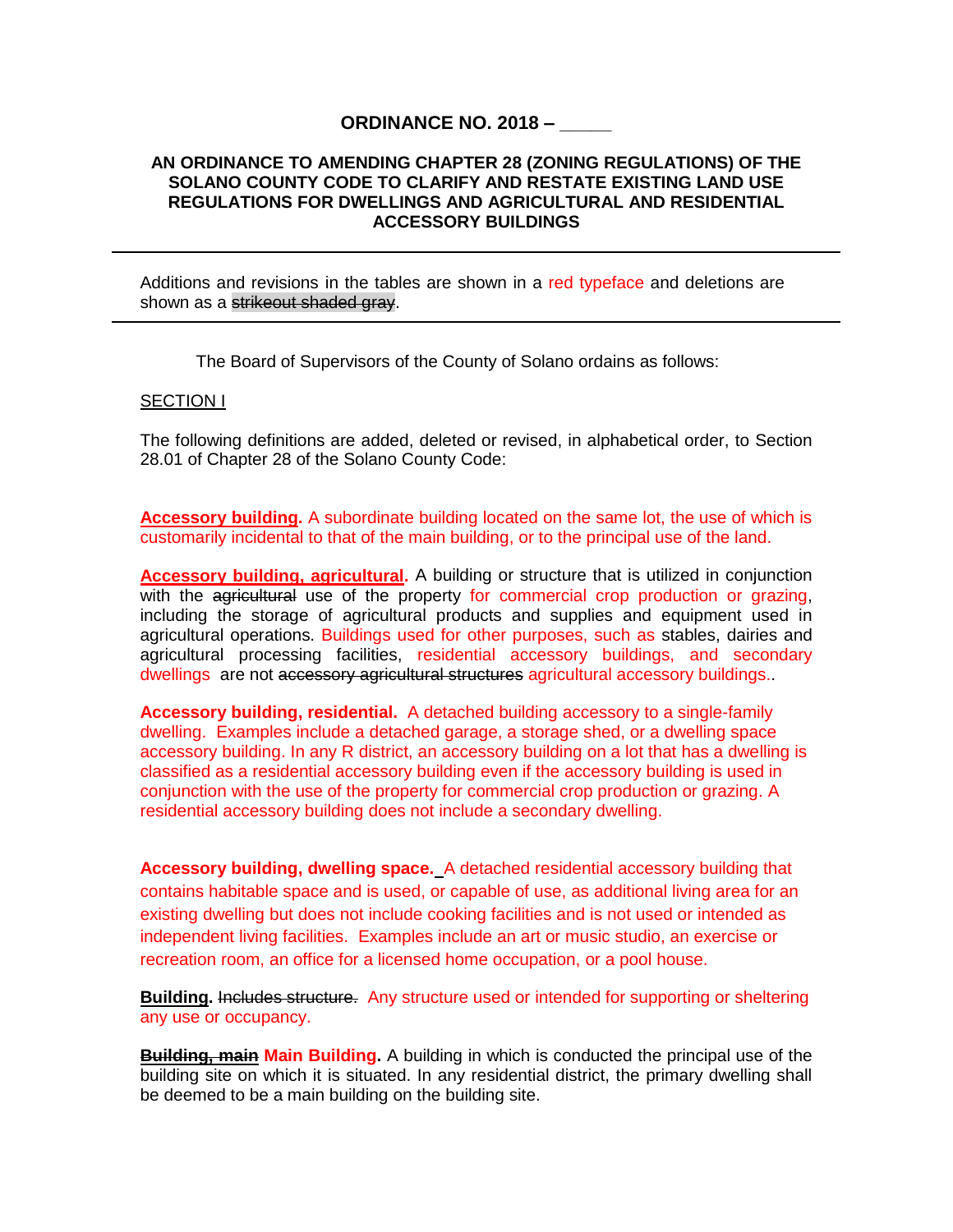## **SECTION II**

The following footnote is deleted from any Table in Chapter 28:

The side or rear yard requirements may be waived for an accessory building other than an animal shelter, except that such building shall not be located closer to any side street line than the main building. Waiver of said requirements shall be subject to notice as set forth in Section 04(f) of this Chapter.

## SECTION III

Section 28.71.10(B)(1) is changed as follows:

**1. Agricultural Accessory Structures Buildings**

New accessory buildings and other structures, including alterations to existing accessory buildings and other structures, shall be designed, constructed, and/or established in compliance with the development standards in the applicable zoning district and the following standards:

- **a. Attached accessory structure setbacks.** An accessory building attached to the main building shall comply in all respects with the requirements of this Chapter applicable to the main building.
- **b. Detached accessory structure setbacks.** An accessory building detached from the main building shall be located sixty feet from the front property line or on the rear fifty percent of the lot, unless otherwise specified in the applicable zoning district.
- **c. Side and rear yard setback waiver.** The side and rear yard requirements may be waived for an accessory building other than an animal shelter, except that such building shall not be located closer to any side street line than the main building, and such buildings, in the aggregate, shall not exceed the maximum site coverage in the rear yard for the main building as may be specified in the applicable zoning district. Waiver of said requirements shall be subject to notice as set forth in Section 14 (f) of this Chapter.
- **d. Setback between buildings.** An accessory building shall not be located closer than ten feet from the main building; except in the W district, the distance shall be thirty feet. Stables shall be located at least twenty feet from the main building.
- **e. Animal shelter setbacks.** An accessory building for the shelter of small animals shall not be placed closer to any side street line than the main building, and in no case shall be placed closer than ten feet from any property line unless greater setbacks are required by the zoning district.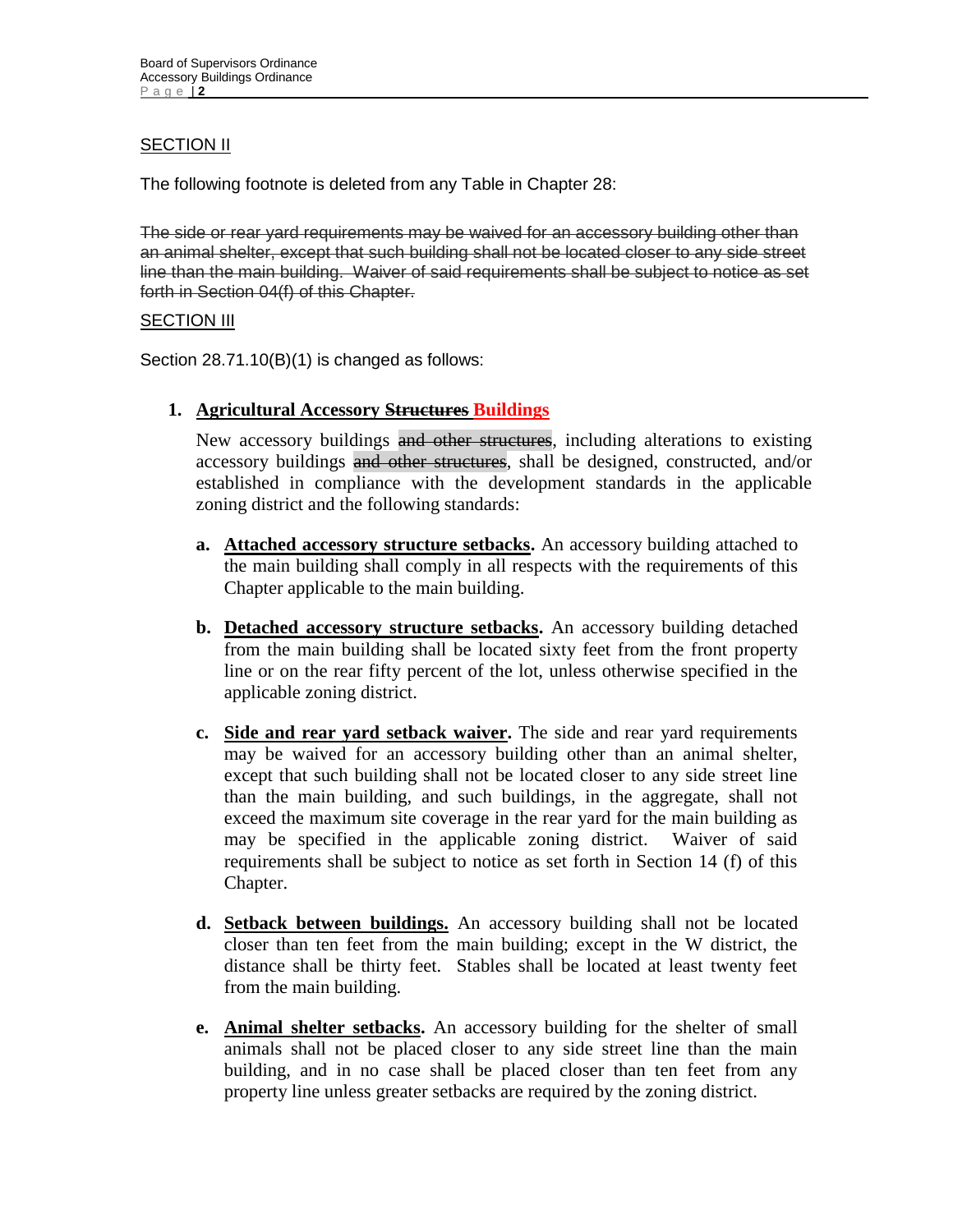#### **f. Not a secondary dwelling.** An accessory building does not include a secondary dwelling as defined in Section 28-10.

**f. Sequence of construction.** A residential accessory building, including a dwelling space accessory building, Accessory structures shall not be constructed on a lot until construction of the primary dwelling has commenced.a principal use has been established on the lot, and an accessory structure shall not be used unless the principal use has been established.

#### SECTION IV

Section 28.72 is repealed in its entirety and replaced with a new Section 28.72 as shown in Exhibit A, attached hereto and incorporated by reference.

#### SECTION V

Section 28.97(K) is deleted in its entirety and replaced with a new Section 28.97(K) as follows:

**K.** In any R District, the side or rear yard requirements may be reduced for an accessory building, other than an animal shelter, provided that such building shall not be located closer to any property line than 5 feet, or to the same distance as a permitted primary dwelling on the same parcel, whichever is less.

#### SECTION VI

This ordinance will be effective thirty (30) days after its adoption.

#### SECTION VII

If any provision of this ordinance or the application of it to any persons or circumstances is held invalid, such invalidity shall not affect other provisions or applications of the ordinance which can be given effect without the invalid provision or application, and to this end the provisions of the interim ordinance are declared to be severable.

#### **SECTION VIII**

A summary of this ordinance will be published once within fifteen (15) days after its adoption in the Fairfield Daily Republic, a newspaper of general circulation.

**\* \* \* \* \* \* \* \* \* \* \* \* \* \* \* \* \* \* \* \* \* \* \* \* \* \* \* \* \***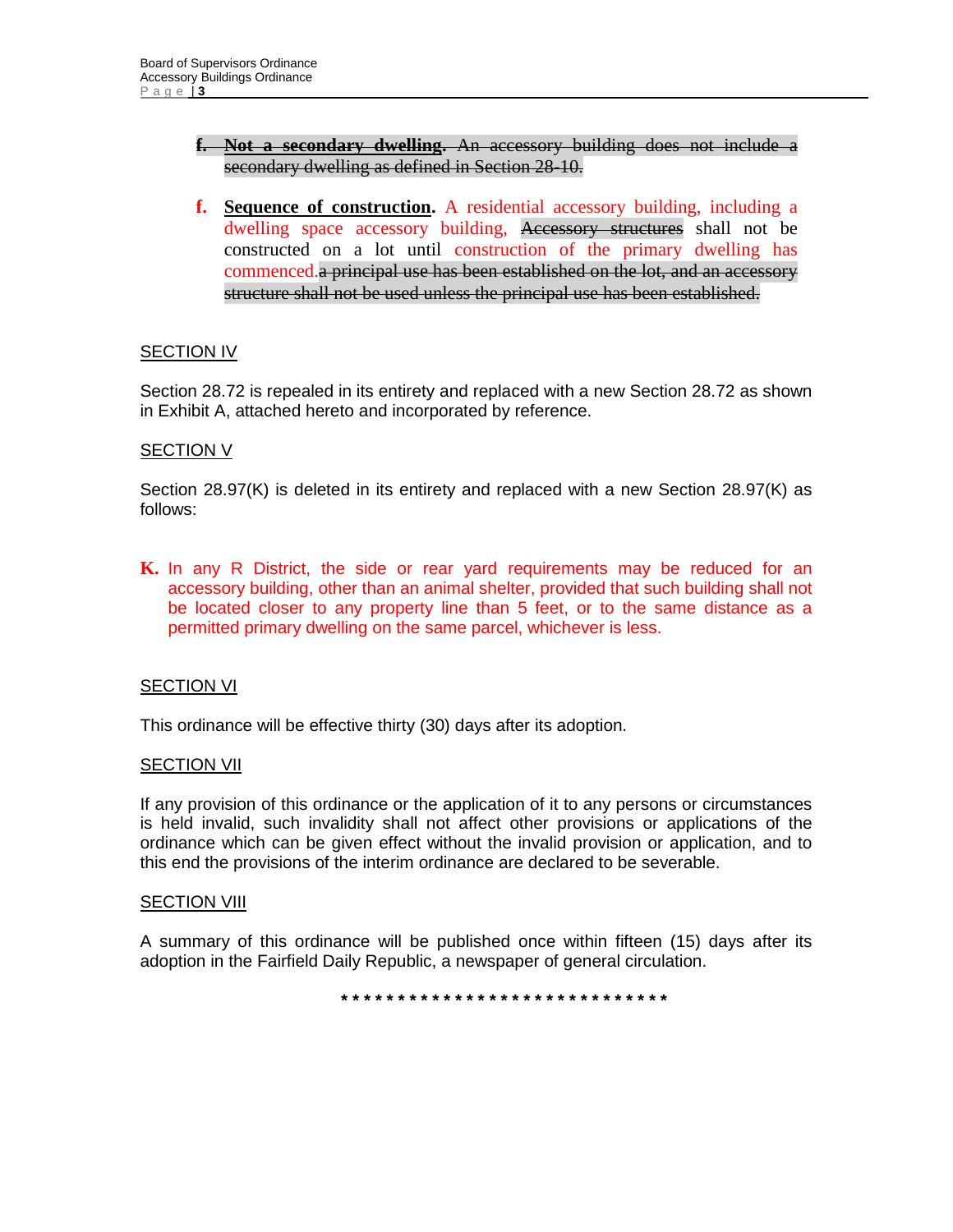Passed and adopted by the Solano County Board of Supervisors on May 12, 2015 by the following vote:

AYES: Supervisors NOES: Supervisors **CONSIDENTS** Supervisors **CONSIDENTS** SUPERVISORS **CONSIDENTS** SUPERVISORS SUPERVISORS SUPERVISORS SUPERVISORS SUPERVISORS SUPERVISORS SUPERVISORS SUPERVISORS SUPERVISORS SUPERVISORS SUPERVISORS SUPERVISO EXCUSED: Supervisors

> John Vasquez, Chair Solano County Board of Supervisors

j.

ATTEST: Birgitta E. Corsello, Clerk Board of Supervisors

By:

Jeanette Bellinder, Chief Deputy Clerk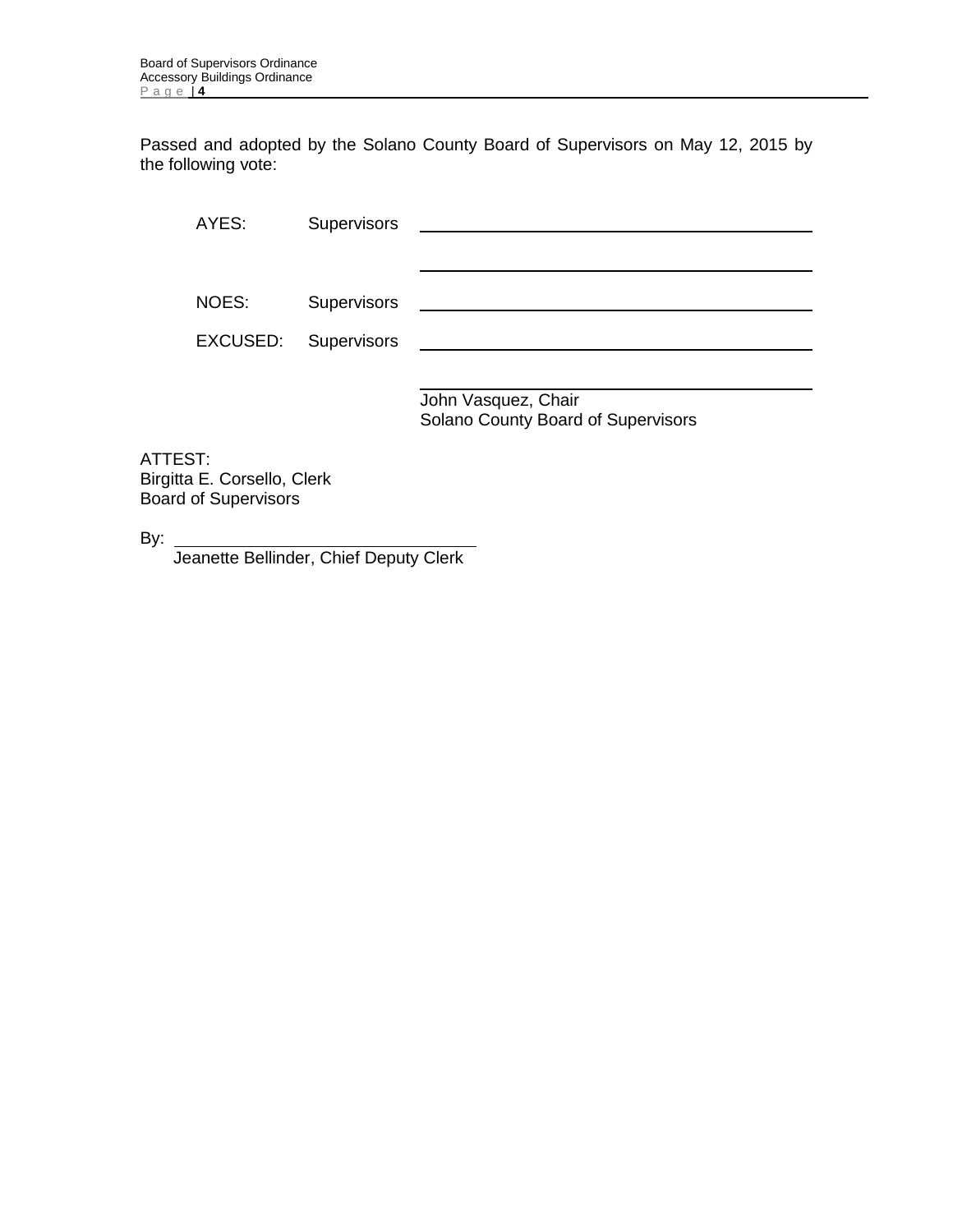## <span id="page-20-0"></span>**28.72 RESIDENTIAL USES**

## **28.72.10 Dwellings**

#### **A. General Requirements**

#### **1. Minimum development standards for dwelling units.**

- **a.** All dwellings shall conform to the following minimum development standards:
	- **(1)** Except as otherwise provided for in this section, each dwelling shall have a minimum gross floor area of one thousand square feet.
	- **(2)** Exterior siding shall be a material commonly found in conventionally built residential structures. Metal sidings with a shiny or metallic appearance are not allowed. Siding shall extend to the ground or to the solid concrete or masonry perimeter foundation. Foundation or skirting materials simulating brick, concrete block or stone are permitted.
	- **(3)** Roof eave or gable overhang shall be not less than twelve inches measured horizontally from the vertical side of the dwelling.
	- **(4)** Roofing material shall be limited to materials commonly found on conventionally built residential structures. Roofing material with a shiny, metallic appearance in not allowed. The minimum pitch of the roof shall be three inches vertical to twelve inches horizontal.
	- **(5)** The finished first floor of the dwelling shall be a maximum of thirty inches from the exterior finished grade of the lot measured from its highest level where it supports the dwelling.
	- **(6)** A two-car enclosed garage shall accompany each primary dwelling, and the siding and roofing materials shall match the dwelling.
- **b.** Should the Zoning Administrator determine that a dwelling unit does not meet these minimum development standards, zoning consistency approval of the building permit shall not be granted.

## **2. Minimum Architectural Standards \*(See Section 28.91)**

**3. Exception.** A maximum of one single-family dwelling may be built on a parcel that existed and was designated "Agricultural" by the General Plan as of January 1, 1984, provided that the owner demonstrates compliance with all other applicable County requirements.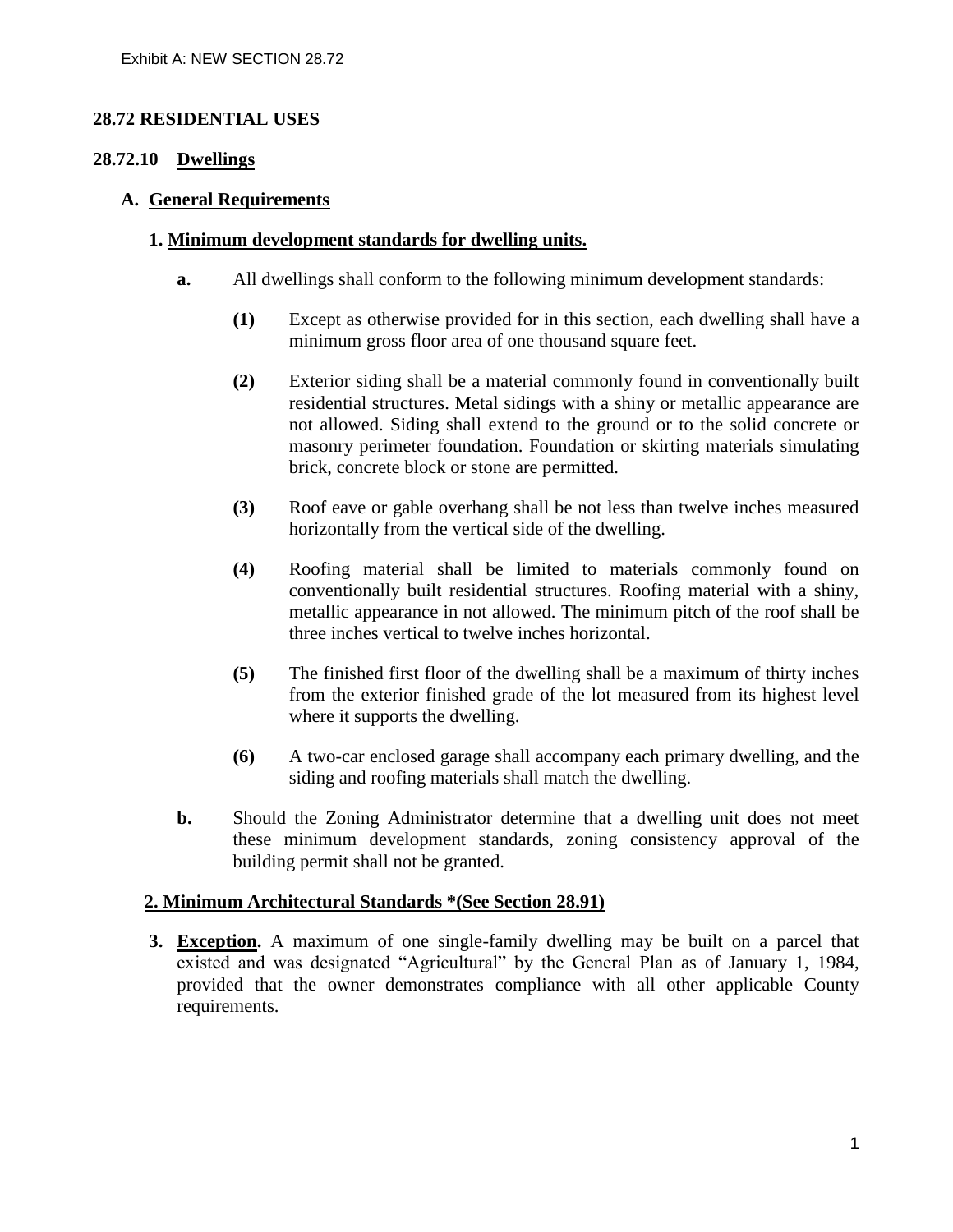#### **B. Specific Requirements**

The specific residential uses listed below shall comply with the following specific standards:

## **1. Primary Dwelling (reserved)**

#### **2. Secondary Dwelling**

A secondary dwelling*,* as permitted in the applicable zoning district, must meet the development standards delineated within the applicable zoning district, as well as the following specific development standards:

**a. Maximum Size.** The maximum size of the secondary dwelling shall not exceed the following maximum sizes:

| <b>Maximum Size for a Secondary Dwelling</b> |                   |  |
|----------------------------------------------|-------------------|--|
| (R-TC) Districts                             | 850 Square Feet   |  |
| (R-R) Districts                              | 1,500 Square Feet |  |
| $(A)(A-SM)(A-SV)$ Districts                  | 1,800 Square Feet |  |

- **b. Minimum Lot Size.** The minimum lot size for a secondary dwelling shall be 7,500 square feet.
- **c. Secondary Dwelling and Temporary Dwellings.** Only one secondary dwelling is allowed on a lot, except when any of the following temporary uses may be additionally permitted:
	- **(1) Temporary Use of a Dwelling during Construction.** Use of an existing dwelling while the replacement dwelling is under construction, in accordance with Section 28-72.20A and B6.
	- **(2) Temporary Dwelling during Construction.** Use of temporary dwelling while the primary dwelling is under construction, in accordance with Section 28-72.20A and B7.
- **d. Secondary Dwellings and Companion Living Units.** A secondary dwelling shall not be allowed on a lot that has a companion living unit or other similar accessory housing unit.
- **e. Attached / detached secondary lining units.** A secondary dwelling may be a detached structure or may be attached to another building on the same lot. If attached to another building, a separate exterior entrance shall be provided, independent from the entrance for the building to which it is attached.
- **f. Not allowed with companion living unit**. A secondary dwelling shall not be allowed on a parcel that has a companion living unit or other similar accessory housing unit.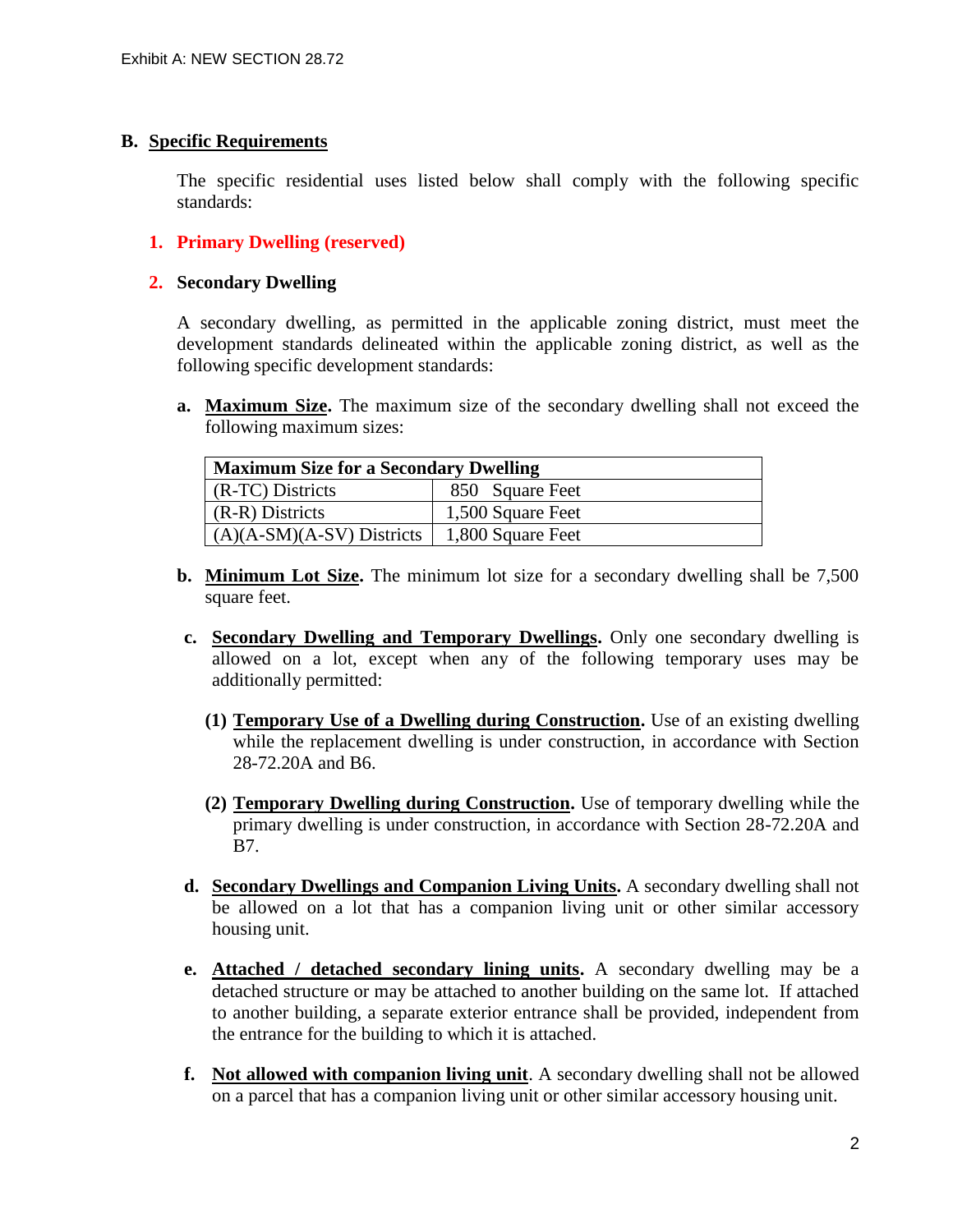## **3. Duplex or Multi-Family Dwellings (reserved)**

## **4. Dwelling Group**

Dwelling groups located on the same parcel in the R-TC-MF district, must meet the applicable development standards delineated in Table 28-26C and the specific building setback and siting requirements as follows:

- **a.** Where the front of a building abuts the rear of another building (i.e., a front-to-back series) in a dwelling group on the lot, the minimum building separation shall be 20 feet, and the yard providing access shall be no less than 8 feet.
- **b.** Where both the front and rear of a building abut a side yard (i.e. a single row side-toside series) in a dwelling group on the lot, the side yard providing access shall have a width of not less than 12 feet.
- **c.** Where the rear of a building abuts a side yard and the front faces a court (i.e. a double row side-to-side series) in a dwelling group on the lot, the court shall have a width of not less than 20 feet.
- **d.** Buildings within a dwelling group on the lot shall be separated by a minimum distance of 10 feet.
- **e.** No building in any group shall be located on the lot such that the rear thereof abuts on any street right-of-way.
- **f.** Distances required between buildings and as yards and courts for dwelling groups on the lot shall be increased by two feet for each story that the height of any building or dwelling group on the lot exceeds two stories.

## **5. Floating Home**

- **a.** Floating homes must be located within and part of a marina and shall contain no more than one dwelling unit. No living or storage space may be located below the water line
- **b.** Must be connected to an approved electrical, water and sewage disposal systems.
- **c.** The float area shall not exceed a maximum 1,200 sq ft.
- **d.** The floatation system shall be designed according to accepted marine engineering principles by a licensed engineer.
- **e.** The height of the floating home shall not exceed 21 ft. at highest point measured from water level.
- **f.** A 10 ft. minimum distance shall be maintained between floats or walls. A 10 ft. minimum distance shall be maintained between walls of FM home on opposite sides of moorage walkway. A 5 ft. minimum distance shall be maintained between floating home and any lot line.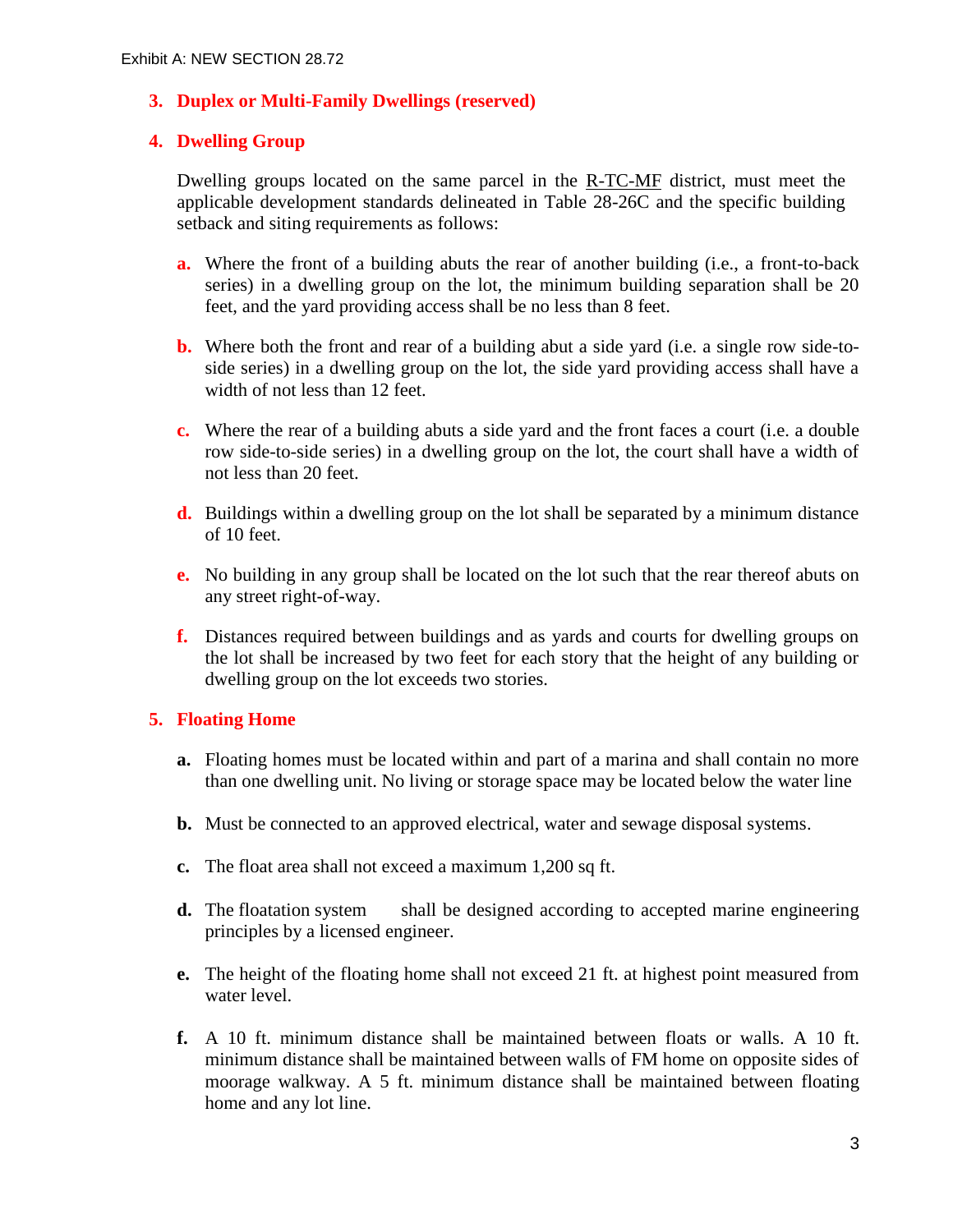- **g.** No part of the floating home may be further extended over water beyond float edge.
- **h.** A floating home shall abut at least 20 feet wide open navigable water.
- **i.** Clearance at zero tide (hydrographic datum the level of lowest normal tides) shall be a minimum 2 foot of water depth beneath the floating home.
- **j.** No accessory float structures are permitted.
- **k.** A minimum of two off street parking spaces per floating home.

#### **6. Existing Nonconforming Dwellings**

- **a. Non-conforming Secondary Dwelling.** A secondary living unit legally existing on the lot prior to October 27, 2006 in the R-R District, June 13, 2008 in the A and R-TC Districts, and February 1, 2011 in the A-SV-20, ATC, and ATC-NC Districts, which does not comply with the size or setback requirements of this Section shall be considered legal non-conforming and subject to the provisions of Section 28-114 ("Nonconforming Uses"). Such use may continue, provided that it is not enlarged, increased or otherwise modified and fully complies with any conditions of approval that may have been adopted.
- **b. Non-conforming Guest House.** A guest house legally existing on the lot prior to October 27, 2006 in the R-R District, June 13, 2008 in the A and R-TC Districts, and February 1, 2011 in the A-SV-20, ATC, and ATC-NC Districts, shall be considered legal non-conforming and subject to the provisions of Section 28-114 ("Nonconforming Uses"). Such a guest house may be converted to a secondary dwelling provided all of the following are met: (1) no other secondary dwelling is on the lot; (2) all facilities necessary to convert the structure to a dwelling, including cooking, sanitation, and parking facilities shall be installed in compliance with County building and zoning standards as applicable; (3) either the primary residence or the secondary dwelling is owner-occupied; and (4) if the structure does not meet the size or setback requirements of this Section for a secondary dwelling, it shall be considered legal non-conforming and subject to the provisions of Section 28-114 ("Nonconforming Uses").
- **c. Non-conforming Companion Living Unit.** A companion living unit legally existing on the lot prior to October 27, 2006 in the R-R District, June 13, 2008 in the A and R-TC Districts, and February 1, 2011 in the A-SV-20, ATC, and ATC-NC Districts, pursuant to an approved conditional use permit, may be converted to a secondary dwelling provided all of the following are met: (1) no other secondary dwelling is on the lot; (2) the unit is installed on a foundation system as a fixture or improvement to the real property, in accordance with section 18551(a) of the Health and Safety Code and implementing regulations; (3) either the primary residence or the secondary dwelling is owner-occupied; and (4) if the unit does not meet the size or setback requirements of this Section, it shall be considered legal non-conforming and subject to the provisions of Section 28-114 ("Nonconforming Uses"). If an existing companion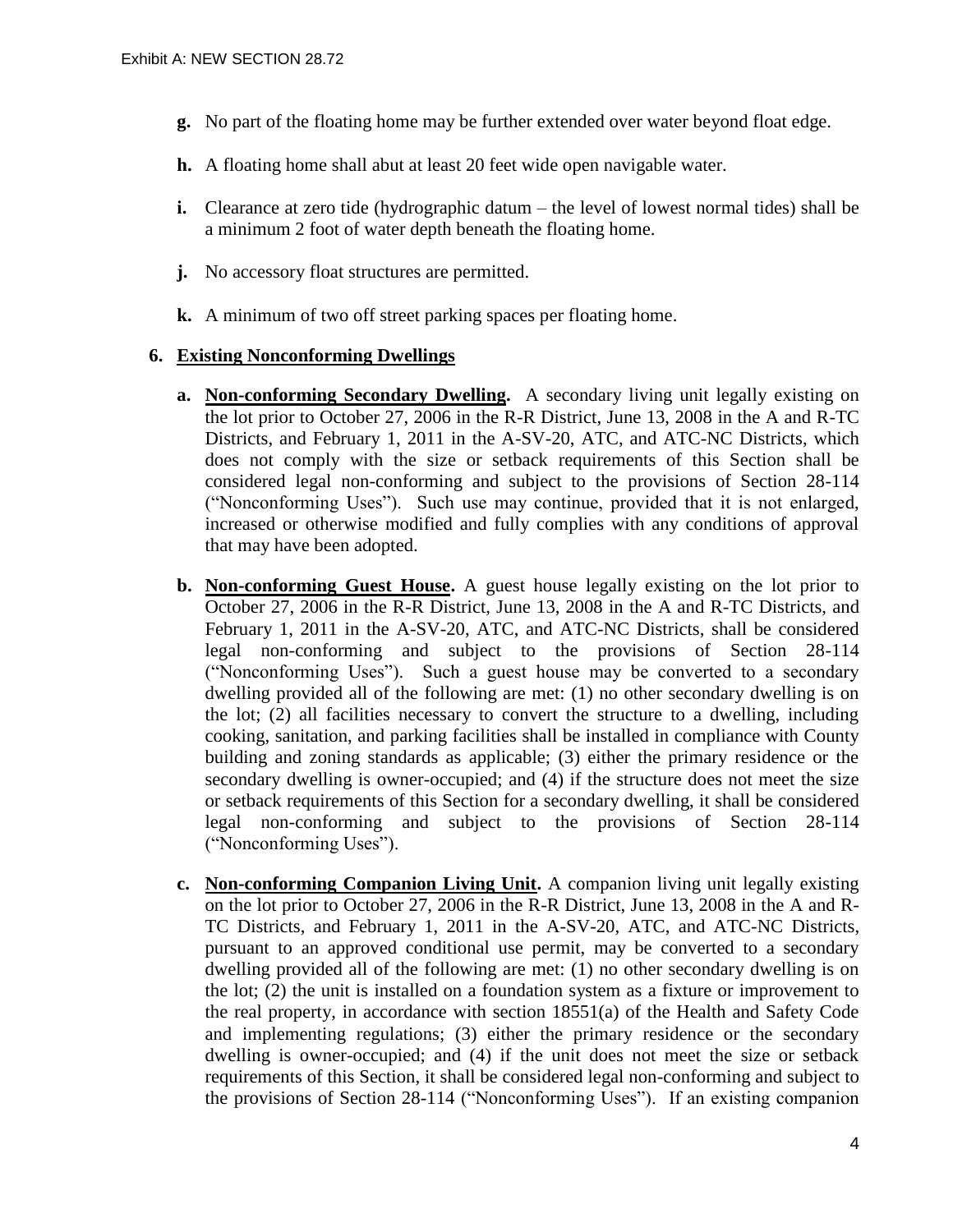living unit is converted to a secondary dwelling, the conditions of the use permit shall no longer be applicable. If an existing companion living unit is not converted to a secondary dwelling, it shall remain subject to the conditions of the use permit, and shall be promptly removed from the lot upon expiration or revocation of the permit.

- **d. Secondary Dwelling and Companion Living Unit.** If both a secondary living unit and a companion living unit legally exist on the lot prior to October 27, 2006 in the R-R District, June 13, 2008 in the A and R-TC Districts, and February 1, 2011 in the A-SV-20, ATC, and ATC-NC Districts, the secondary living unit shall be considered the secondary dwelling on the lot and the companion living unit may continue on the lot as a temporary dwelling for the remaining term of the conditional use permit.
- **e. Time Extensions.** A companion living unit legally existing on the lot prior to March 13, 2011, pursuant to an approved conditional use permit which expires, may be extended for a temporary period, not to exceed two years, upon securing a minor use permit, provided:
	- **(1)** All of the findings made in the original use permit still apply.
	- **(2)** The property owner and the occupant of the companion living unit have not changed since the original issuance of a use permit. (note: time extension not in RR)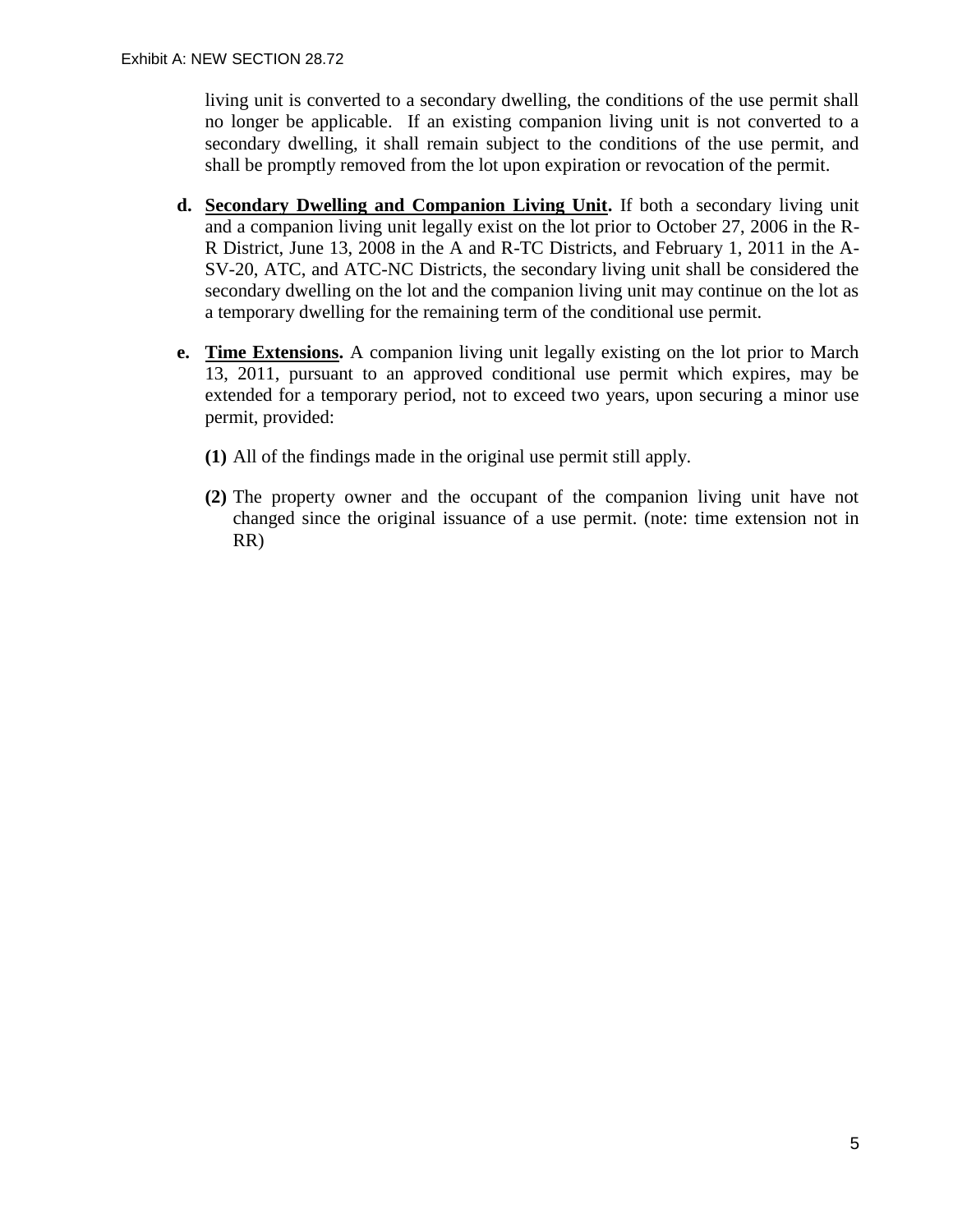## **28.72.20 TEMPORARY DWELLINGS**

#### **A. General Requirements**

This section reserved

#### **B. Specific Requirements**

The specific temporary residential uses listed below shall comply with the following specific standards:

#### **1. Security Quarters During Construction**

- **a. Standards.** A recreational vehicle, manufactured home or commercial coach may be used, on a temporary basis, to provide security quarters during construction of a permitted use, provided the following standards are met:
	- **(1)** Building permits have been issued for the construction of the structures,
	- **(2)** Only one security coach or vehicle shall be allowed on the site,
	- **(3)** The security coach or vehicle shall be removed upon completion of construction of the structures.
	- **(4)** A recreational vehicle shall be connected to permanent power and utilities provided by the installation of an RV pad. The RV pad shall be removed at the completion of construction of the structures.
- **2. Temporary dwellings.** Temporary dwellings may be permitted in any A-L, MP, R-E, P and M-G districts for a temporary, fixed term corresponding to the circumstances of the particular case, and provided a use permit is first secured by the owner of the lot in each case except that a temporary dwelling may be utilized on any such site to provide emergency replacement housing in the event of loss due to fire, flood or other disaster for up to 18 months, with written approval from the Zoning Administrator and without the granting of a use permit.

## **3. Temporary Emergency Dwelling**

Temporary dwelling may be utilized provide emergency replacement housing on any lot where a dwelling is destroyed due to fire, flood or other disaster for a period of up to 18 months.

#### **4. Temporary Manufactured Home Storage**

Temporary storage of a manufactured home shall comply with the following conditions and standards:

- **a.** The number of units stored shall be limited to one (1) per ownership.
- **b.** The term of a permit shall not exceed one (1) year. In no case shall more than two (2)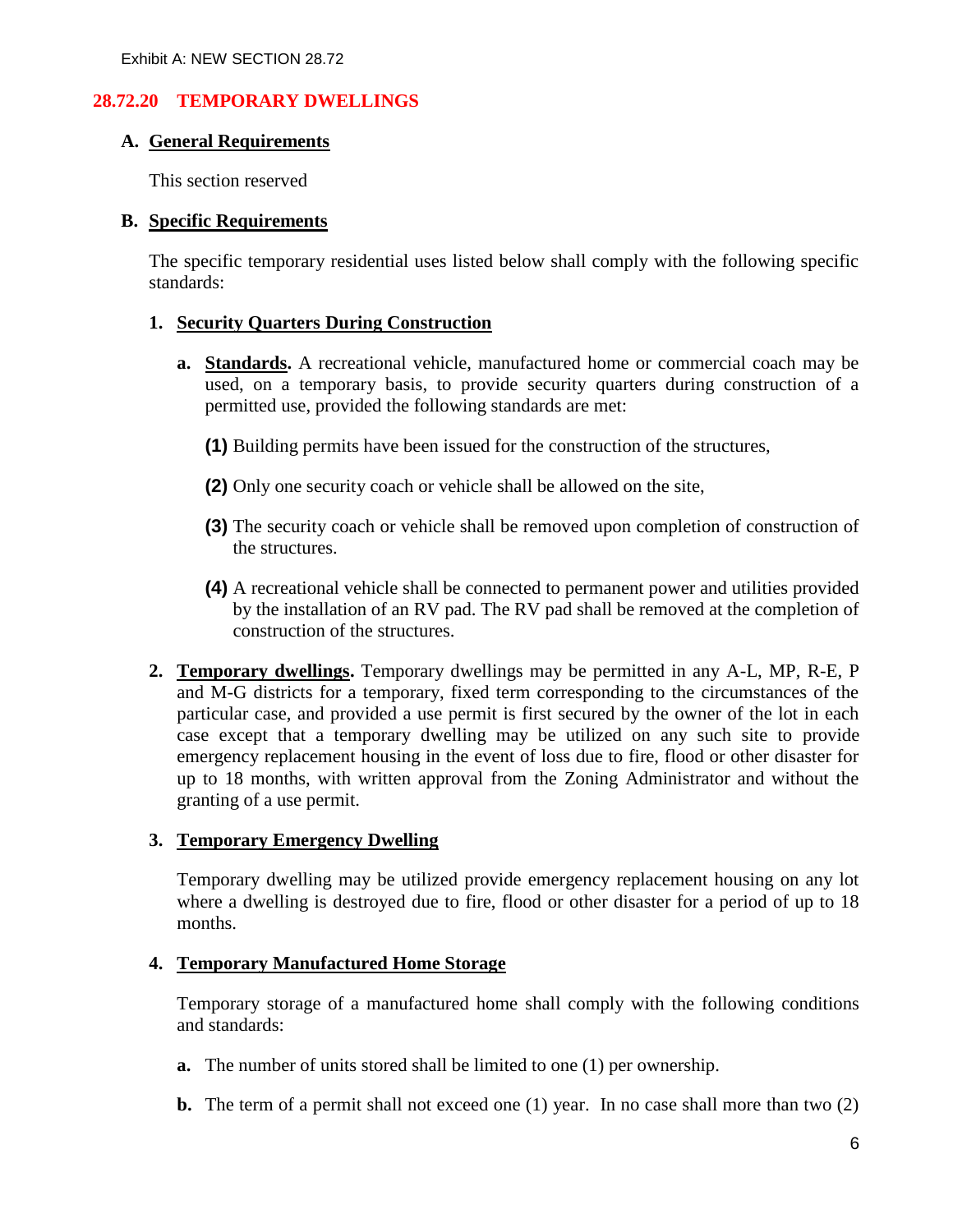six month time extensions be granted or a successive permit is issued.

- **c.** All utilities must be disconnected and remain disconnected from a stored manufacture home.
- **d.** All appurtenances shall be removed including skirting, decking, and awnings.
- **e.** A stored manufactured home shall not be occupied or otherwise utilized.
- **f.** Posting of security satisfactory to the Zoning Administrator to guarantee performance of any conditions.

## **5. Temporary Occupancy of Existing Dwelling while Replacement Dwelling is under Construction**

- **A.** In any district where one-family dwellings are an allowed use, an owner may occupy an existing dwelling for the term of construction of the replacement dwelling provided that:
	- **(1) Standards**. The replacement dwelling shall comply in all respects with yard, building, location, height and parking space requirements of this Chapter.
	- **(2) Written Agreement**. The owner executes a written agreement with the County guaranteeing the demolition and removal of the existing dwelling.
	- **(3) Security Deposit**. The owner shall, upon execution of the agreement, deliver to the County a Certificate of Deposit, faithful performance bond with an insurance company authorized to do business in the state, or make a cash deposit with the Treasurer of the County in the amount of money provided for in the agreement. The certificate, bond or cash deposit shall be in such amount as will be sufficient to accomplish such demolition and removal by the owner upon completion of the replacement dwelling or by the County in case the agreement is breached by the owner. The decision of the Zoning Administrator or Planning Commission as to the amount of deposit required shall be final.
	- **(4) Access.** The owner shall, in the agreement, consent to agents and employees of the County entering upon his land and demolishing and removing existing dwelling if owner fails to remove such dwelling as stipulated in the agreement.

#### **6. Temporary Single Family Dwelling**

Temporary single family dwelling may be permitted for a temporary, fixed term corresponding to the circumstances of the particular case when the primary dwelling is under construction.

- **a. Development Standards**. Dwelling must be consistent with the development standards of the applicable zoning district.
- **b. Temporary Foundation**. Dwelling must be placed on a temporary foundation.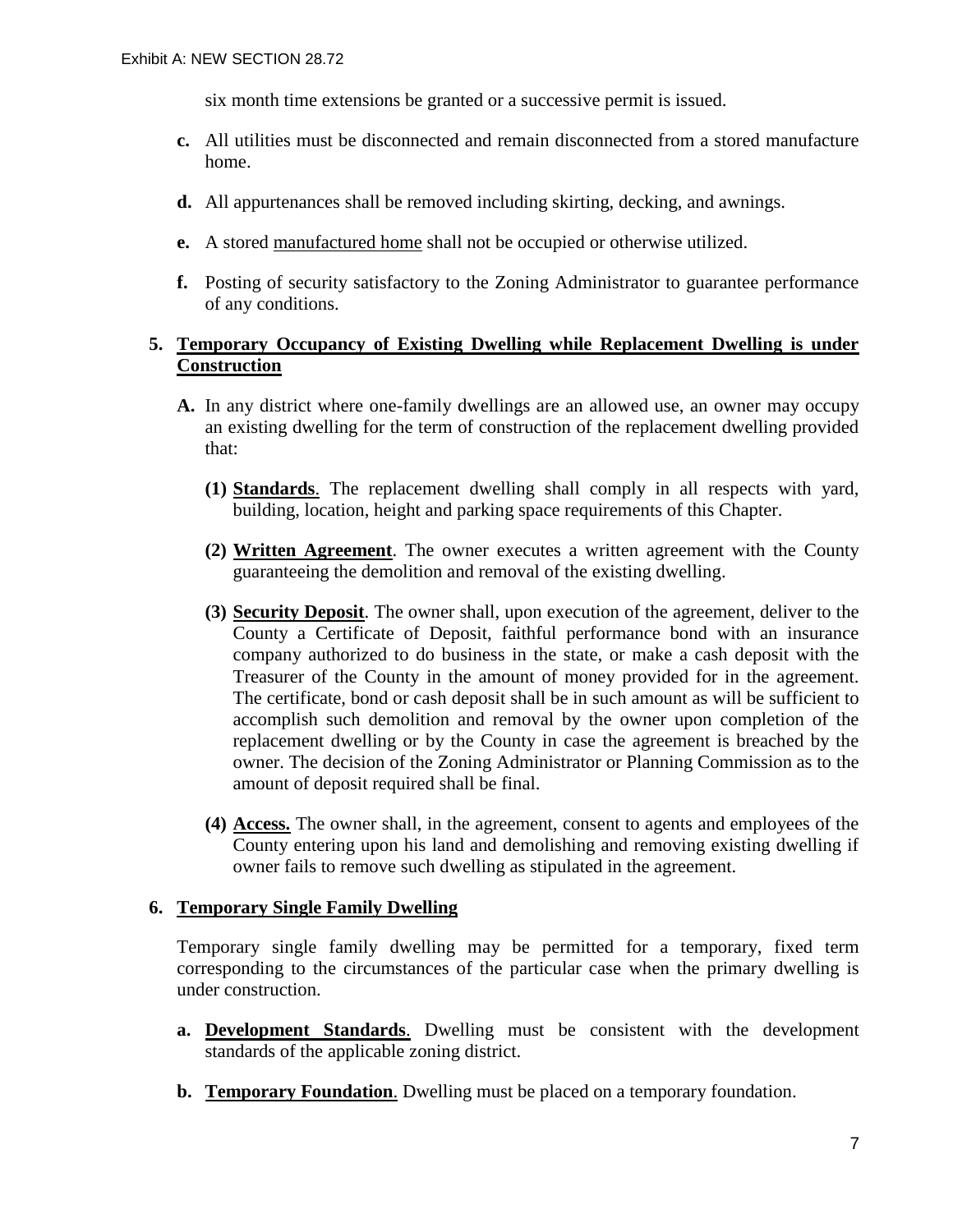## **28.72.30 RESIDENTIAL ACCESSORY USES AND BUILDINGS**

#### **A. General Requirements**

This section reserved

#### **B. Specific Requirements**

**1. Accessory Buildings and Uses** (Moved from 28.72.10)

Residential accessory buildings and uses, subject to the provisions within the applicable zoning district, shall comply with the following standards:

- **a. Attached Accessory Structure**. An accessory building attached to the main building shall comply in all respects with the requirements of this Chapter applicable to the main building.
- **b. Detached Accessory Structure.** An accessory building detached from the main building shall be located sixty feet from the front property line or on the rear fifty percent of the lot, unless otherwise specified in the applicable zoning district.
- **c. Side and Rear Setback Waiver.** The side and rear yard requirements may be waived for an accessory building other than an animal shelter, except that such building shall not be located closer to any side street line than the main building, and such buildings, in the aggregate, shall not exceed the maximum site coverage in the rear yard for the main building as may be specified in the applicable zoning district. Waiver of said requirements shall be subject to notice as set forth in Section 14 (f) of this Chapter.
- **d. Setback from Main Building.** An accessory building shall not be located closer than ten feet from the main building; except in the W district, the distance shall be thirty feet. Stables shall be located at least twenty feet from the main building.
- **e. Animal Shelter Setbacks.** An accessory building for the shelter of small animals shall not be placed closer to any side street line than the main building, and in no case shall be placed closer than ten feet from any property line unless greater setbacks are required by the zoning district.
- **f. Living Spaces Accessory Structures.** In any A or R district, an accessory building that includes an art or music studio, recreation or exercise room, office, or other similar use, including a pool house in any R district, if allowed by the zoning district in which it is located, shall comply with the following standards:
	- **(1) Number of Accessory Structures.** Only one accessory building shall be allowed on a lot.
	- **(2) Living Unit Prohibited.** The building shall not be designed for, or used as, a living or sleeping quarters, or commercial use, unless otherwise allowed by this Chapter.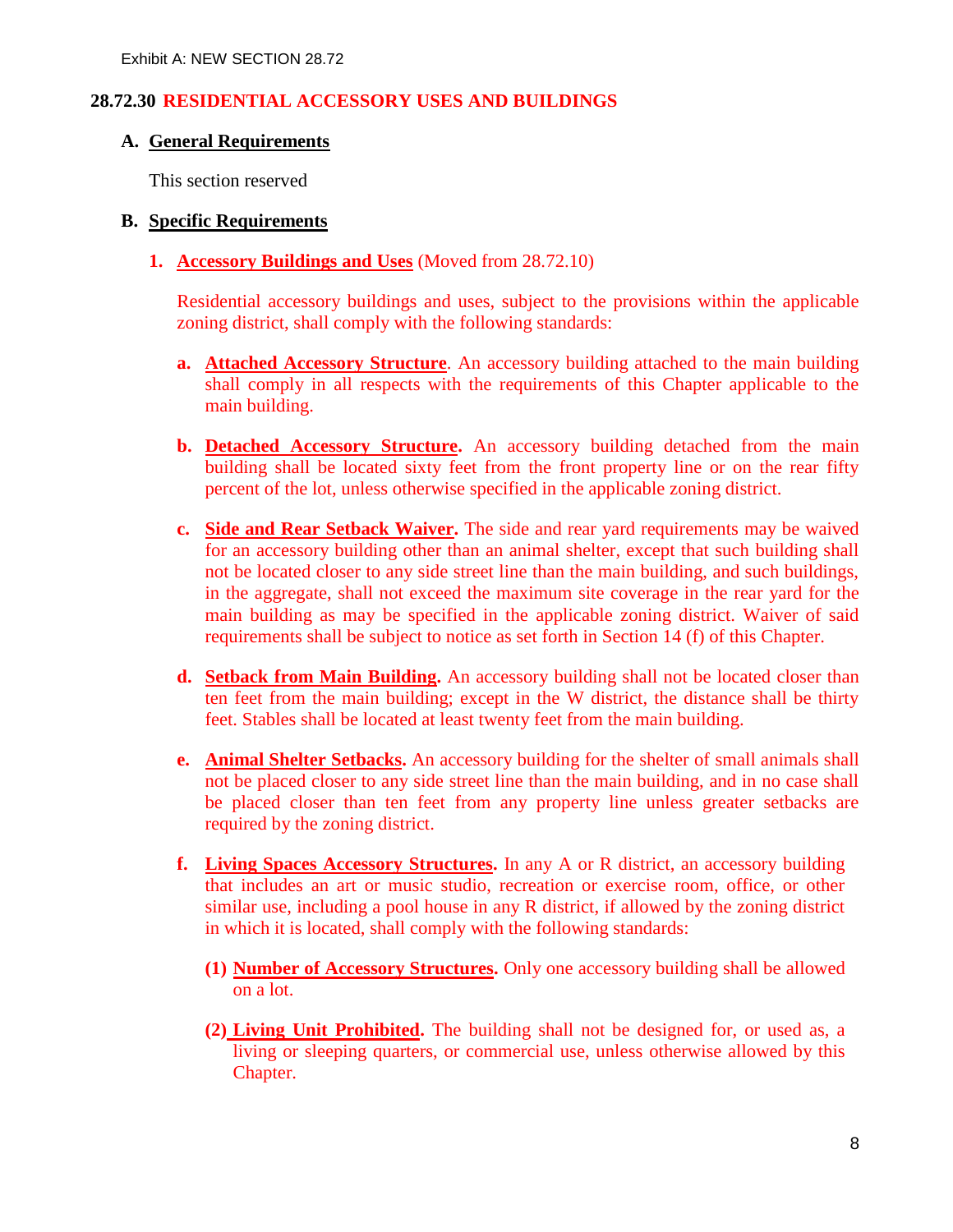- **(3) Number of Bathrooms.** Shall not contain more than one bathroom.
- **(4) Electrical Service.** Only one electric service drop and one electric meter to serve both the main building or dwelling and such accessory building shall be permitted.
- **g. Not A Secondary Dwelling.** An accessory building does not include a secondary dwelling as defined in Section 28-10.
- **h. Sequence of Construction.** Accessory structures shall not be constructed on a lot until construction of the principal structure has commenced or a principal use has been established on the lot, and an accessory structure shall not be used unless the principal structure is being used or a principal use has been established.

## **2. Second Kitchens**

The following regulations shall apply to all second kitchens in dwellings:

- **a.** A second kitchen may be approved only for a detached, single-family dwelling, and a dwelling shall not have more than one second kitchen.
- **b.** The second kitchen must be for the use of the family occupying the dwelling unit.
- **c.** The second kitchen shall not be used for any commercial purposes other than a licensed home occupation.
- **d.** The second kitchen must be arranged and located to be available for use by, and readily accessible to, all residents of the dwelling. The second kitchen shall not have primary access from a bedroom or other private area of the dwelling, or any similar arrangement that could limit its use to only some of the residents.
- **e.** The dwelling in which the second kitchen is located must have only one electric service drop and electric meter, one water meter if the dwelling is served by public water, and one assigned address.
- **f.** The dwelling in which the second kitchen is located may not be represented in any way as having a secondary dwelling or any other quarters that can be rented or otherwise used as a private, separate or independent living area.
- **g.** An application for a second kitchen shall be approved by the Zoning Administrator, without a public hearing, if the kitchen satisfies the requirements of this subsection and the required application fee has been paid.
- **h.** Upon approval of a second kitchen, the property owner shall enter into an Agreement for Registration of Second Kitchen with the County, on a form to be provided by the Department of Resource Management, and such Agreement shall be recorded with the County Recorder. The Agreement will remain in effect, and will be binding on all future owners of the property, unless/until the second kitchen is removed from the dwelling in compliance with County Building Codes.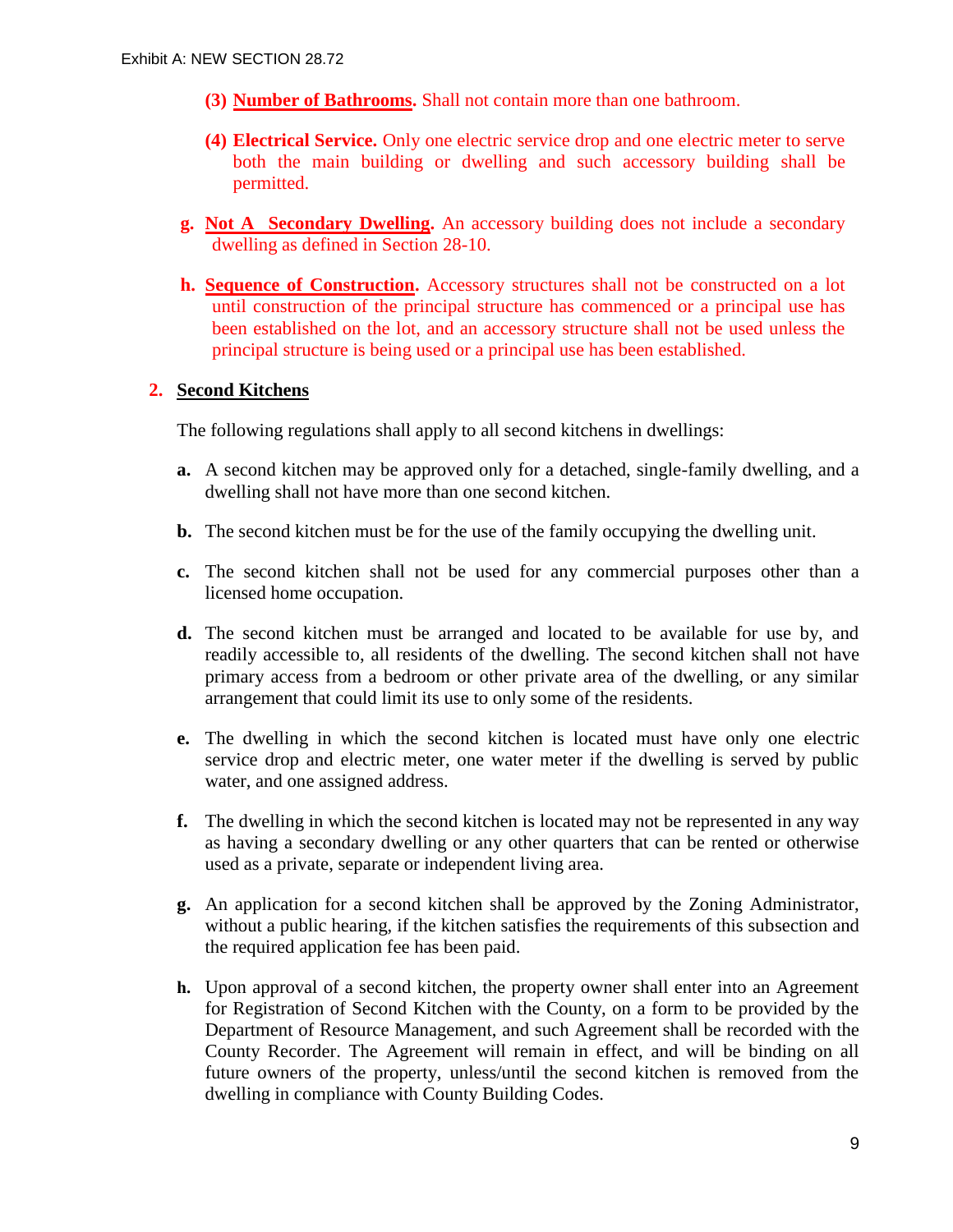## **3. Kennels, Catteries, Stables and Other Small Animal Uses**

#### **a. Grazing or Keeping of Animals Other Than Hogs**

Grazing, or keeping of animals, when permitted in an R district shall comply with the following standards:

- **(1) Minimum Parcel Size.** The parcel size shall be one acre or greater.
- **(2) Maximum Number of Animals.** The number of animal units shall not exceed two animal units per acre of ownership.
- **(3) Limitations on Number of Horses.** The minimum lot area upon which two or fewer horses may be kept is one acre. One additional horse may be kept for each twenty thousand square feet by which the parcel of land exceeds one acre.
- **(4) Keeping of Hogs Prohibited.** Hogs are not permitted.
- **(5) Setbacks.** Private stables shall be located no closer than twenty (20) feet from the side and rear lot lines, and no closer than sixty (60) feet from the front lot line, and no less than twenty (20) feet from any dwelling unit on the property. Corrals shall be located on the rear half of the lot.

#### **b. Hog Raising, Residential**

The raising of hogs incidental to a dwelling in any R district, must meet the following specific development standards:

- **(1) Maximum Parcel Area.** The parcel upon which the hogs are kept shall contain a minimum of two net acres.
- **(2) Maximum Number of Animals.** The total number of hogs kept on such parcel shall not exceed three, one of which may be a brood sow.
- **(3) Limitations on Litters.** In the event that the brood sow farrows, the litter resulting there from shall be allowed to remain on the premises until the litter is weaned, but in no event for a period longer than ninety days.
- **(4) Operational Requirements.** The hogs shall be kept in a clean and sanitary manner, free of offensive odors, flies and rodents as shall be determined by the County department of public health.
- **(5) Setbacks.** The hogs shall be kept within a secure enclosure which is located within the rear half of the parcel and maintained at least two hundred (200) feet from all property lines and at least one hundred (100) feet distance from any water well.

## **c. Kennels and Catteries, Small**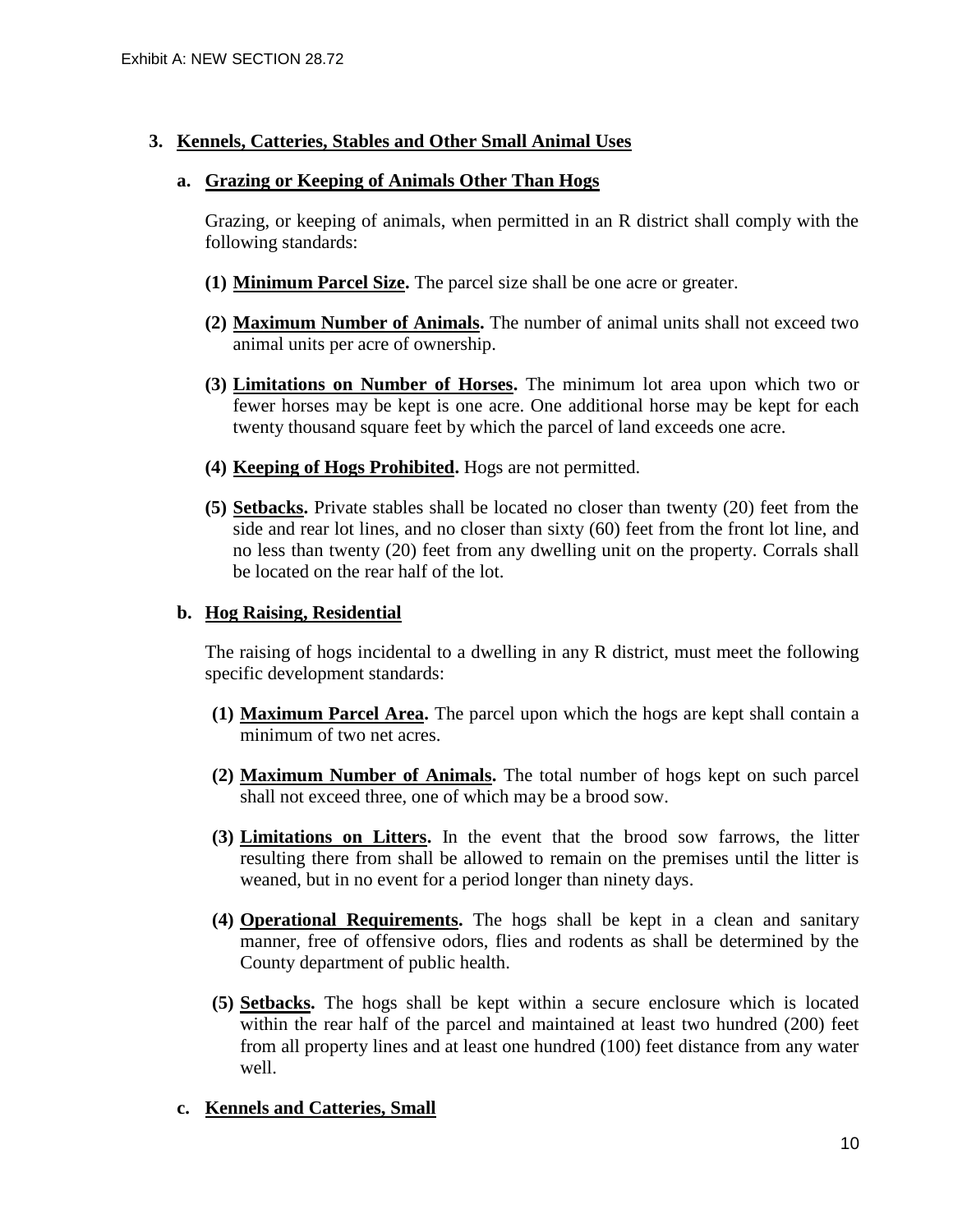Small kennels and catteries shall:

- **(1)** Manage storm water to prevent feed and manure from entering any natural or constructed storm water facility, canal, creek, lake, pond, stream or river,
- **(2)** Maintain a setback of 200 feet from any lot for all activities, buildings and uses of the land,
- **(3)** Employ best practices to ensure that stray dogs or cats do not trespass onto adjacent public rights-of-way or private lands.
- **(4)** Regulate, control or prohibit the accumulation of animal or vegetable matter in which fly larvae exist or any accumulation of filth or source of foulness hazardous to health or comfort of people

#### **d. Small Animal Husbandry**

Small animal husbandry shall meet the following standards::

- **(1) Maximum Number of Animals.** The total number of small animals kept on one parcel shall not exceed twenty (20) per acre.
- **(2) Operational requirements.** Small animals shall be kept in a clean and sanitary manner, free of offensive odors, flies and rodents as shall be determined by the Department of Resource Management.
- **(3) Limitations on Noise.** Small animals that create noise audible on adjacent properties that is deemed by the County to be excessive or not in harmony with the suburban environment shall be confined within enclosures adequate to reduce noise levels such that the noise does not create a public nuisance to surrounding properties.
- **(4) Maximum Number of Roosters.** No more than one (1) rooster per acre may be kept, providing further that no more than 4 roosters may be kept.
- **(5) Setbacks.** Small animals that are confined shall be kept within enclosures located at least sixty (60) feet from the front property line, and at least twenty (20) feet from side and rear property lines.

## **e. Stable, Private**

- **(1) Minimum Lot Area.** The minimum lot area upon which two or fewer horses may be kept is one acre. One additional horse may be kept for each twenty thousand square feet by which the parcel of land exceeds one acre.
- **(2) Setbacks.** Private stables shall be located no closer than twenty feet from the side and rear lot lines, and no closer than sixty feet from the front lot line, and no less than twenty feet from any dwelling unit on the property. Corrals within any TC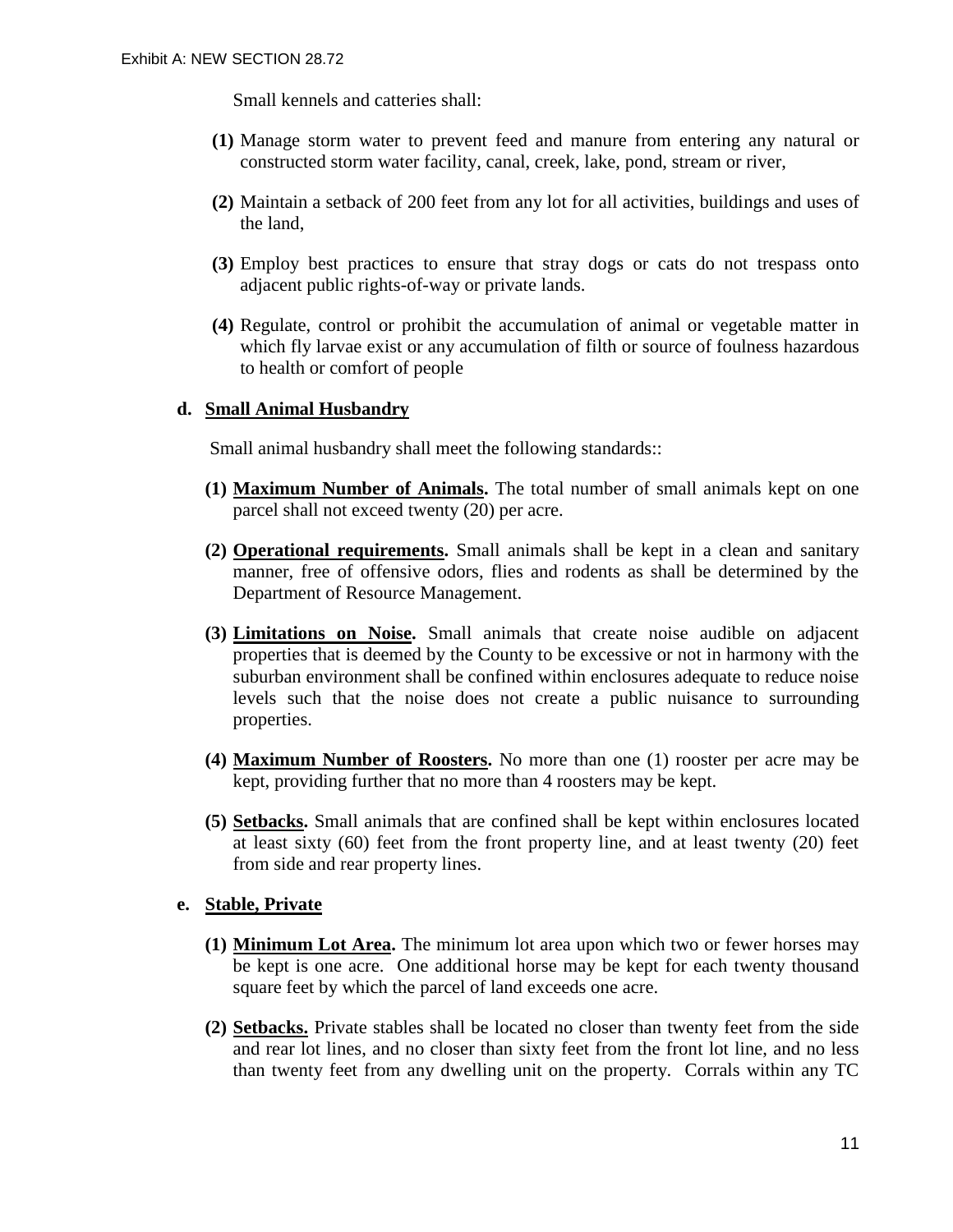district shall be located on the rear half of the lot. Private stables shall conform to the development standards in Table 28-70A below:

|                                                                                                  | Minimum<br>Distance<br>from any<br>Dwelling<br>Unit | Minimum<br>Distance from<br>Side and Rear<br>Property Lines* | Minimum<br>Distance from<br>Front<br>Property<br>$Lines*$ |
|--------------------------------------------------------------------------------------------------|-----------------------------------------------------|--------------------------------------------------------------|-----------------------------------------------------------|
| Use                                                                                              |                                                     |                                                              |                                                           |
| Pens for no more than one horse;<br>Barns and other similar shelters<br>for nine horses or less  | 20 feet                                             | 20 feet                                                      | $60$ feet                                                 |
| Corrals, paddocks, riding rings<br>and other similar horse arena<br>arenas                       | 20 feet                                             | 60 feet                                                      | $60$ feet                                                 |
| $\ast$<br>Where the front property line lies within a county road easement, the sethack shall be |                                                     |                                                              |                                                           |

## **Table 28-70A Development Standards for PRIVATE STABLES**

*\* Where the front property line lies within a county road easement, the setback shall be measured from the outer easement line.*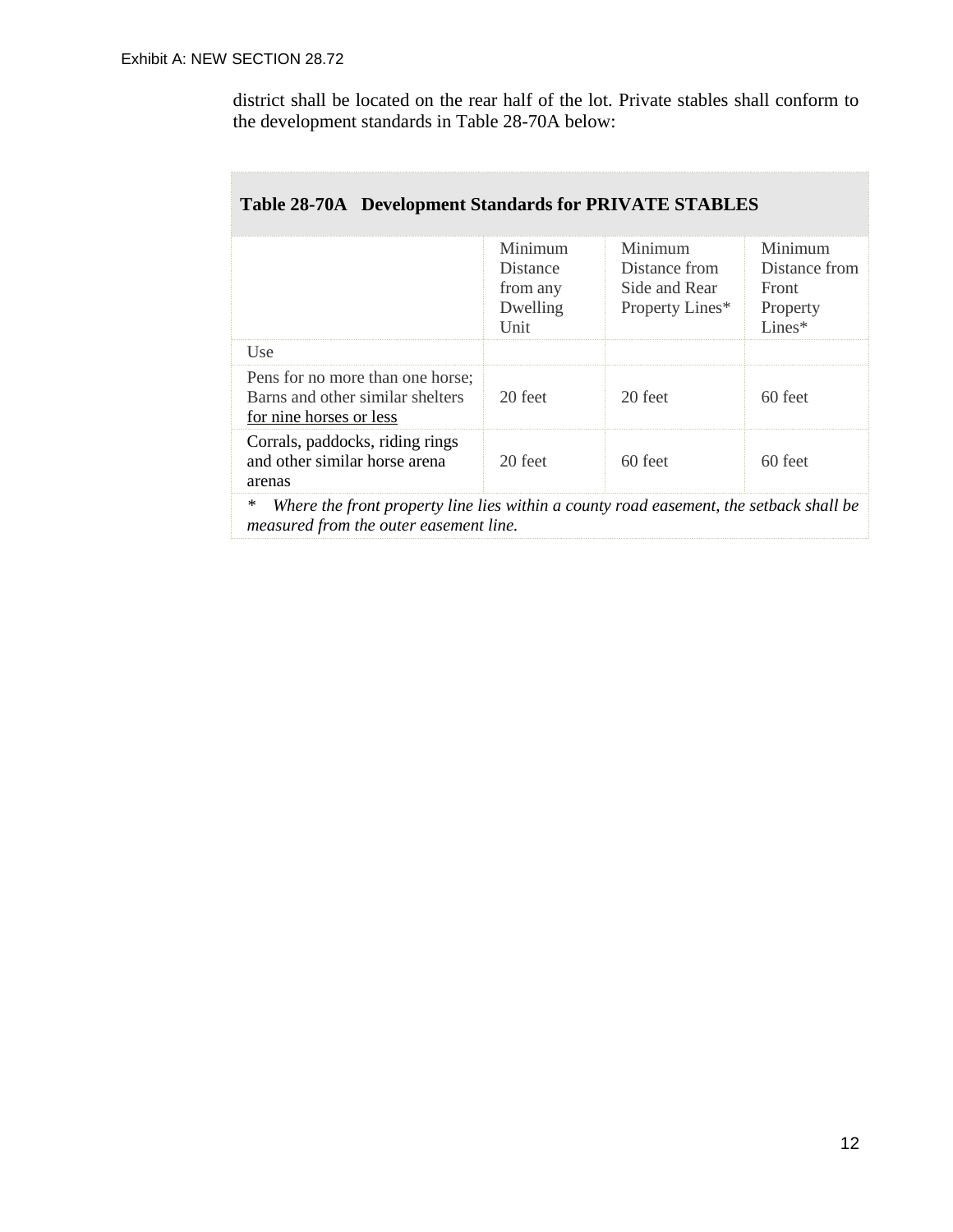## **28.72.40 Home Occupations, Cottage Industries and Other Commercial Uses**

## **A. General Requirements**

Other uses incidental to a residential use shall comply with the following general standards:

- **1. Access.** Shall provide adequate truck loading area as required by the Zoning Administrator or Planning Commission, together with ingress and egress designed to avoid traffic hazard and congestion; All connections to County roads shall meet the encroachment permit requirements of the Director of Resource Management, which generally include, but shall not be limited to, paving of the connection within the County road right-of-way. and,
- **1. Food and Beverage.** Food and/or beverages provided for sale and/or consumption must meet all federal, state and local regulations.
- **2. Parking.** Shall provide off-street parking in accordance with Section 28-94 in addition to paved parking spaces, aisles and pathways for the disabled in accordance with Building Code.
- **3. Permit Requirements.** Shall obtain all necessary approvals with other County departments and from the applicable fire protection district, if required, prior to operation.
- **4. Prevent Storm Water Pollution.** Shall manage storm water to prevent any processing wastes or by-products from entering any natural or constructed storm water facility or canal, creek, lake, pond, stream or river.
- **5. Setbacks.** Minimum setback from an adjacent street shall be the same as required for the main building.
- **6. Signs.** All signs shall be installed in accordance with the requirements of Section 28.96.

## **B. Specific Requirements**

The specific uses listed below shall comply with the general requirements (A.1-6) above and the following specific standards:

## **1. Cottage Industries**

## **a. Purpose of Regulations**

These Cottage Industry regulations provide for the accessory use of a dwelling or accessory building(s) on the same parcel as the dwelling for gainful employment involving limited amounts of manufacturing or sales of goods or services. The use must be clearly incidental and secondary to the use of the premises for residential purposes and must not change or adversely affect the residential or rural character of the property or its surroundings.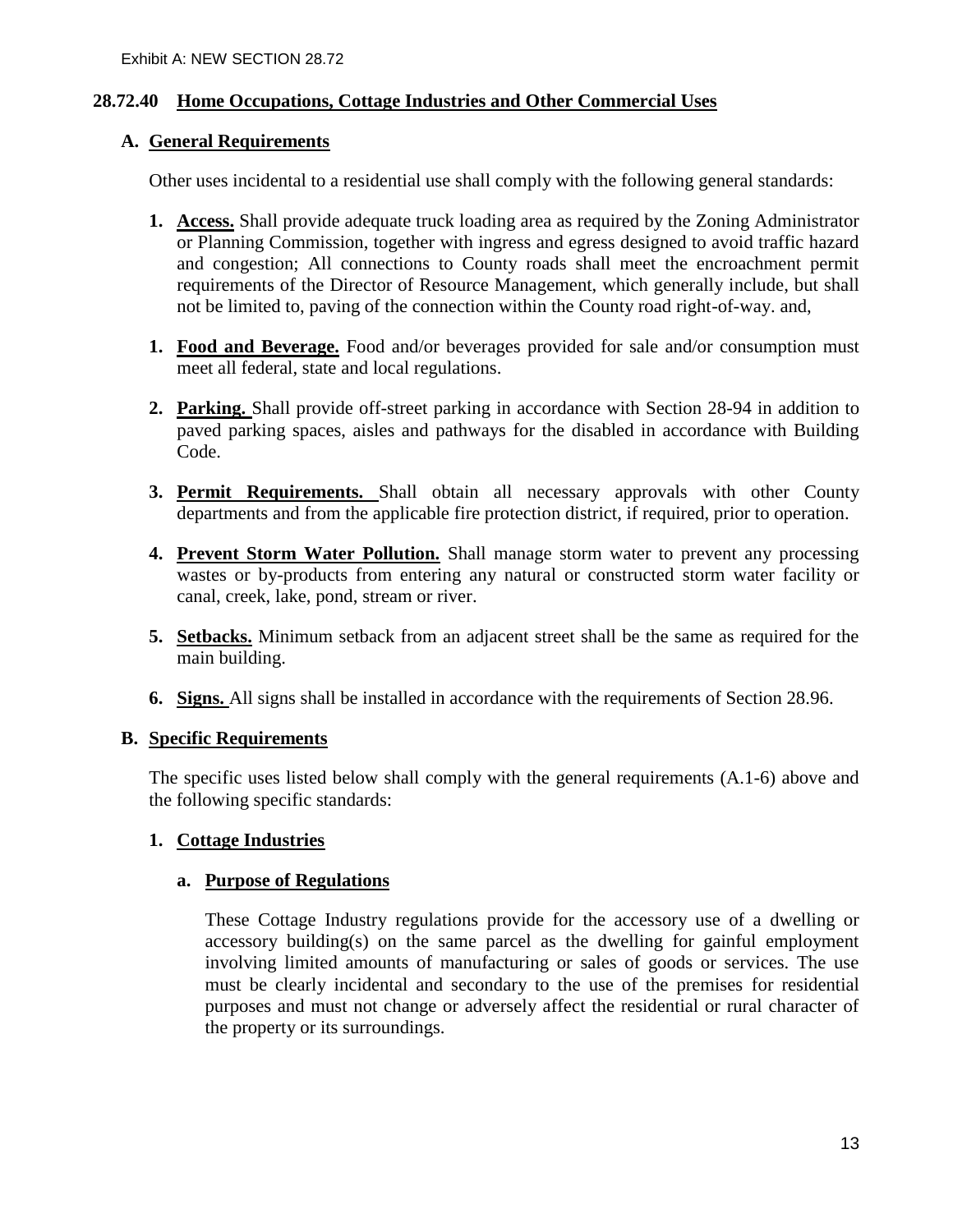## **b. Types of Cottage Industries**

There are two classes of Cottage Industry:

Cottage Industry – Limited, and

Cottage Industry - General

#### **c. Use Permit Required**

Cottage Industries may be permitted in zoning districts as specified in this Chapter, upon issuance of a Use Permit. A business license is first secured pursuant to Chapter 14 of this Code prior to operation of a Cottage Industry.

A Use Permit for a Cottage Industry may be granted for an unlimited period of years, unless the Zoning Administrator or Planning Commission determines that a shorter period is more appropriate to ensure conformance with the intent and standards of this Section or other applicable requirements.

The Zoning Administrator shall be the hearing authority for Cottage Industry-Limited permits and the Planning Commission shall be the hearing authority for Cottage Industry-General Use Permits.

## **b. General Requirements for all Cottage Industries**

- **(1)** The cottage industry shall be clearly incidental and subordinate to the use of the premises for residential purposes. Only a resident-occupant of an existing on-site primary residence may operate a cottage industry; a cottage industry cannot exist in the absence of a dwelling unit.
- **(2)** Cottage industries shall not produce evidence of their existence in the external appearance of the dwelling, accessory structures or premises, or in the creation of noise, odors, smoke, vibrations or other nuisances to a degree greater than that normal for the neighborhood.
- **(3)** The conduct of cottage industries shall not prevent the use of the required garage or parking spaces for vehicle parking on a daily basis.
- **(4)** The site of the cottage industry shall have direct access to a public road or access from an adequate private road. Where access to the site is by private road, the applicant for the cottage industry permit must demonstrate either (1) active financial participation in a road maintenance association, or (2) written consent to use the private road for business purposes from all co-owners of the private road easement.
- **(5)** A maximum of one cottage industry per parcel shall be allowed.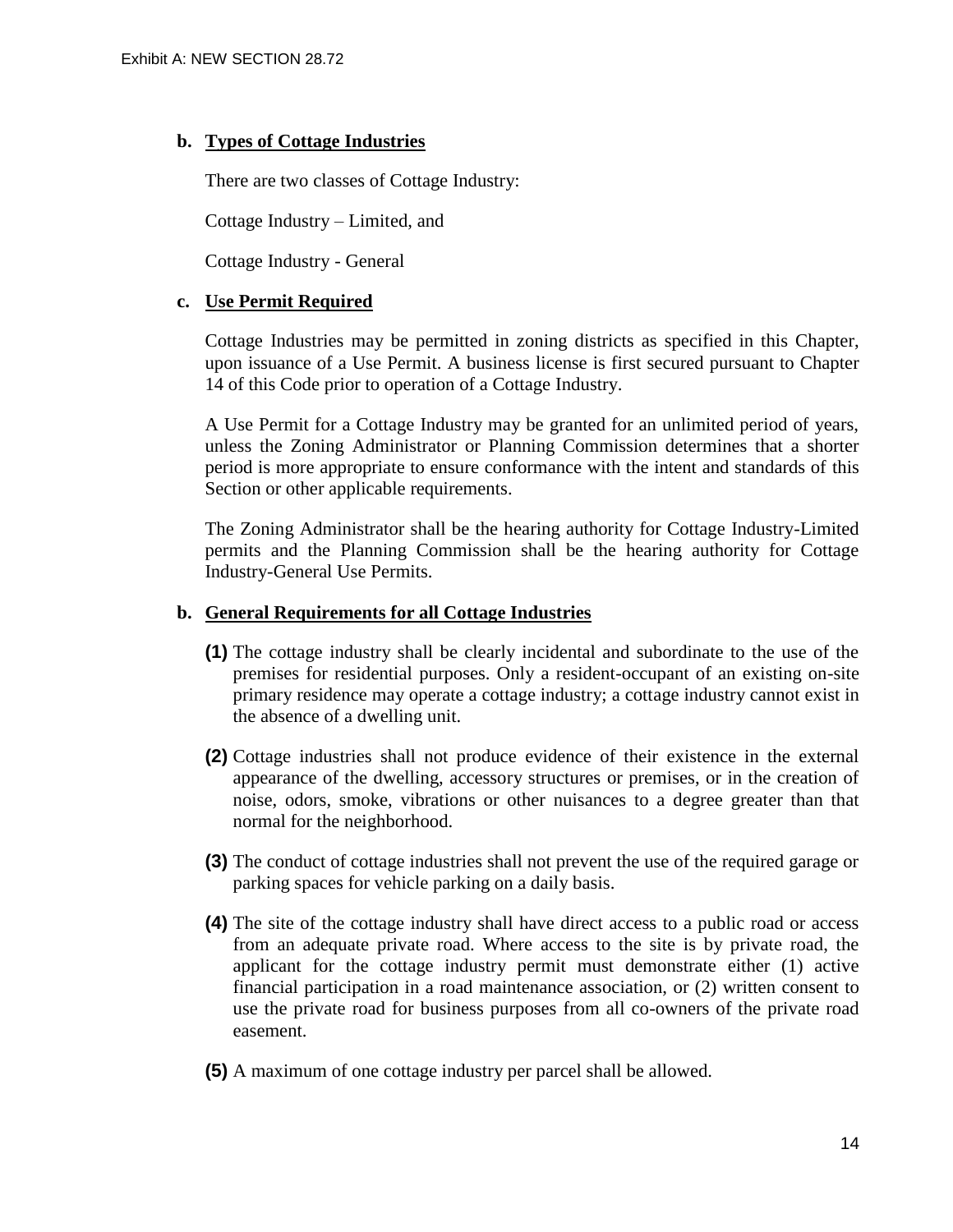- **(6)** All aspects of the cottage industry shall be located and conducted within a dwelling unit or enclosed accessory building(s), with the exception of outdoor storage of materials or products as specifically provided by the use permit, when completely screened from the street and adjoining properties. Any accessory building used for a cottage industry must comply with applicable building codes.
- **(7)** No equipment or process used in the cottage industry shall create noise, vibration, glare, fumes, dust, odors, smoke, electrical interference or other impacts in excess of those customarily generated by single-family residential uses in the neighborhood. The Zoning Administrator or Planning Commission may impose performance standards to address these requirements. Performance standards may include additional setbacks to property lines, screening, soundproofing, restricted hours of operation, or other measures that mitigate the impacts of the business.
- **(8)** No land or building shall be used or occupied in any manner so as to create any dangerous, injurious, noxious or otherwise objectionable fire, explosive or other hazard; noise or vibration; smoke, dust, odor, or other form of air pollution; heat, cold, dampness; radioactivity, electrical or other disturbances; glare; liquid or solid refuse or wastes; or other substances, condition or element referred to herein as dangerous or objectionable elements in such a manner or in such amount as to adversely affect the surrounding area or adjoining premises.
- **(9)** The applicant shall submit plans and a complete statement of any proposed machinery, processes and products, and specifications or standards for the mechanisms and techniques to be used in obviating the emission of dangerous and objectionable elements.

## **c. Specific Standards for Cottage Industries – Limited.**

Cottage Industries—Limited shall conform to the following additional requirements:

- **(1)** Not more than two (2) employees may work on the premises in addition to the members of the family residing on the premises. This limitation applies to all employees who come onto the property on a daily basis, even if they work primarily at off-site locations.
- **(2)** The total area occupied by the cottage industry, including storage, shall not exceed one thousand five hundred (1,500) square feet.
- **(3)** There shall be no change in the outside appearance of the building used for the cottage industry or premises, except one (1) non-illuminated sign not exceeding four (4) square feet may be permitted.
- **(4)** A maximum 500 square foot area may be devoted to retail sales. Retail sales are only allowed on site when the merchandise sold was produced by the operator of the cottage industry or is incidental to a service provided by the operator. Businesses that purchase goods wholesale may store those goods on the property, but may not conduct retail sales on the property; such transactions must occur by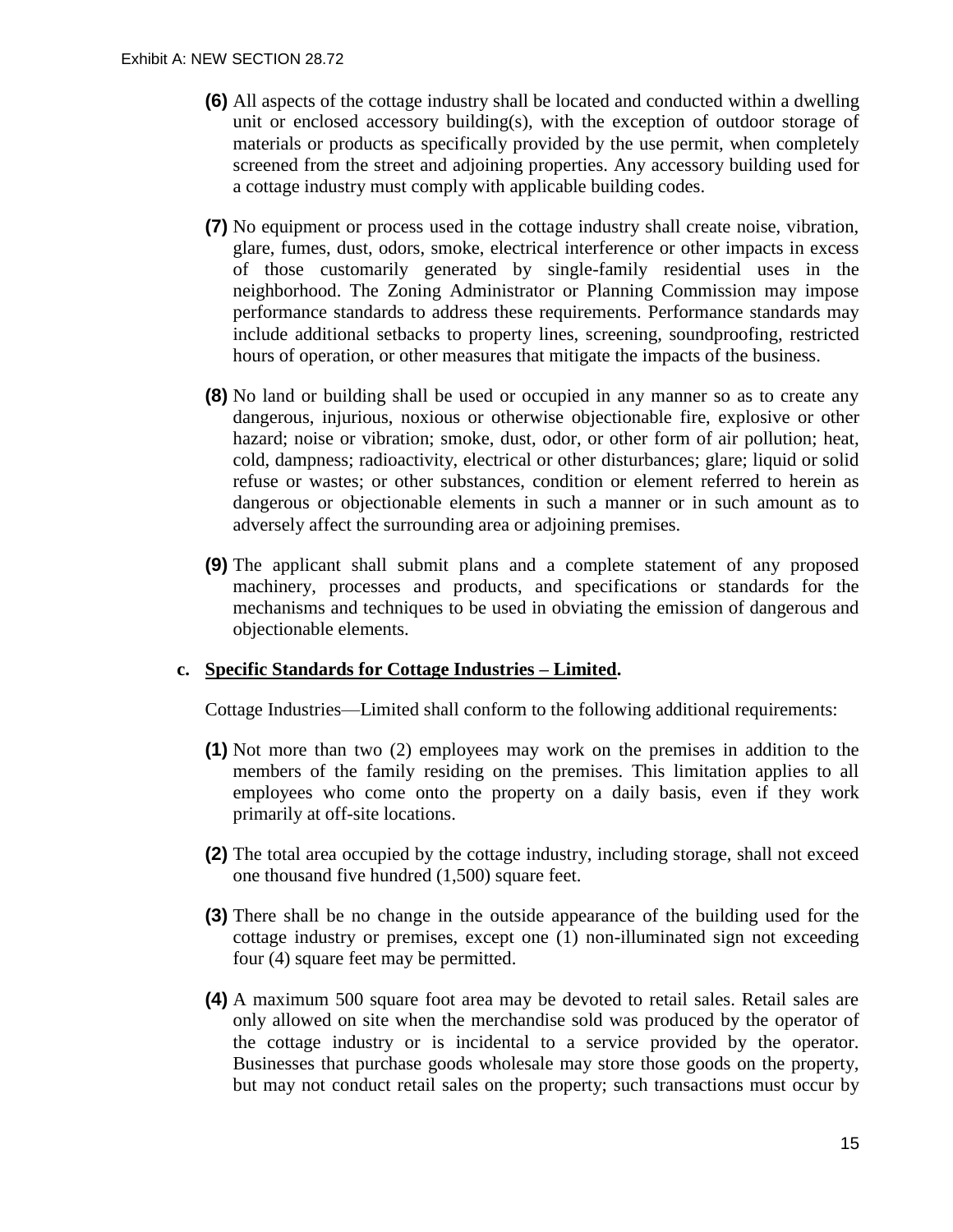telephone, online, and by mail. Not more than three (3) delivery vehicles shall access the premises each day.

- **(5)** The operator of the cottage industry shall provide sufficient on-site parking to accommodate both customers and employees. One work vehicle and two personal employee vehicles may be parked in public view. Additionally, one customer parking space shall be provided for any retail area. This parking area does not count toward the 1,500 square foot limitation.
- **(6)** A maximum of three large vehicles and one trailer per large vehicle may be kept on the property in connection with a cottage industry. Large vehicles are defined as having a gross vehicle weight rating (GVWR) in excess of 14,000 pounds. Such vehicles may only be stored in an enclosed building in connection with a cottage industry. Storage of large vehicles shall be counted as part of the square footage of a cottage industry.
- **(7)** Customers or clients may come to premises during the hours 8:00 a.m. to 6:00 p.m.

#### **d. Specific Standards for Cottage Industries—General.**

Cottage Industries—General shall conform to the following requirements:

- **(1)** Not more than three (3) employees may work on the premises in addition to the members of the family residing on the premises. This limitation applies to all employees who come onto the property on a daily basis, even if they work primarily at off-site locations.
- **(2)** The total area occupied by the cottage industry, including storage, shall not exceed three thousand (3,000) square feet
- **(3)** The parcel on which the cottage industry is conducted must be at least four acres in size, excluding roads, canals, or railroad rights of way.
- **(4)** A maximum 1,000 square foot area may be devoted to retail sales. Retail sales are only allowed on site when the merchandise sold was produced by the operator of the cottage industry or is incidental to a service provided by the operator. Businesses that purchase goods wholesale may store those goods on the property, but may not conduct retail sales on the property; such transactions must occur by telephone, online, and by mail. Not more than three (3) delivery vehicles shall access the premises each day.
- **(5)** The operator of the cottage industry shall provide sufficient on-site parking to accommodate both customers and employees. One work vehicle belonging to the operator and three personal employee vehicles may be parked in public view. Additionally, one customer parking space shall be provided for every 500 square feet of retail area. This parking area shall not count toward the 3,000 square foot limitation.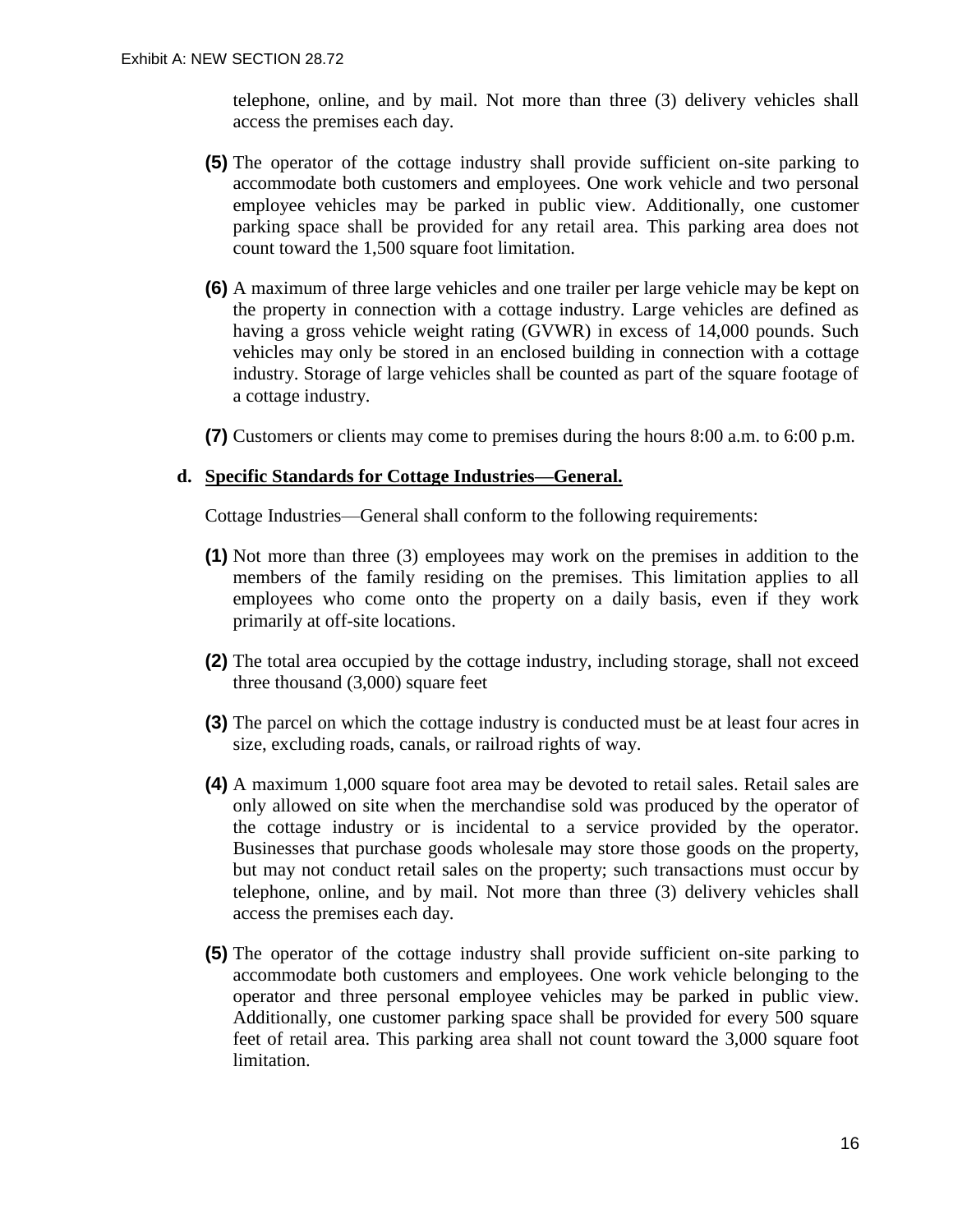- **(6)** A maximum of three large vehicles and one trailer per large vehicle may be kept on the property in connection with a cottage industry. Large vehicles are defined as having a gross vehicle weight rating (GVWR) between 14,001 lbs. and 26,000 lbs. Such vehicles may only be stored in an enclosed building in connection with a cottage industry. Storage of large vehicles shall be counted as part of the square footage of a cottage industry. Vehicles with a GVWR exceeding 26,000 lbs. may not be stored on the property in connection with a cottage industry.
- **(7)** No more than one (1) non-illuminated sign not exceeding four (4) square feet may be permitted.
- **(8)** Two or more separate businesses, with separate business licenses, may be permitted as a single cottage industry. However, when added together, those businesses cannot exceed the limitations set forth above for a single cottage industry;
- **(9)** Customers or clients may come to premises during any the hours 8:00 a.m. to 6:00 p.m.

#### **e. Prohibited Uses.**

The following uses shall not be permitted as Cottage Industries:

- **(1)** Outside storage of materials and equipment other than permitted vehicles
- **(2)** Concrete crushing, batching or mixing,
- **(3)** Corporation yards,
- **(4)** Motor vehicle and other vehicle repair or maintenance conducted outside,
- **(5)** Storage of motor vehicles, boats, trailers, mobile or manufactured homes for hire,
- **(6)** Welding and machining conducted outside,

Any other use that is not incidental to the residential use of the property or is not compatible with the residential character of the neighborhood.

## **2. Home Occupations**

#### **a. Purpose of Regulations**

These Home Occupation regulations provide for the accessory use of a dwelling or accessory building(s) on the same parcel as the dwelling for gainful employment involving the manufacture, provision, or sale of goods and/or services. The use must be clearly incidental and secondary to the use of the premises for residential purposes and must not change or adversely affect the residential or rural character of the property or its surroundings. A use permit is not required to conduct a home occupation; however, such use shall be subject to all conditions of this Chapter generally, such as off-street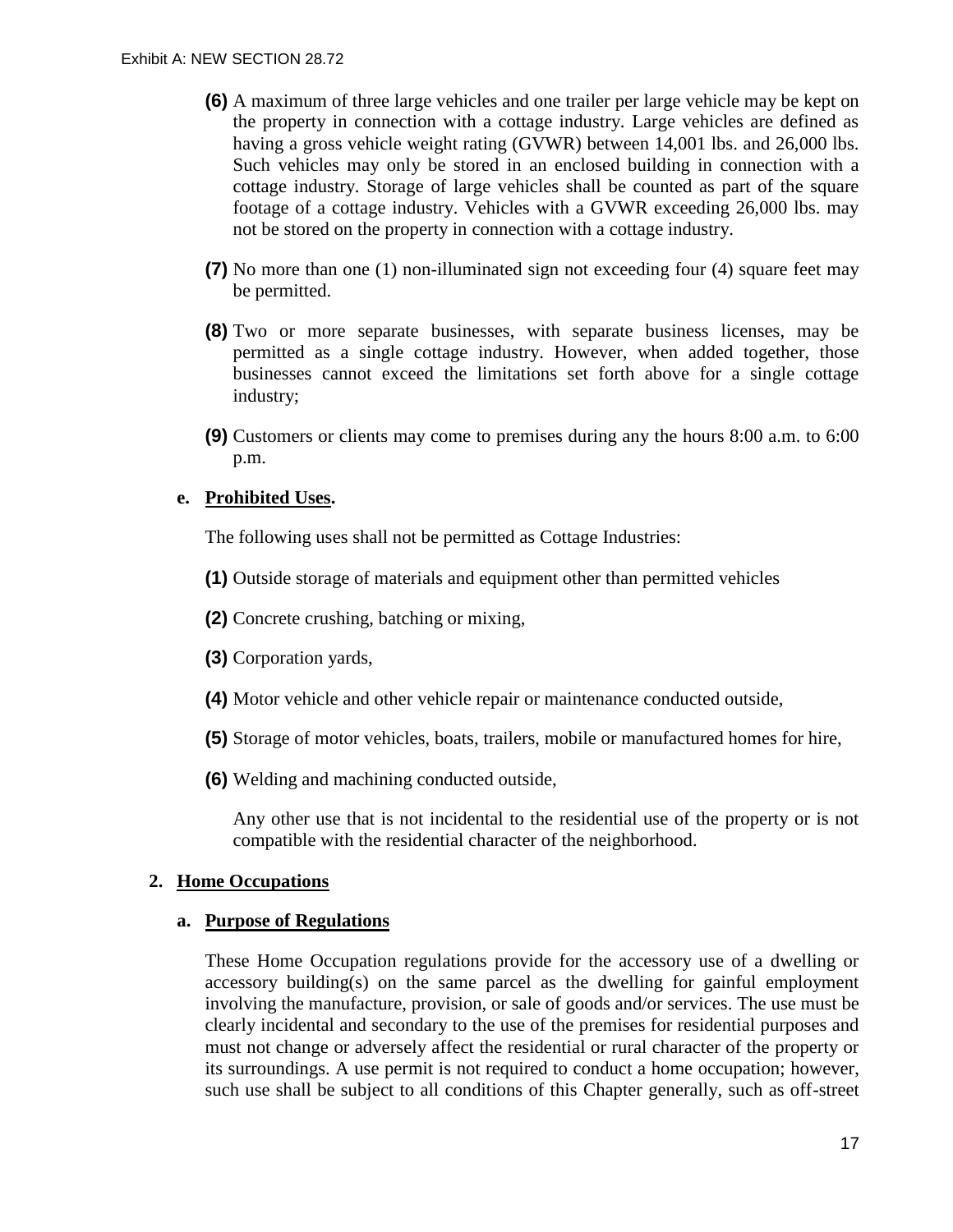parking, and all other permits required under County Code, such as building permits and business licenses.

Home occupations may be allowed in any district allowing a residential dwelling, provided a business license is first secured pursuant to Chapter 14 of this Code. In approving a business license, the Business Licensing Officer must find that the proposed activity will conform to all requirements set forth in this Section. In making this finding, the Business Licensing Officer shall rely on the recommendation provided by the Department of Resource Management.

#### **b. Types of Home Occupations**

There are two types of Home Occupations, as follows:

Type I Home Occupation, and

Type II Home Occupation

## **c. Type I Home Occupations**

Type I Home Occupations are service-type businesses which require a home office and may require storage of supplies utilized in the business. A Type I Home Occupation requires a business license prior to commencing operations. Type I Home Occupations must comply with the following standards:

#### **General Standards – Type I Home Occupations**

- **(1)** The particular uses conducted as a Type I Home Occupation, and their operation and appearance, shall not change or disturb the residential or rural character of the premises or its surrounding.
- **(2)** The home occupation shall be clearly incidental and subordinate to the use of the premises for residential purposes. All aspects of the home occupation, including storage, shall be conducted entirely within the dwelling unit or enclosed accessory building(s) on the premises. The square footage allocations are as follows:
	- **i.** The total area used for the home occupation, exclusive or incidental storage, shall not exceed four hundred forty (400) square feet of the habitable floor area of the dwelling. The home occupation may be conducted within a detached building otherwise allowed by zoning and in compliance with applicable building codes, as long as its square footage does not exceed 400 square feet.
	- **ii.** Incidental storage in an accessory structure not exceeding 120 square feet shall be allowed.
	- **iii.** Incidental storage in the required enclosed two-car garage shall be permissible, provided that two cars can still be parked in the garage.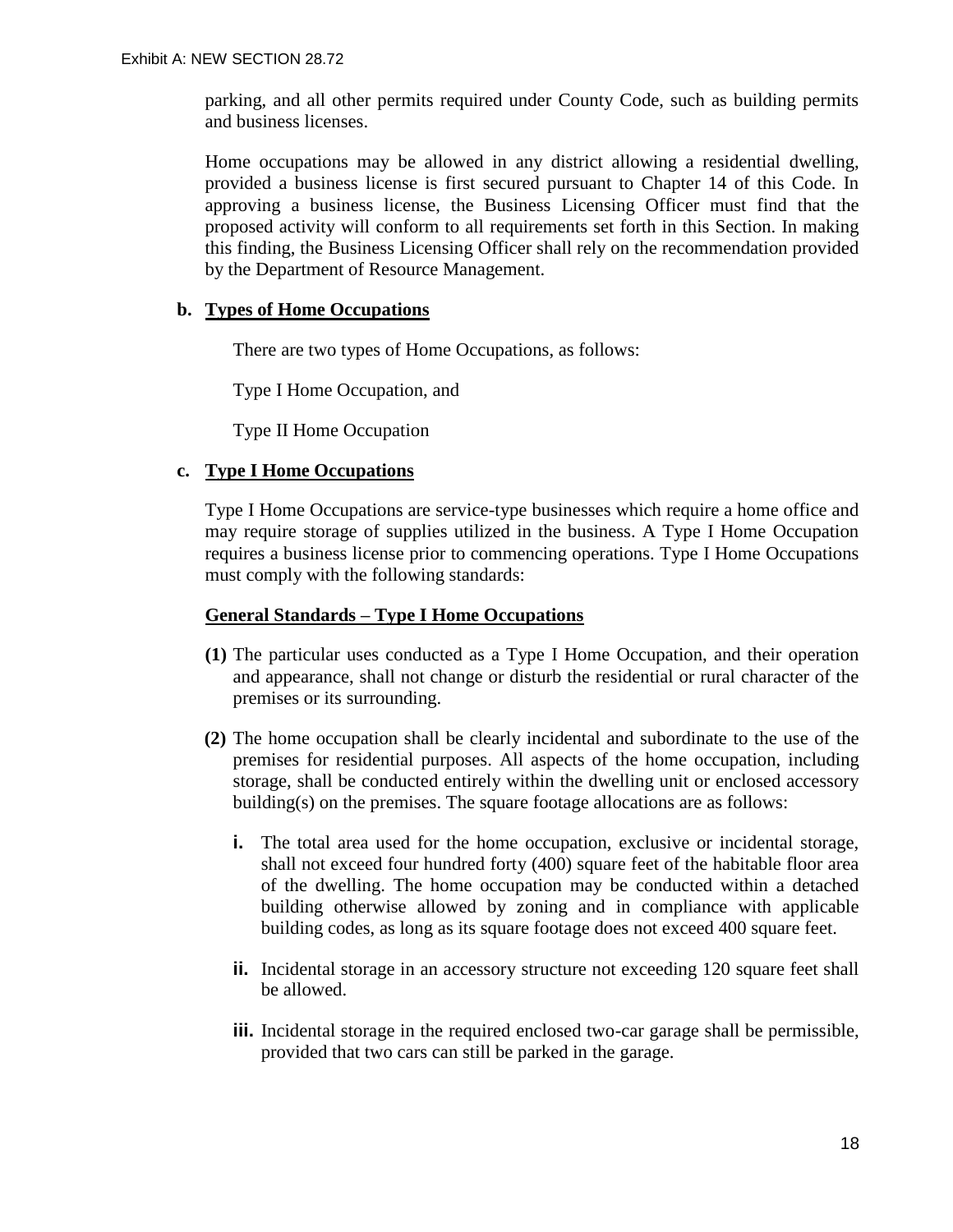- **(3)** There shall be no merchandise offered for sale, except that produced on the premises. Internet-based businesses that do not involve the storage of product on site are exempt from this requirement.
- **(4)** No person other than members of the family residing on the premises shall be engaged in the home occupation.
- **(5)** No clients or customers shall come onto the property in conjunction with the business.
- **(6)** The use shall not generate traffic in excess of that normally associated with the residential use. Heavy commercial vehicles shall not be used in the home occupation for delivery of materials to or from the premises.
- **(7)** No more than one vehicle or truck with a maximum one ton capacity and one trailer shall be permitted on the site in conjunction with any home occupation.
- **(8)** No mechanical or electrical equipment shall be employed other than machinery or equipment typical of the type or specifications used in a hobby or a vocation customarily conducted within the confines of a dwelling unit.
- **(9)** The use shall not generate noise, odor, dust, glare, vibration or electrical interference to neighboring properties, or constitute a nuisance, or be detrimental to the health, safety, peace, morals, comfort or general welfare of the public.

## **d. Type II Home Occupations**

Type II Home Occupations may involve retail sales of merchandise and service type businesses which require a home office and may require storage of supplies utilized in the business as well as inventories of merchandise. A Type II Home Occupation requires both a business license and a Home Occupation permit prior to commencing operations. Type II Home Occupations must meet the following standards:

#### **General Standards – Type II Home Occupations**

- **(1)** The particular uses conducted as a Type II Home Occupation, and their operation and appearance, shall not change or disturb the residential or rural character of the premises or its surrounding.
- **(2)**The home occupation shall not result in any change in the outside appearance of the building or premises, or other visible evidence of the conduct of such occupation, other than one (1) non-illuminated sign not exceeding two (2) square feet.
- **(3)** The home occupation shall be clearly incidental and subordinate to the use of the premises for residential purposes. All aspects of the home occupation, including storage, shall be conducted entirely within the dwelling unit or enclosed accessory building(s) on the premises. The square footage allocations are as follows: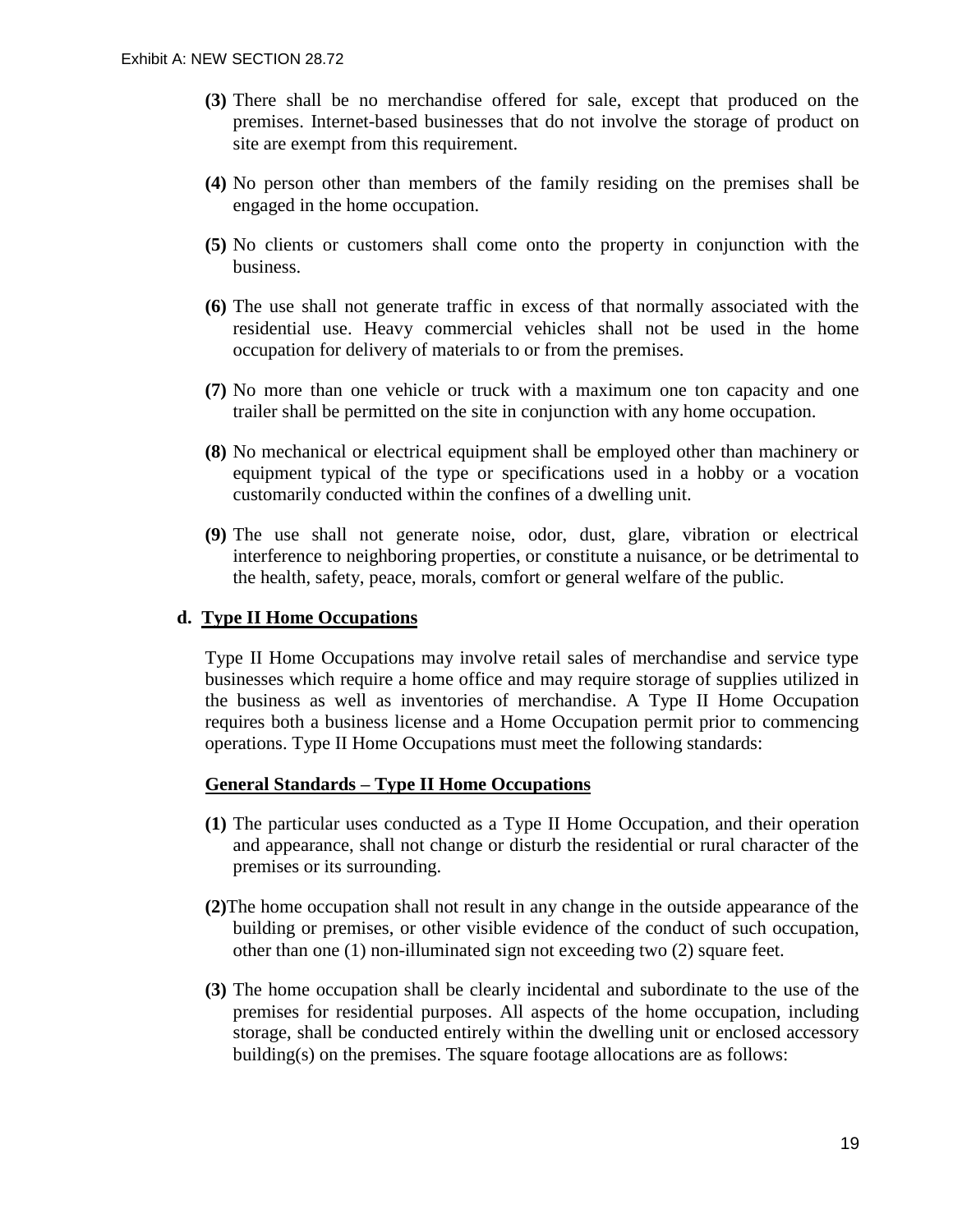- **i.** The total area used for the home occupation, exclusive of incidental storage, shall not exceed six hundred forty (640) square feet of the habitable floor area of the dwelling. The home occupation may be conducted within a detached building otherwise allowed by zoning and in compliance with applicable building codes, as long as its square footage does not exceed 640 square feet.
- **ii.** Incidental storage in an accessory structure not exceeding 120 square feet shall be allowed.
- **iii.** Incidental storage in the required enclosed two-car garage shall be permissible, provided that two cars can still be parked in the garage.
- **(4)** The sale of merchandise not produced on the premises (except mail order and Internet-based businesses) shall be incidental and accessory to the merchandise or service produced by the home occupation.
- **(5)** No person other than members of the family residing on the premises shall be engaged in the home occupation, provided, however, that one (1) employee shall be permitted when the property on which the home occupation is located is a minimum of two net acres in size.
- **(6)** Not more than ten (10) customers or clients shall come to the premises during any one (1) day, restricted to the hours 8:00 a.m. to 8:00 p.m. Not more than three (3) delivery vehicles shall access the premises each day. Businesses shall operate Mondays through Saturdays. Businesses receiving clients on the property shall provide one additional on-site parking space beyond those required for any dwellings located on the property.
- **(7)** The use shall not generate traffic in excess of that normally associated with the residential use. Heavy commercial vehicles shall not be used in the home occupation for delivery of materials to or from the premises.
- **(8)** No more than one vehicle or truck and one trailer per truck with a maximum one ton capacity shall be permitted in conjunction with any home occupation.
- **(9)** No mechanical or electrical equipment shall be employed other than machinery or equipment typical of the type or specifications used in a hobby or a vocation customarily conducted within the confines of the dwelling unit.
- **(10)** The use shall not generate noise, odor, dust, glare, vibration or electrical interference to neighboring properties, or constitute a nuisance, or be detrimental to the health, safety, peace, morals, comfort or general welfare of the public.

## **3. Rural Resident Enterprise**

Rural resident enterprises may be allowed in the Suisun Marsh Agricultural (A-SM) districts upon securing a land use permit, provided the conditions of this Section and all other provisions of this Chapter have been or will be met. It is the intent of this Section that such uses be limited to small-scale home business activities which are clearly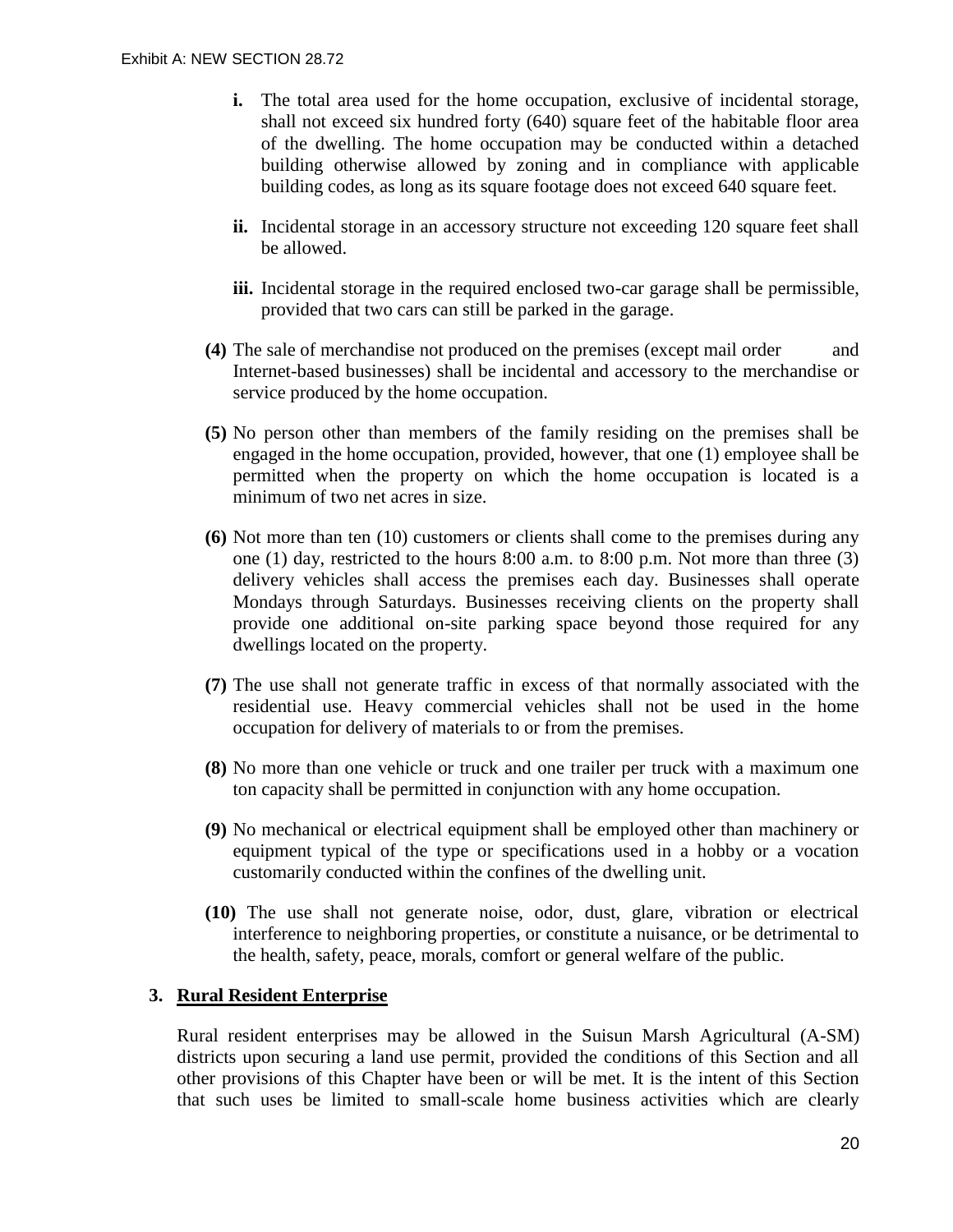secondary to residential use of the property, do not conflict with the rural character of surrounding properties, or create impacts associated with commercial and industrial uses. Rural resident enterprises are uses which clearly do not compete with commercially or industrially zoned properties and are not likely to expand.

- **a.** Uses shall not exceed a total area of one thousand five hundred square feet of contiguous indoor or outdoor space of which a maximum of five hundred square feet may be devoted to retail sales or services directly involving customers.
- **b.** Enterprises shall be operated by the resident family only, and there shall not be more than one nonresident employee on site.
- **c.** Uses shall not be allowed which generate significant amounts of traffic. A permit on a private road which involves an increase in traffic may be approved by the Planning Commission only after evidence is shown that the proposed use will not unduly burden adjacent property owners on the private road.
- **d.** Uses which generate traffic beyond that normally associated with rural areas or which may have impacts associated with increased lighting or noise shall be limited to daytime hours.
- **e.** Enterprises shall remain secondary to the residential use of the property and shall be located behind the front building line of the residence, and a minimum of twenty feet from side property lines and twenty-five feet from rear property lines.
- **f.** When enterprises are to be contained within a building or area exceeding the allowable size limitations, that area to be used for the enterprise shall be physically separated from the remaining area and in no case shall an existing garage be converted to a rural resident enterprise unless additional enclosed parking is provided in conformance with the County's parking standards.
- **g.** Signs shall be limited to one non-illuminated name plate not to exceed twenty square feet mounted on or directly adjacent to the residence or proposed use. No advertising signs shall be permitted.
- **h.** Areas dedicated to outside storage or use shall be adequately screened or fenced so as not to have a visual impact on neighboring properties.
- **i.** Adequate parking shall be provided as determined necessary by the Zoning Administrator or Planning Commission. Access to the enterprise shall be limited to the existing residential driveway.
- **j.** Industrial uses, including uses involving heavy machinery, trucking and transportation operations, or uses which involve the use, storage or disposal of hazardous materials, chemicals or other objectionable elements, shall not be permitted.

## **4. Temporary Subdivision Sales Office**

a. **Hours of Operation.** Shall be limited to 9:00am until 6:00 pm Mondays through Sunday.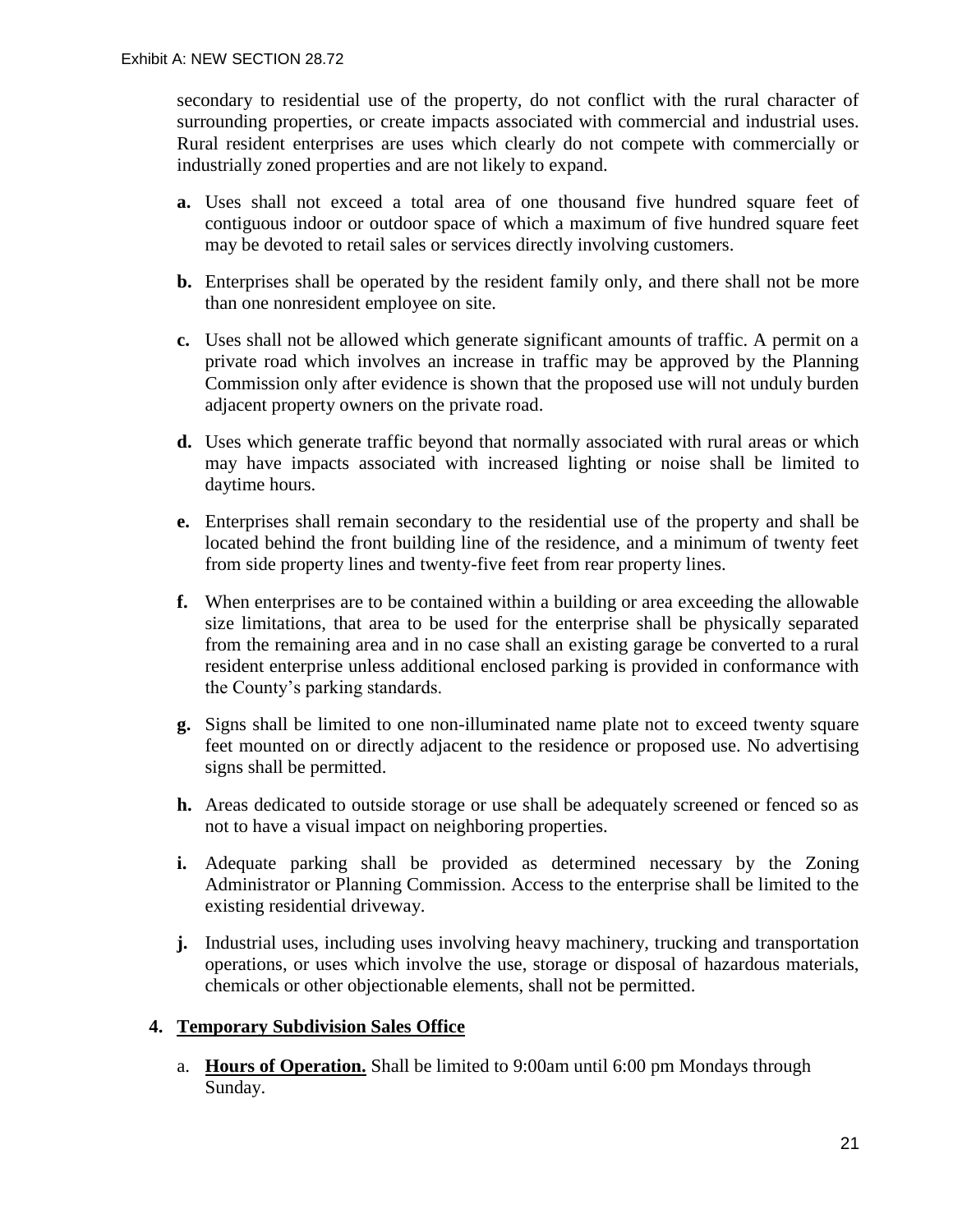<span id="page-41-0"></span>

|                        |      | <b>Solano County</b>                                                                                                                                                                                                                                                                                                                                                                                                                    |                  | 675 Texas Street<br>Fairfield, California 94533<br>www.solanocounty.com |               |
|------------------------|------|-----------------------------------------------------------------------------------------------------------------------------------------------------------------------------------------------------------------------------------------------------------------------------------------------------------------------------------------------------------------------------------------------------------------------------------------|------------------|-------------------------------------------------------------------------|---------------|
|                        |      |                                                                                                                                                                                                                                                                                                                                                                                                                                         | Agenda Submittal |                                                                         |               |
| Agenda #:              |      | 2                                                                                                                                                                                                                                                                                                                                                                                                                                       | Status:          | PC-Regular                                                              |               |
| Type:                  |      | PC-Document                                                                                                                                                                                                                                                                                                                                                                                                                             | Department:      | <b>Planning Commission</b>                                              |               |
| File $#$ :             |      | PC 18-025                                                                                                                                                                                                                                                                                                                                                                                                                               | Contact:         | Jim Leland - 784-6765                                                   |               |
| Agenda date:           |      | 6/7/2018                                                                                                                                                                                                                                                                                                                                                                                                                                | Final action:    |                                                                         |               |
| Title:                 |      | Public Hearing to consider and make a recommendation to the Board of Supervisors on a<br>proposed Ordinance, Zoning Text Amendment No. ZT-18-01b (Accessory Dwelling Unit<br>Ordinance), amending Chapter 28 (Zoning Regulations) of the Solano County Code to revise<br>and update land use regulations for secondary dwellings in Residential and Agricultural zoning<br>districts. (Attachment A: Secondary Dwelling Unit Ordinance) |                  |                                                                         |               |
| <b>Governing body:</b> |      |                                                                                                                                                                                                                                                                                                                                                                                                                                         |                  |                                                                         |               |
| District:              |      |                                                                                                                                                                                                                                                                                                                                                                                                                                         |                  |                                                                         |               |
| <b>Attachments:</b>    |      |                                                                                                                                                                                                                                                                                                                                                                                                                                         |                  | A - DRAFT ORDINANCE MARKUP Secondary Dwelling Unit Ordinance            |               |
| <b>Date</b>            | Ver. | <b>Action By</b>                                                                                                                                                                                                                                                                                                                                                                                                                        | <b>Action</b>    |                                                                         | <b>Result</b> |
|                        |      |                                                                                                                                                                                                                                                                                                                                                                                                                                         |                  |                                                                         |               |

| Published Notice Required?      | Yes X |          | — No |  |
|---------------------------------|-------|----------|------|--|
| <b>Public Hearing Required?</b> |       | Yes X No |      |  |

## DEPARTMENTAL RECOMMENDATION:

It is recommended that the Planning Commission consider and make a recommendation to the Board of Supervisors adopt the proposed Ordinance, Zoning Text Amendment No. ZT-18-01b (Accessory Dwelling Unit Ordinance), amending Chapter 28 (Zoning Regulations) of the Solano County Code to revise and update land use regulations for secondary dwellings in Residential and Agricultural zoning districts (Attachment A: Secondary Dwelling Unit Ordinance).

## SUMMARY:

On January 1, 2017, new state legislation went in to effect mandating certain minimum requirements for any local zoning regulations pertaining to accessory dwelling units. The main effect of the legislation was to cap, at 1,200 square feet, the size of any secondary dwelling permitted by a city or county. This new legislation went into effect January 1, 2018. The legislation also imposed several restrictions and requirements which local government must meet in any local ordinance regulating secondary dwellings. Prior to this legislation, secondary dwellings could be permitted up to 1,800 square feet in certain Solano County zoning districts.

The legislation permits local agencies to adopt secondary dwelling unit regulations with different size limitations providing the local ordinances comply with all of the state's rules. Staff has prepared two ordinances which, together, restore the maximum sizes for secondary dwellings which were in effect prior to January 1, 2018 and add the mandated restrictions and requirements imposed by the State.

Staff has prepared and is recommending adoption of two separate ordinances to address secondary dwelling units.

The first ordinance (previously considered) reformats Section 28.72 (Dwellings) in order to isolate the secondary dwelling requirements into a single subsection of the County Code. In addition, certain minor revisions to definitions and regulations for accessory buildings are included.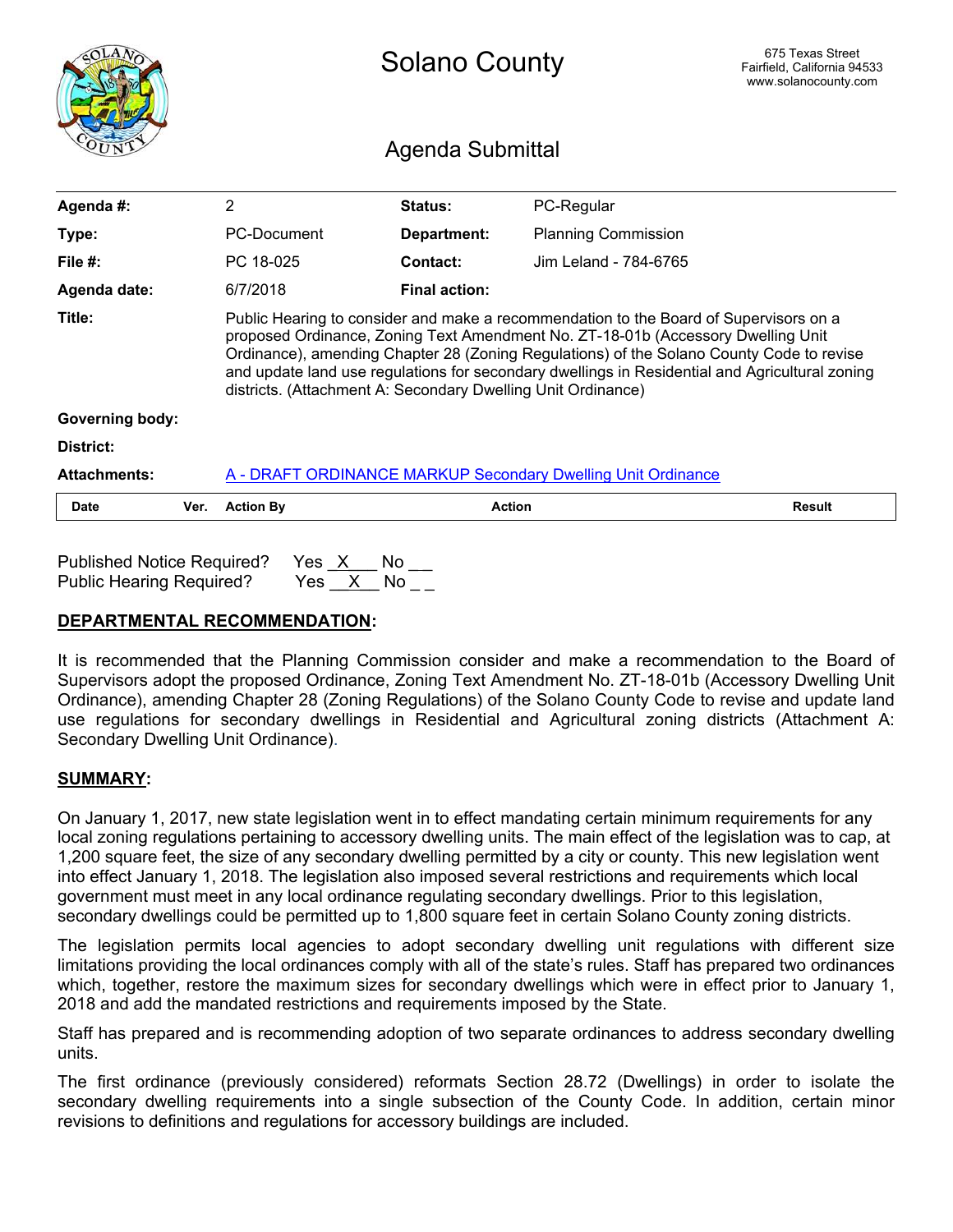The second ordinance (subject of this report) addresses new requirements for secondary dwellings.

#### FINANCIAL IMPACT:

The costs for preparation of these ordinance amendments are included in the Department of Resource Management's approved Budget for FY2017/2018.

#### DISCUSSION: **Background**

An accessory dwelling unit (ADU) also known as a "granny flat", "in-law unit", or in the case of Solano County, a "secondary dwelling unit", is a permanent second unit with a full kitchen and bathroom on the same lot as the primary dwelling.

In September 2016, Governor Brown signed two legislative acts that comprised the new law governing ADUs, AB 2299 and SB 1069, both of which came into effect on January 1, 2017. In October 2017, two additional legislative acts, AB 494 and SB 229, were signed into law and came into effect on January 1, 2018. The new statutes amended various sections of Government Code section 65852.2 which regulates accessory dwelling units.

As a result of the legislation mentioned above, any local ordinance not in compliance with the new state standards was invalidated and the state regulations became the default local regulations. The County of Solano has had regulations permitting secondary dwellings for decades. However, the County's regulations were not in full compliance with the new state requirements and, consequently, beginning on January 1, 2018, the County has operated under the state rules for secondary dwellings.

The primary impact of this change is that the maximum size of secondary dwellings has been capped at 1,200 square feet. Prior to January 1, 2018, the local rules permitted secondary dwellings of up to:

- 1. 850 square feet in the R-TC Districts,
- 2. 1,500 square feet in the R-R Districts, and
- 3. 1,800 square feet in most of the agricultural districts.

#### Discussion

Under the State ADU Legislation, the County of Solano is permitted to adopt new local accessory dwelling regulations which modify certain aspects of the default regulations imposed by the State on January1, 2018, so long as the County's new rules address all of the requirements embodied in the State legislation.

#### *County Approach*

The County has an interest in re-establishing its former maximum square footage standards which existed prior to January 1, 2018. Accordingly, staff has prepared draft ordinances to accomplish that objective. The County of Solano zoning regulations contained in Chapter 28 are organized around five major topics, as follows:

- 1. Article I Definitions and other general provisions,
- 2. Article II Individual zoning districts with tables for allowable uses and development standards,
- 3. Article III Specific land use regulations,
- 4. Article IV Miscellaneous site development and other standards, and
- 5. Article V Permit rules and operations

Staff is recommending a two stage approach to updating the secondary dwelling unit regulations contained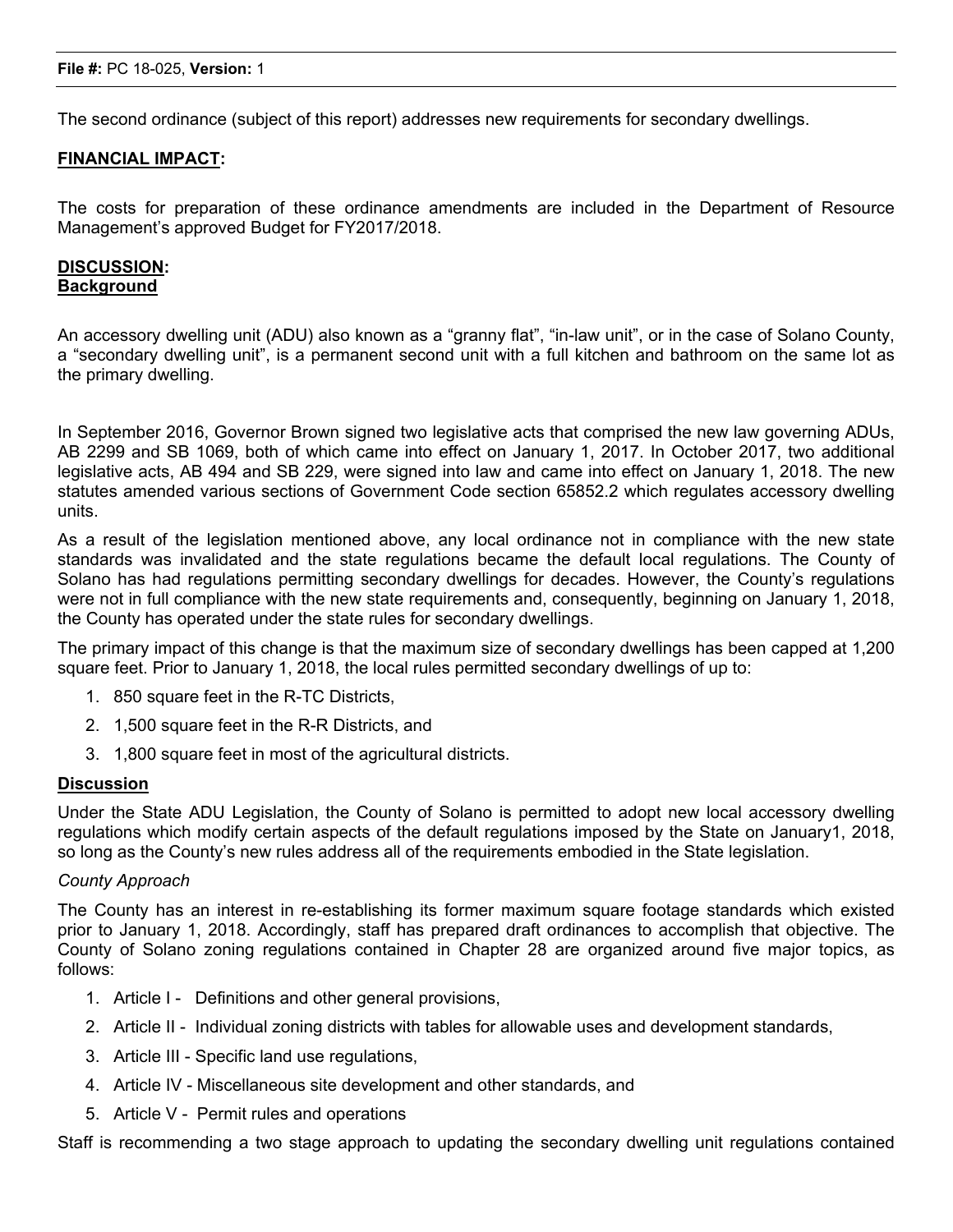#### File #: PC 18-025, Version: 1

within the County Zoning Ordinance which include:

- 1. Introduction of an Ordinance which reformats the existing regulations for all dwellings, makes minor adjustments to the regulations pertaining to their accessory, subordinate and related land uses and adds or revises definitions contained within the code. This ordinance was previously considered prior to the subject ordinance being presented with this staff report.
- 2. Introduction of an Ordinance which establishes new regulations for secondary dwelling units consistent with current state legislation (subject of this staff report). This ordinance, if adopted, will be filed for information purposes with the State as required by state legislation.

#### Zone Text Amendments Summary (See Attachments A and B)

The amendments to Chapter 28 fall into three broad categories;

- 1) Revisions and additions to definitions in Article I, Section 28.01(Definitions)
- 2) Revisions and additions to the secondary dwelling unit regulations in Article III (Development Standards)

Each of these categories is summarized below:

#### 1. Revisions and Additions to Definitions in Article I, Section 28.01

The proposed revisions to definitions in Section 28.01 include the following:

- a. Duplex.
- b. Dwelling, primary.
- c. Dwelling, secondary

## 2. Revisions and additions to the secondary dwelling unit regulations in Article III, Section 28.72.10(A)

The proposed revisions include revisions, deletions and additions to each of the following Subsections in Article III, Section 28.72.10 Dwellings:

- a. Deletion and relocation of two development standards from 28.72.10(A)(1) to 28.72.10(B)(2)(b)
- b. Addition of a development standard regarding duplexes and single family dwellings on the same lot
- c. Relocation of an exception to the Secondary Dwelling Subsection, 28.72.10(B)(2)(b)

## 3. Revisions and additions to the secondary dwelling unit regulations in Article III, Section 28.72.10(B)(1)

The proposed revisions include revisions, deletions and additions to each of the following Subsections in Article III, Section 28.72.10(B)(1):

- a. Addition of two development standards from 28.72.10(A)(1) to 28.72.10(B)(2)(b)
- b. Establish minimum, and maximum sizes for secondary dwellings under 28.72.10(B)(2)(a)
- 4. Revisions and additions to the secondary dwelling unit regulations in Article III, Section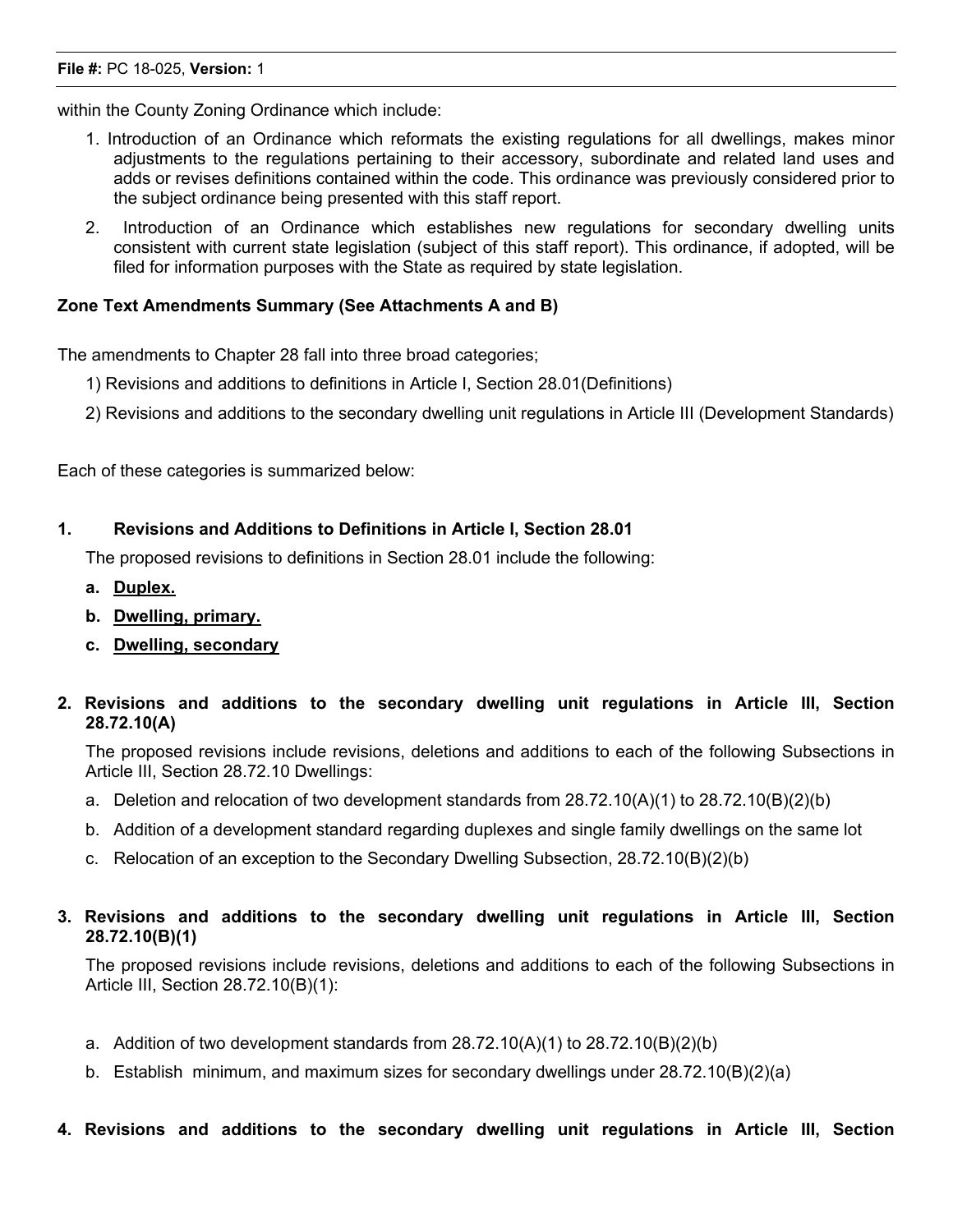## 28.72.10(B)(2)

The proposed revisions include revisions, deletions and additions affecting each of the following topical areas in Section 28.72.10(B)(2):

- a. Minimum and Maximum Sizes,
- b. Minimum Lot Size Required,
- c. Secondary Dwellings and Temporary Dwellings,
- d. Secondary Dwellings and Other Housing Units,
- e. Attached/detached Secondary Units,
- f. Height and Setback Requirements,
- g. Parking,
- h. Landscaping,
- i. Architectural Review,
- j. Historic Resources,
- k. Sale or Rental of a Secondary Dwelling,
- l. Transient Occupancy and other Commercial Activity,
- m. Utilities and Utility Connections, and
- n. Manufactured Home

## 5. Revisions and additions to the secondary dwelling unit regulations in Article III, Section 28.72.10(B)(6) relating to non-conforming dwellings.

The proposed revisions include revisions, deletions and additions affecting each of the following topical areas pertaining to secondary dwellings.

- a. Non-conforming Secondary Dwelling
- **b.** Non-conforming Guest House
- c. Non-conforming Companion Living Unit
- d. Secondary Dwelling and Companion Living Unit, and
- e. Time Extensions

## General Plan and Zoning Consistency

The 2008 Solano County General Plan (Plan) designates several areas of the County for various types of agricultural and residential land uses. The Plan further defines which zoning districts are consistent with those land use designations. The zoning districts provide for both primary and secondary dwelling units and contain various development standards for each. This ordinance makes very minor changes to those existing regulations and is considered exempt from CEQA under the "general rule".

## Environmental Analysis:

Proposed zoning text amendment ZT-18-01b is exempt from the California Environmental Quality Act in accordance with CEQA Guideline section 15305, minor alterations in land use limitations. The amendment clarifies and restates existing local land use regulations for secondary dwellings, in conformance with new state legislation, without making any significant substantive amendments. A Notice of Exemption will be filed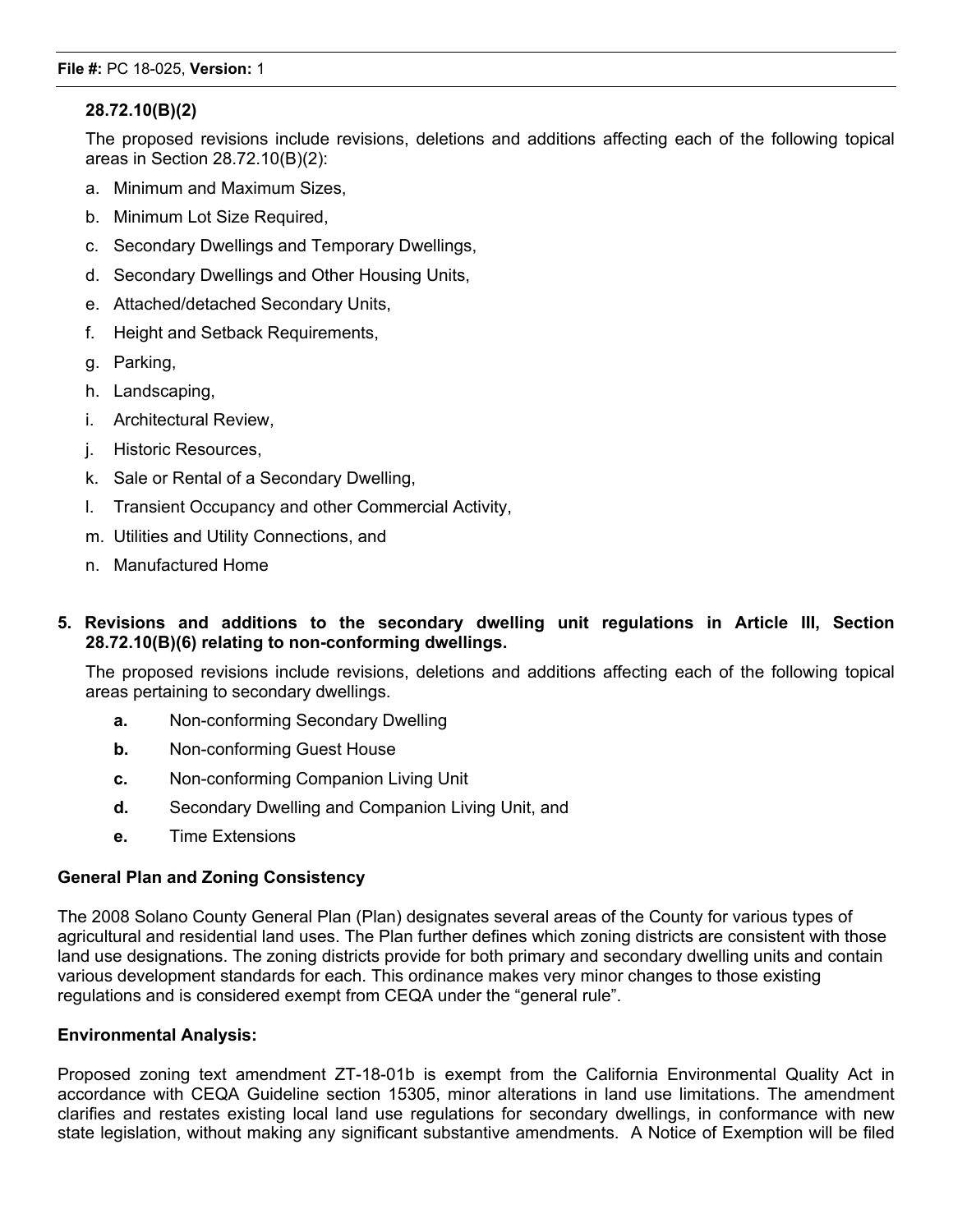#### File #: PC 18-025, Version: 1

upon completion of the public hearing process.

#### PUBLIC HEARING NOTICE:

In accordance with Solano County Zoning Regulations, notice of a public hearing was published at least 15 days before the scheduled hearing in the Fairfield Daily Republic.

#### ALTERNATIVES:

Alternatives for the:

- 1. Not to adopt any amendments to Chapter 28 at this time. This alternative is not recommended because the proposed amendments implement state mandated regulations.
- 2. To consider further or different revisions to what has been prepared as may be directed by the Board.

#### OTHER AGENCY INVOLVEMENT:

The proposed zoning amendments will also be submitted to the Airport Land Use Commission as required under state law prior to the Board of Supervisors consideration of the ordinance.

#### **Attachments**

Attachment A: Draft Ordinance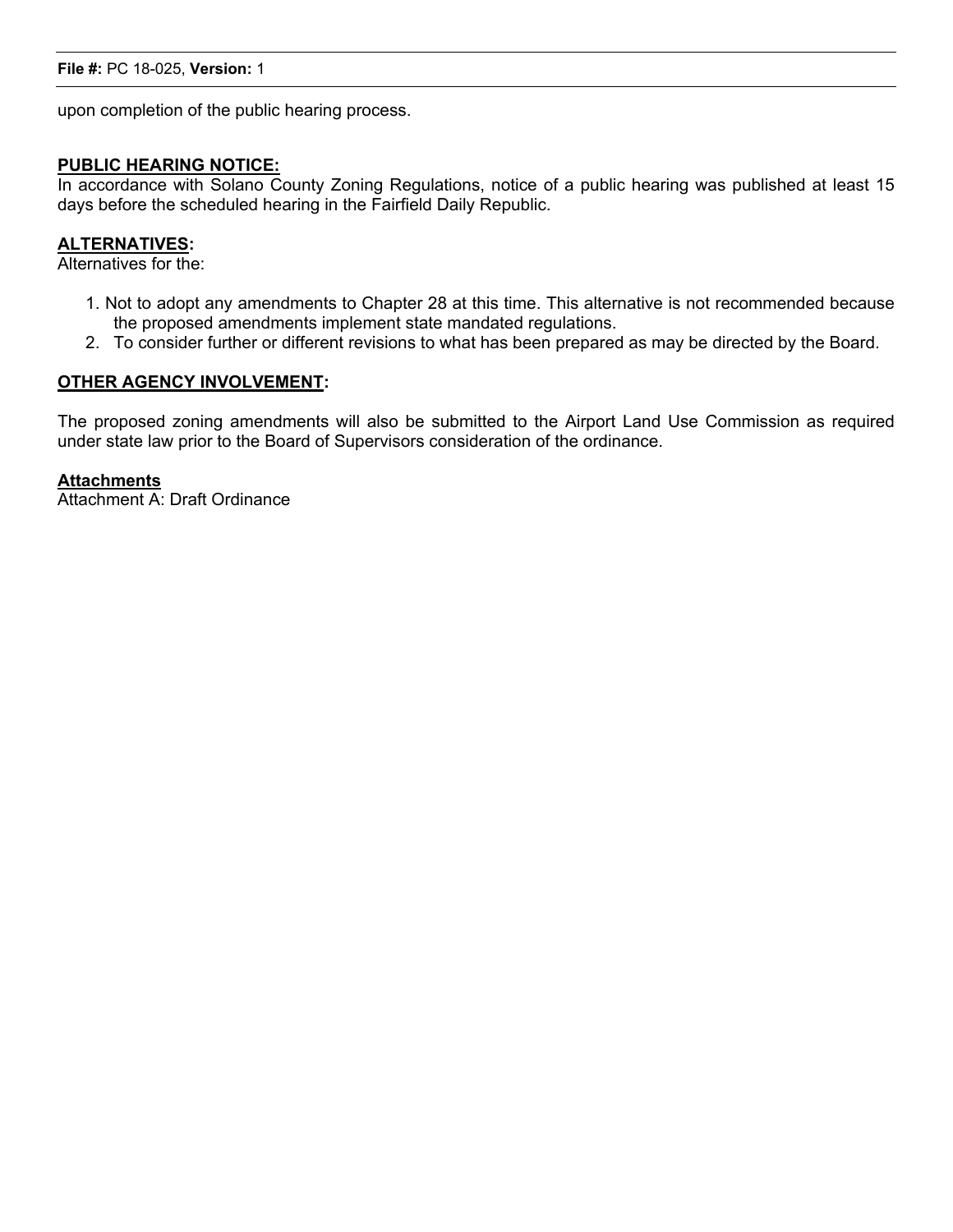## **ORDINANCE NO. 2018 – \_\_\_\_\_**

#### <span id="page-46-0"></span>**AN ORDINANCE TO AMENDING CHAPTER 28 (ZONING REGULATIONS) OF THE SOLANO COUNTY CODE TO REVISE AND UPDATE LAND USE REGULATIONS FOR SECONDARY DWELLINGS IN RESIDENTIAL AND AGRICULTURAL ZONING DISTRICTS**

Additions and revisions in the tables are shown in a red typeface and deletions are shown as a strikeout shaded gray.

The Board of Supervisors of the County of Solano ordains as follows:

#### **SECTION I**

The following definitions are added, deleted or revised, in alphabetical order, to Section 28.01 of Chapter 28 of the Solano County Code:

**Duplex.** A detached building under one roof containing two dwelling units of approximately equal gross floor area designed for, or occupied exclusively by, two families living independently of each other, and separated by a common wall or floor.

**Dwelling, primary.** If a lot is improved, or proposed to be improved, with two or more detached dwellings, exclusive of employee housing, the first dwelling constructed shall be the primary dwelling unless a later constructed dwelling is larger in gross floor area than an existing dwelling, in which case the larger dwelling shall be the primary dwelling, except in the R-TC-D and R-TC-M districts, where more than one primary dwelling is allowed...Dwelling units within a duplex or multiple-family dwelling structure are not classified as primary or secondary dwellings.

**Dwelling, secondary.** One additional dwelling unit on the same ownership as the primary dwelling, providing independent living quarters, including sleeping, eating, cooking and sanitation facilities. Either the primary dwelling or the secondary dwelling shall be owner-occupied. If either dwelling is leased, such lease shall not cause the subdivision of the property. A secondary dwelling shall contain no more than eight hundred fifty square feet gross floor area unless otherwise specified by the applicable Zoning District. A secondary dwelling shall not be considered an accessory building or an accessory use, as those terms are defined and used in this Chapter. Includes an accessory dwelling established pursuant to Ordinance No. 1679. An independent dwelling unit that provides complete living facilities for one family and is situated on the same parcel as an existing or proposed primary dwelling. A secondary dwelling may be a detached building, attached to the primary dwelling, or located within the living area of an existing primary dwelling. For purposes of calculating dwelling unit density under zoning or the General Plan, a secondary dwelling shall not be counted as an independent dwelling unit in addition to the primary dwelling. Dwelling units within a duplex or multiple-family dwelling structure are not classified as primary or secondary dwellings.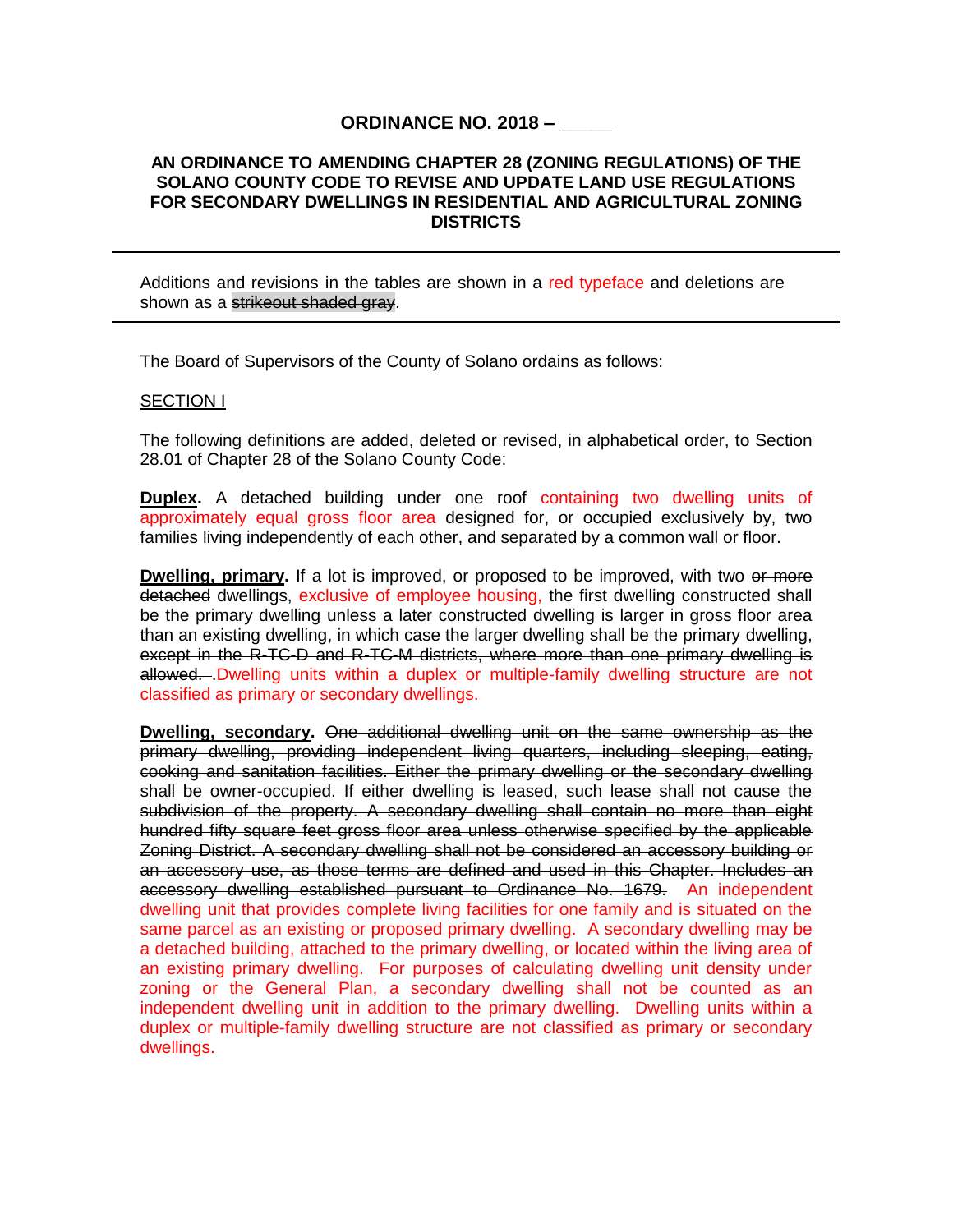## **SECTION II**

Section 28.72.10(A) is changed as follows:

## **28.72.10 Dwellings**

## **A. General Requirements**

## **1. Minimum development standards for dwelling units.**

**a.** All dwellings shall conform to the following minimum development standards:

## **(1)** Except as otherwise provided for in this section, each dwelling shall have a minimum gross floor area of one thousand square feet.

- **(1)** Exterior siding shall be a material commonly found in conventionally built residential structures. Metal sidings with a shiny or metallic appearance are not allowed. Siding shall extend to the ground or to the solid concrete or masonry perimeter foundation. Foundation or skirting materials simulating brick, concrete block or stone are permitted.
- **(2)** Roof eave or gable overhang shall be not less than twelve inches measured horizontally from the vertical side of the dwelling.
- **(3)** Roofing material shall be limited to materials commonly found on conventionally built residential structures. Roofing material with a shiny, metallic appearance in not allowed. The minimum pitch of the roof shall be three inches vertical to twelve inches horizontal.
- **(4)** The finished first floor of the dwelling shall be a maximum of thirty inches from the exterior finished grade of the lot measured from its highest level where it supports the dwelling, except for an upstairs unit of a duplex or a secondary dwelling that is located above a primary dwelling or a residential accessory building.
- (6) A two-car enclosed garage shall accompany each primary dwelling, and the siding and roofing materials shall match the dwelling.
- **(5)** Except in the R-TC-MF district, a duplex and a single-family dwelling may not be located on the same lot.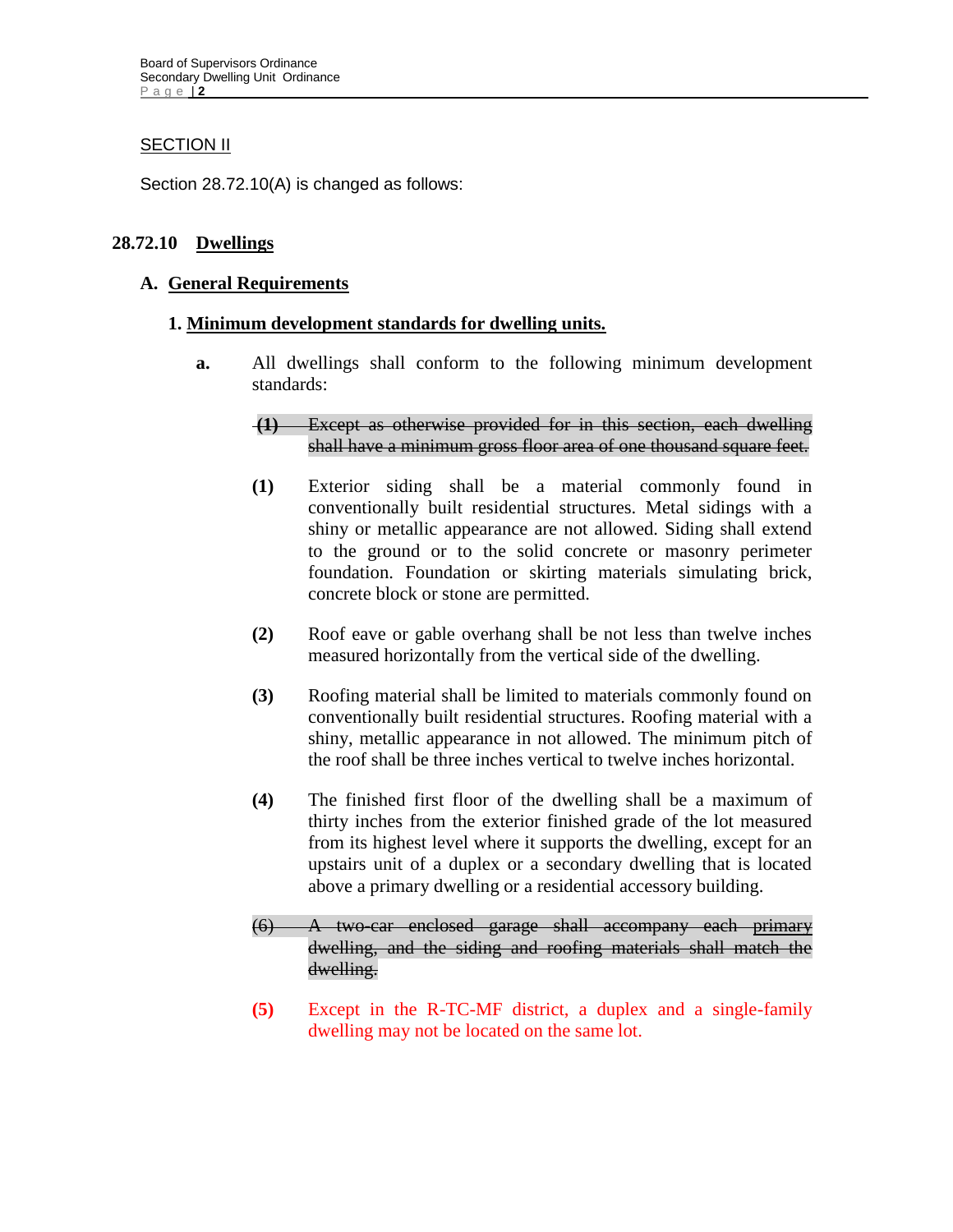**b.** Should the Zoning Administrator determine that a dwelling unit does not meet these minimum development standards, zoning consistency approval of the building permit shall not be granted.

## **2. Minimum Architectural Standards \*(See Section 28.91)**

**3. Exception.** A maximum of one single-family dwelling may be built on a parcel that existed and was designated "Agricultural" by the General Plan as of January 1, 1984, provided that the owner demonstrates compliance with all other applicable County requirements.

## **SECTION III**

Section 28.72.10(B)(1) is changed as follows:

## **1. Primary Dwelling**

- **a. Minimum Dwelling Size.** Except as otherwise provided for in this section, each dwelling shall have a minimum gross floor area of one thousand square feet.
- **b. Two Car Garage Required.** A two-car enclosed garage shall accompany each primary dwelling, and the siding and roofing materials shall match the dwelling.

## **SECTION IV**

Section 28.72.10(B)(2) is changed as follows:

## **Secondary Dwelling**

A secondary dwelling*,* as permitted in the applicable zoning district, must meet the development standards for a dwelling, as delineated within the applicable zoning district, as well as the following specific development standards:

**a. Minimum and Maximum Size.** The maximum size of the secondary dwelling shall not exceed the following maximum sizes: Notwithstanding section  $28.72.10(A)(1)(a)(1)$ , a secondary dwelling shall comply with the following minimum development standards and maximum gross floor area limits. If the gross floor area of the secondary dwelling is less than 380 square feet, the unit shall be occupied by no more than 2 people and shall provide all of the following features: (i) a living room of not less than 220 square feet of floor area, (ii) a separate closet, (iii) a kitchen sink, cooking appliance, and refrigerator, each having a clear working space of at least 30 inches in front, as well as light and ventilation conforming to the California Building Code, and (iv) a separate bathroom containing a water closet, lavatory, and bathtub or shower.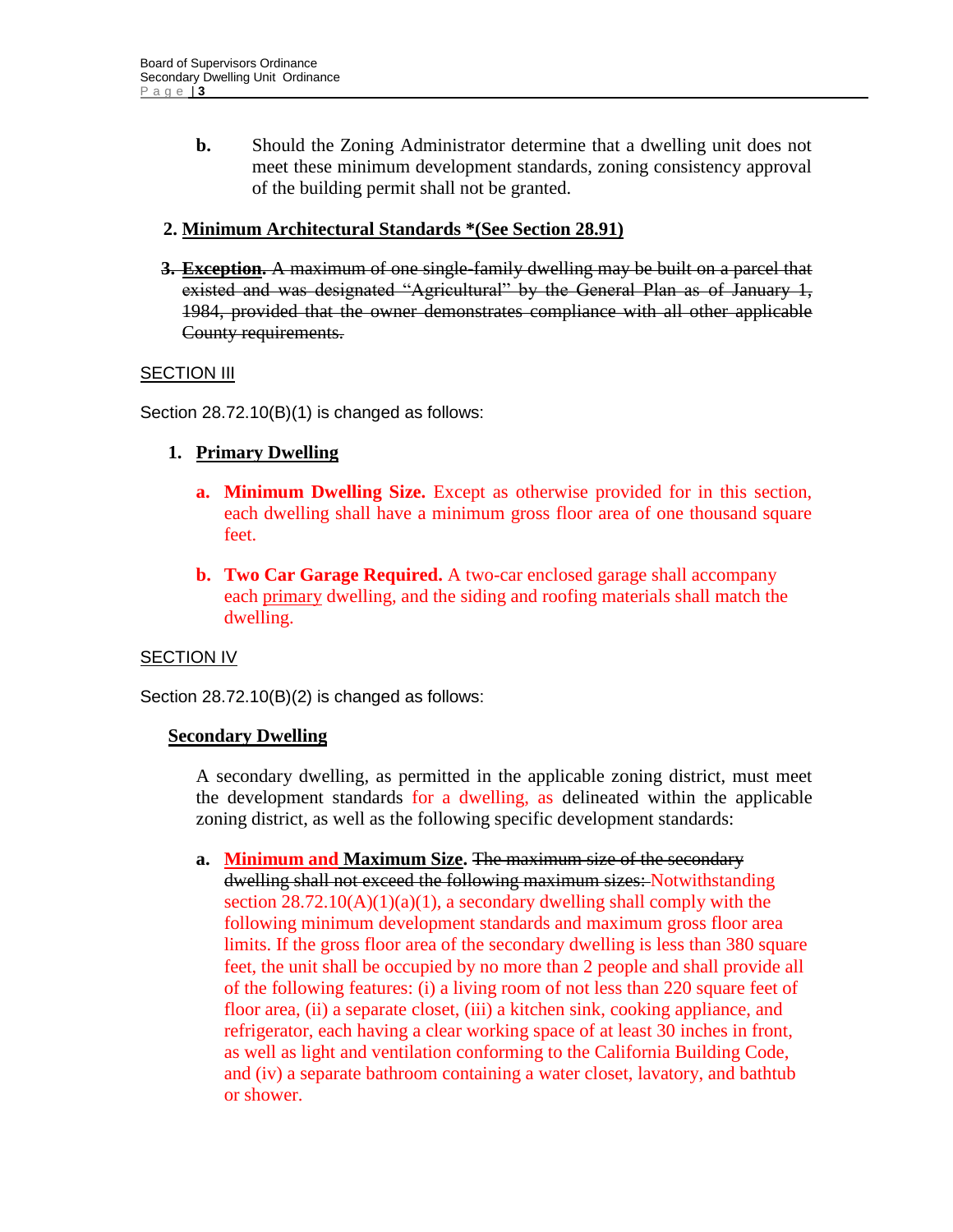| <b>Maximum Size Gross Floor Area for a Secondary Dwelling</b> |                   |  |  |
|---------------------------------------------------------------|-------------------|--|--|
| (R-TC) Districts                                              | 850 Square Feet   |  |  |
| (R-R) Districts                                               | 1,500 Square Feet |  |  |
| $(A)(A-SM)(A-SV)$ Districts                                   | 1,800 Square Feet |  |  |

Notwithstanding these limits, the gross floor area of an attached secondary dwelling shall not exceed fifty percent (50%) of the gross floor area of the primary dwelling. If the secondary dwelling is established within an existing primary dwelling, the gross floor area of the secondary dwelling shall not exceed thirty-three percent (33%) of the existing gross floor area of the primary dwelling.

- **b. Minimum Lot Size.** The Within any R District, the minimum lot size for a detached secondary dwelling shall be 7,500 square feet. Within any A district, a secondary dwelling shall not be constructed or established on any parcel that is smaller than the minimum parcel size required for the district unless one of the following is applicable: (a) the parcel was created in compliance with law prior to January 1, 1984; (b) the parcel is first merged with contiguous property that is under the same ownership, as of the date of the building permit application, to the maximum extent possible consistent with state law; or (c) the dwelling will replace a properly permitted existing secondary dwelling.
- **c. Secondary Dwelling and Temporary Dwellings.** Only one secondary dwelling is allowed on a lot. A temporary dwelling shall not be located on the same lot as a secondary dwelling except as permitted by sections  $28.72.20(B)(2)$  and (3). except when any of the following temporary uses may be additionally permitted:
	- **(1) Temporary Use of a Dwelling during Construction.** Use of an existing dwelling while the replacement dwelling is under construction, in accordance with Section 28-72.20A and B6.
	- **(2) Temporary Dwelling during Construction.** Use of temporary dwelling while the primary dwelling is under construction, in accordance with Section 28-72.20A and B7.
- **d. Secondary Dwellings and Companion Living Units and Other Housing Units.** A secondary dwelling shall not be allowed on a lot that has a companion living unit, duplex, multiple-family dwelling, rooming or boarding house or other similar accessory housing unit.
- **e. Attached / detached secondary living dwelling units.** A secondary dwelling may be a detached structure or may be attached to the primary dwelling or another building on the same lot or located within the living area of the existing primary dwelling. If attached to another building or within the living area of the existing primary dwelling, a separate exterior entrance shall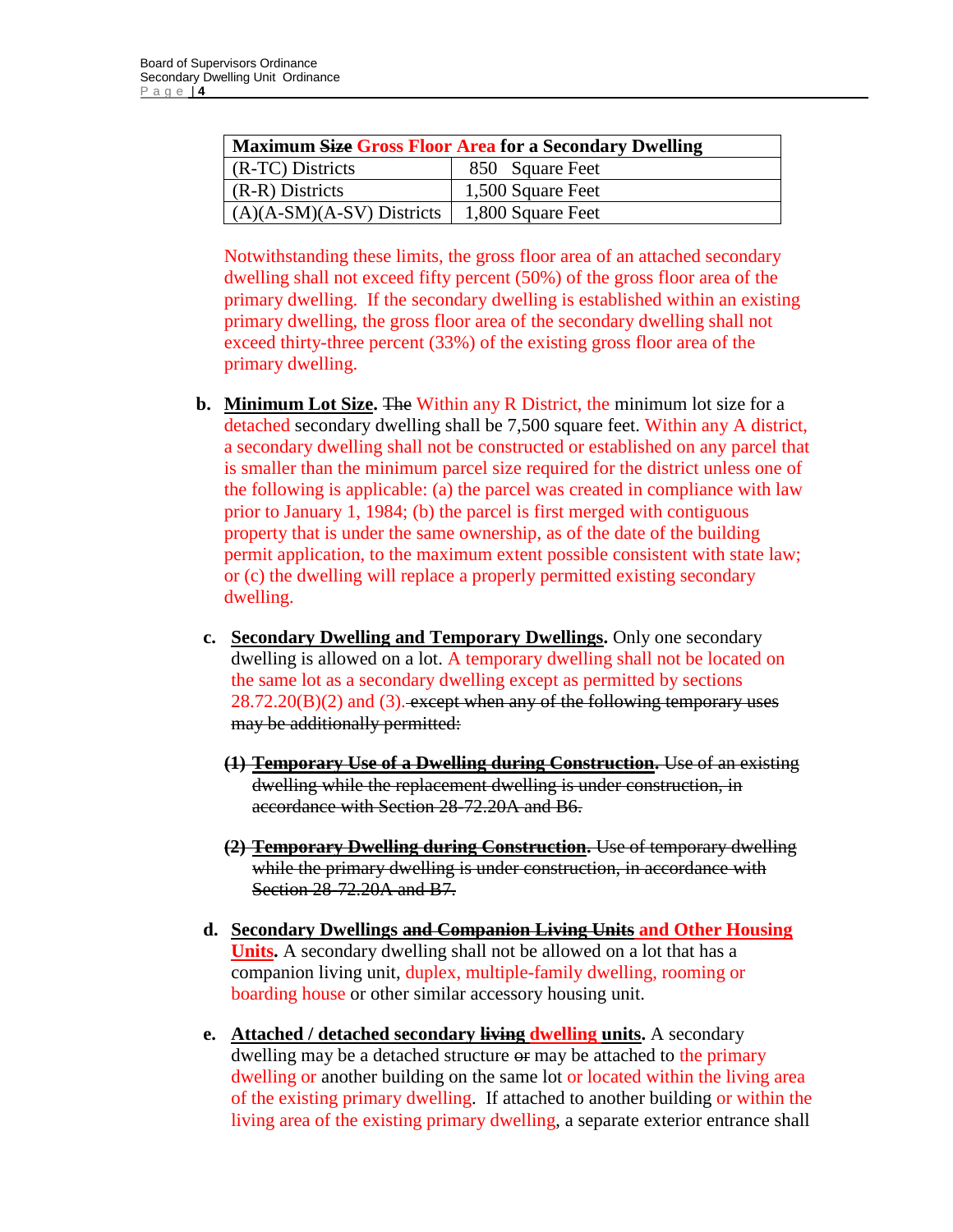be provided, independent from the entrance for the building to which it is attached or within. If attached to another building other than the primary dwelling, such as a garage, the resident of the secondary dwelling shall have exclusive occupancy of the building to which the secondary dwelling is attached..

- **f. Not allowed with companion living unit**. A secondary dwelling shall not be allowed on a parcel that has a companion living unit or other similar accessory housing unit. **Height and setback requirements.** The height and setback requirements for a secondary dwelling are as provided in the development standards table for the applicable zoning district, except that no additional setback shall be required for a lawfully-constructed existing garage that is converted to a secondary dwelling unit or a portion of a secondary dwelling, and a setback of no more than five feet from a side or rear lot line shall be required for a secondary dwelling unit that is constructed above a lawfully-constructed existing garage.
- **g.** Parking for a secondary dwelling shall comply with Section 28.94 (one offstreet parking space required, either covered or uncovered, or through tandem parking) unless the Director determines that no additional parking is required for the secondary dwelling. In any R-TC district in which a secondary dwelling is allowed, parking within a side setback area is allowed unless the Director makes a determination that parking in such area of the lot is not feasible based upon specific site or regional topographical or fire and life safety conditions. When an existing garage, carport, or covered parking structure is demolished in conjunction with the construction of a secondary dwelling unit, or converted to a secondary dwelling unit, a replacement garage shall be constructed for the primary dwelling concurrent with the construction of the secondary dwelling, and a certificate of occupancy shall not be issued for the secondary dwelling until the replacement garage is completed.
- **h.** Landscaping adjacent to a secondary dwelling shall be consistent with landscaping for the primary dwelling.
- **i.** Architectural review of an attached or detached secondary dwelling shall be conducted in accordance with Sections 28.91 and 28.102.
- **j.** Historic Resources. A secondary dwelling shall not be allowed on a property listed on the California Register of Historic Places unless the Director makes a written determination that the secondary dwelling would not have a significant adverse impact on the historic resource.
- **k.** Sale or Rental of a Secondary Dwelling. A secondary may not be sold separate from the primary dwelling. A secondary dwelling may be offered for rent and rented only for residential purposes (occupancy longer than 30 days) unless otherwise allowed by this chapter.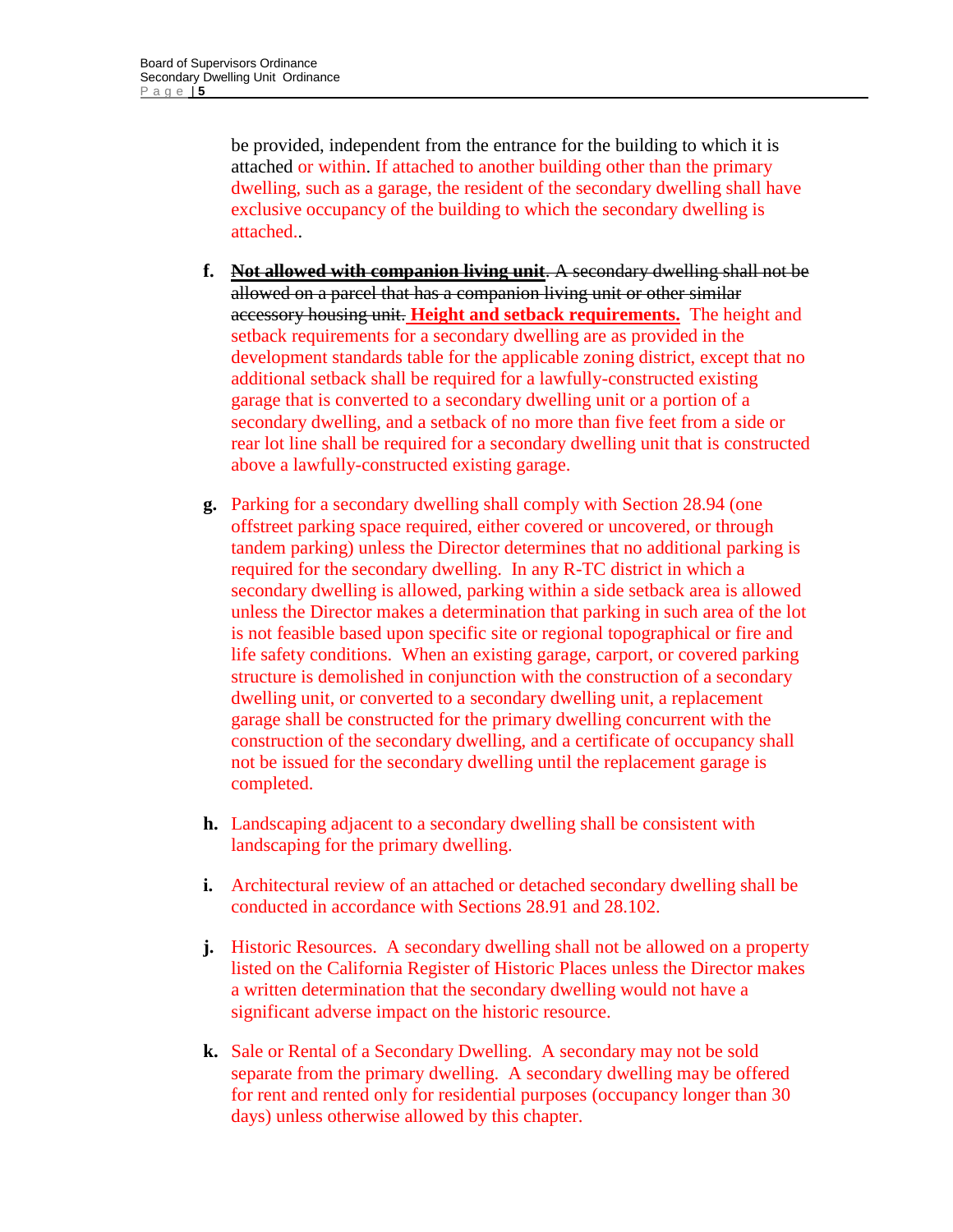- **l.** Transient Occupancy and other Commercial Activity. A secondary dwelling may not be offered for rent or rented for transient purposes (occupancy of 30 days or less) unless such use of the dwelling is otherwise allowed by this chapter. A secondary dwelling shall not be used as a place of commercial or business activity, other than a Type I Home Occupation conducted entirely within the dwelling and without any employees other than residents of the dwelling, or a business required to be regulated as a residential use of property pursuant state law.
- **m.** Utilities and Utility Connections. As part of an application to construction of a new secondary dwelling or to convert an existing structure to a secondary dwelling, the property owner shall demonstrate that adequate potable water supply and wastewater treatment capacity is available to serve both the primary and secondary dwelling. A secondary dwelling unit shall not be considered a new dwelling for purposes of calculating utility connection fees or capacity charges, including water or sewer service. Nothing in this section shall be interpreted as requiring a property owner to install new or separate utility connections between a secondary dwelling and the utility's service mains or lines, nor shall any provision of this section be interpreted as preventing a utility from requiring or installing new or separate utility connections.
- **n.** Manufactured home. A manufactured home, as defined in California Health and Safety Code Section 18007, may be used as a secondary dwelling if it has been installed on a foundation system as a fixture or improvement to the real property and provided that the manufactured home meets all of the regulations of this section  $28.72.10(B)(6)(a)$ .

## SECTION V

Section 28.72.10(B)(6) is changed as follows:

## **6. Existing Nonconforming Dwellings Nonconforming Secondary Dwelling or Guest House**

## **a. Non-conforming Secondary Dwelling.**

(1) A secondary living unit legally existing on the lot prior to October 27, 2006 in the an R-R District, June 13, 2008 in the an A and or R-TC Districts, and February 1, 2011 in the A-SV-20, ATC, and or ATC-NC Districts, which does not comply with the size or setback requirements of this Section shall be considered legal non-conforming and subject to the provisions of Section 28-114 ("Nonconforming Uses"). Such use may continue, provided that it is not enlarged, increased or otherwise modified and fully complies with any conditions of approval that may have been adopted.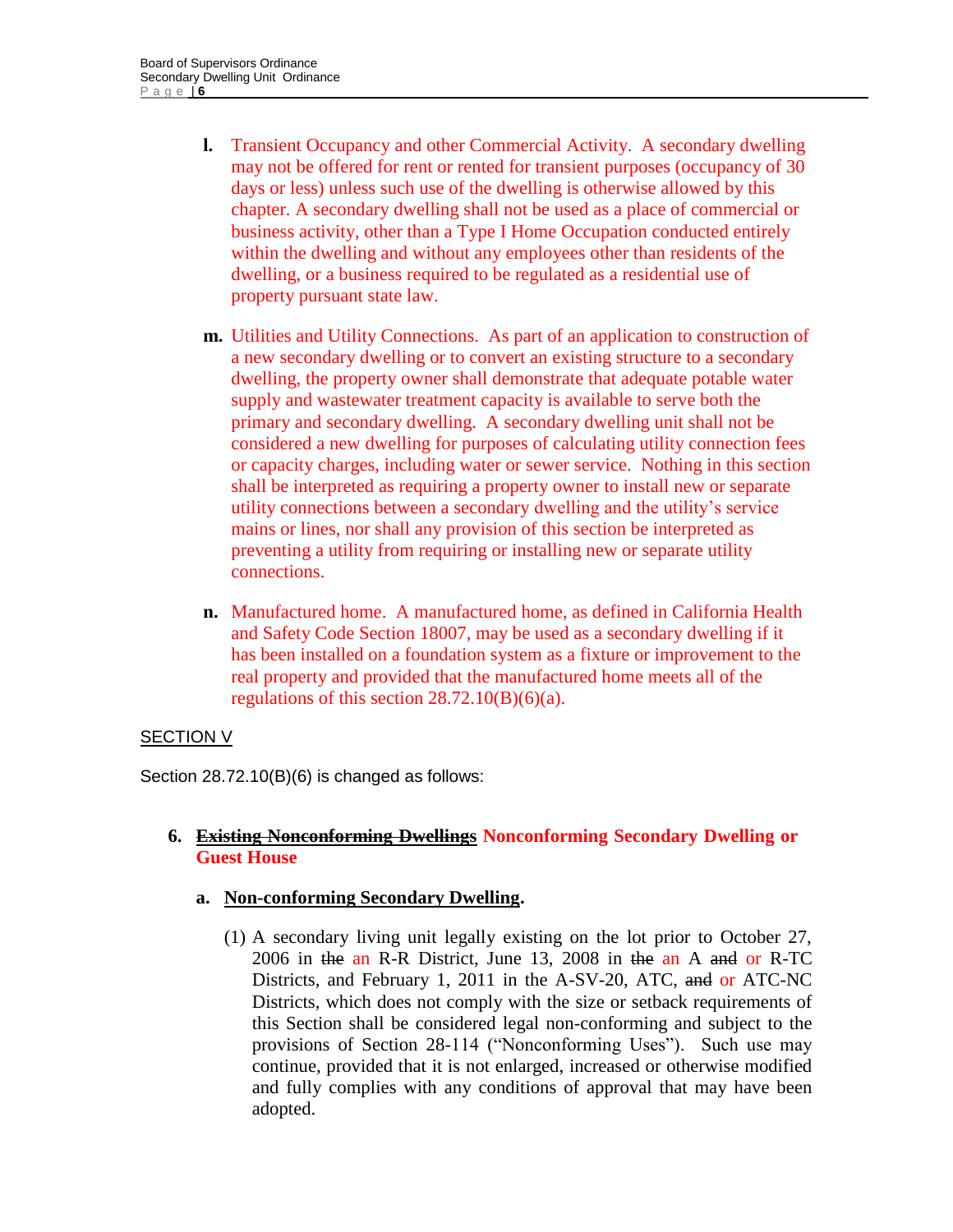- (2) Exception. A maximum of one single-family dwelling may be built on a parcel that existed and was designated "Agricultural" by the General Plan as of January 1, 1984, provided that the owner demonstrates compliance with all other applicable County requirements.
- **b. Non-conforming Guest House.** A guest house legally existing on the lot prior to October 27, 2006 in the an R-R District, June 13, 2008 in the an A and or R-TC Districts, and February 1, 2011 in the A-SV-20, ATC, and or ATC-NC Districts, shall be considered legal non-conforming and subject to the provisions of Section 28-114 ("Nonconforming Uses"). Such a guest house or building may be converted to a secondary dwelling provided all of the following are met: (1) no other secondary dwelling is on the lot; (2) all facilities necessary to convert the structure to a dwelling, including cooking, sanitation, and parking facilities shall be installed in compliance with County building and zoning standards as applicable; (3) either the primary residence or the secondary dwelling is owner-occupied; and (4) if the structure does not meet the size or setback requirements of this Section for a secondary dwelling, it shall be considered legal non-conforming and subject to the provisions of Section 28-114 ("Nonconforming Uses").
- **c. Non-conforming Companion Living Unit.** A companion living unit legally existing on the lot prior to October 27, 2006 in the R-R District, June 13, 2008 in the A and R-TC Districts, and February 1, 2011 in the A-SV-20, ATC, and ATC-NC Districts, pursuant to an approved conditional use permit, may be converted to a secondary dwelling provided all of the following are met: (1) no other secondary dwelling is on the lot; (2) the unit is installed on a foundation system as a fixture or improvement to the real property, in accordance with section 18551(a) of the Health and Safety Code and implementing regulations; (3) either the primary residence or the secondary dwelling is owner-occupied; and (4) if the unit does not meet the size or setback requirements of this Section, it shall be considered legal nonconforming and subject to the provisions of Section 28-114 ("Nonconforming Uses"). If an existing companion living unit is converted to a secondary dwelling, the conditions of the use permit shall no longer be applicable. If an existing companion living unit is not converted to a secondary dwelling, it shall remain subject to the conditions of the use permit, and shall be promptly removed from the lot upon expiration or revocation of the permit.
- **d. Secondary Dwelling and Companion Living Unit.** If both a secondary living unit and a companion living unit legally exist on the lot prior to October 27, 2006 in the R-R District, June 13, 2008 in the A and R-TC Districts, and February 1, 2011 in the A-SV-20, ATC, and ATC-NC Districts, the secondary living unit shall be considered the secondary dwelling on the lot and the companion living unit may continue on the lot as a temporary dwelling for the remaining term of the conditional use permit.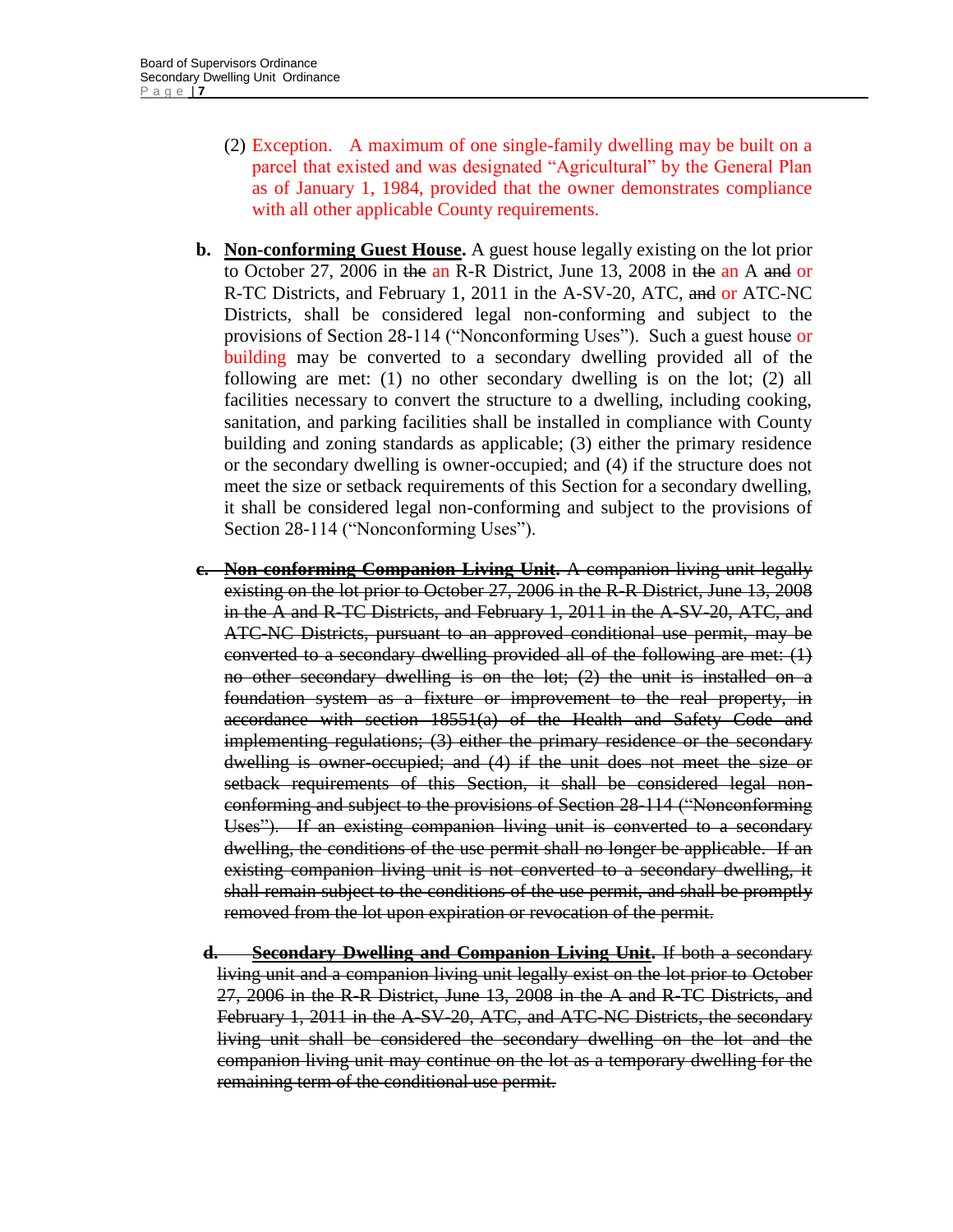- **e.Time Extensions.** A companion living unit legally existing on the lot prior to March 13, 2011, pursuant to an approved conditional use permit which expires, may be extended for a temporary period, not to exceed two years, upon securing a minor use permit, provided:
	- **(1)** All of the findings made in the original use permit still apply.
	- **(2)** The property owner and the occupant of the companion living unit have not changed since the original issuance of a use permit. (note: time extension not in RR)

#### **SECTION VI**

In any zoning district which permits a secondary dwelling unit, an administrative permit shall be required. Tables 28.21A, 28.22A, 28.23A, 28.31A, 28.32A, and 28.32B shall be updated to reflect the requirement for an administrative permit.

#### SECTION VII

Section 28.108(A) is changed as follows:

**A. Neighborhood Compatibility Waiver.** Waiver of any of the residential minimum development standards in subsection 28.72.10(A)(1) and/or the development standards in Section  $28.72.10(B)(1)$  may be granted by the Director of Resource Management if the proposed dwelling is compatible with the surrounding neighborhood in accord with the architectural standards set forth in Section 28.91. The waiver request shall be submitted on an application form prepared by the Director of Resource Management and is subject to the noticing requirements as set forth in subsection 28.04(F).

#### **SECTION VIII**

This ordinance will be effective thirty (30) days after its adoption.

#### SECTION IX

If any provision of this ordinance or the application of it to any persons or circumstances is held invalid, such invalidity shall not affect other provisions or applications of the ordinance which can be given effect without the invalid provision or application, and to this end the provisions of the interim ordinance are declared to be severable.

#### SECTION X

A summary of this ordinance will be published once within fifteen (15) days after its adoption in the Fairfield Daily Republic, a newspaper of general circulation.

**\* \* \* \* \* \* \* \* \* \* \* \* \* \* \* \* \* \* \* \* \* \* \* \* \* \* \* \* \***